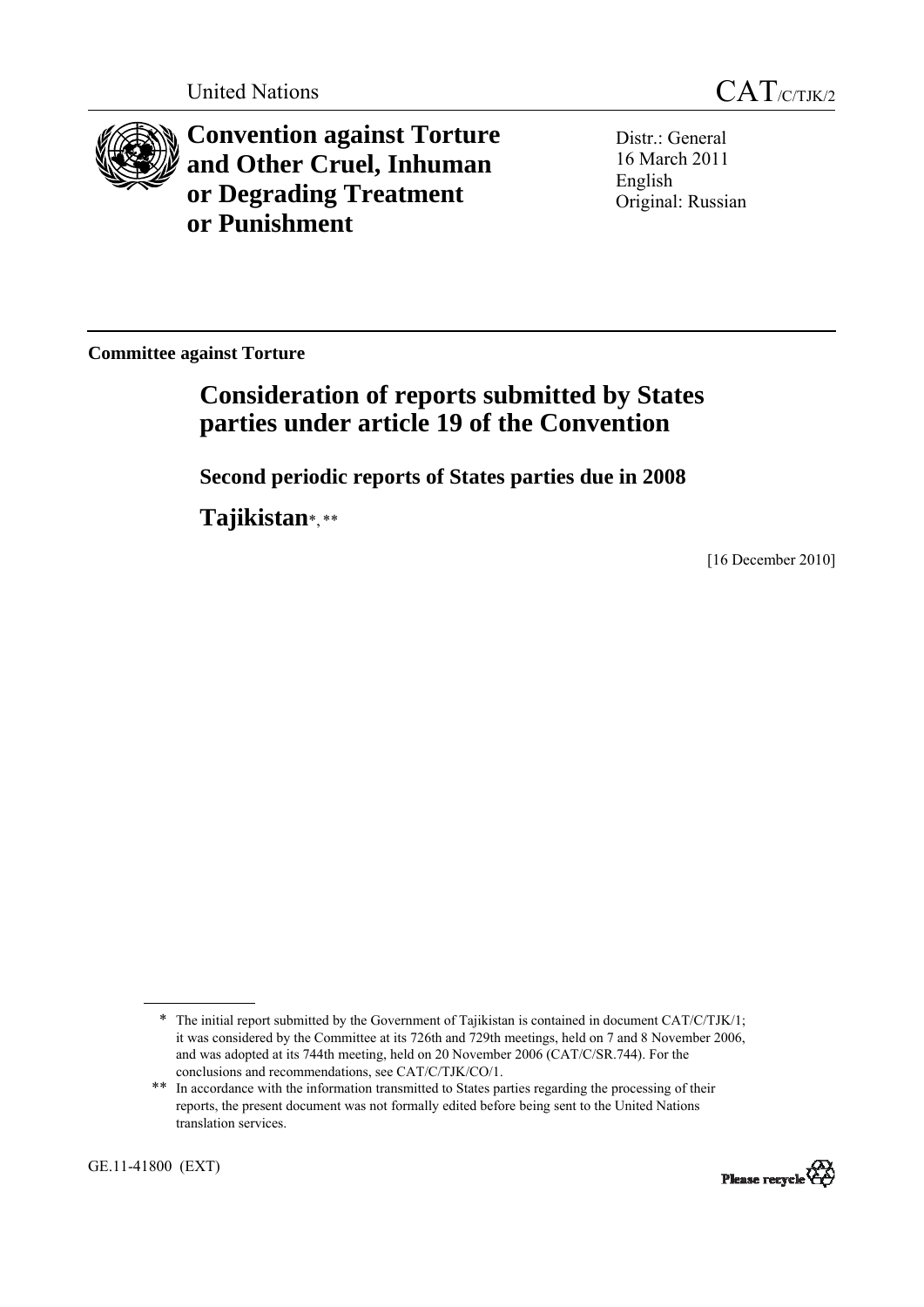## **Abbreviations**

| <b>GKNB</b>    | State Committee on National Security                   |
|----------------|--------------------------------------------------------|
| <b>GPK</b>     | Code of Civil Procedure                                |
| EU             | European Union                                         |
| <b>ITS MVD</b> | Information Centre of the Ministry of Internal Affairs |
| <b>MVD</b>     | Ministry of Internal Affairs                           |
| <b>MINYUST</b> | Ministry of Justice                                    |
| <b>ICCPR</b>   | International Covenant on Civil and Political Rights   |
| MS             | <b>Migration Service</b>                               |
| <b>NGO</b>     | Non-governmental organization                          |
| RF             | <b>Russian Federation</b>                              |
| <b>SIZO</b>    | Remand centre                                          |
| <b>SMI</b>     | Media                                                  |
| <b>CIS</b>     | Commonwealth of Independent States                     |
| <b>UBOP</b>    | Authority for the Prosecution of Organized Crime       |
| <b>UNHCR</b>   | United Nations High Commissioner for Refugees          |
| UK             | Criminal Code                                          |
| <b>UPK</b>     | Code of Criminal Procedure                             |
| <b>SHIZO</b>   | Disciplinary unit                                      |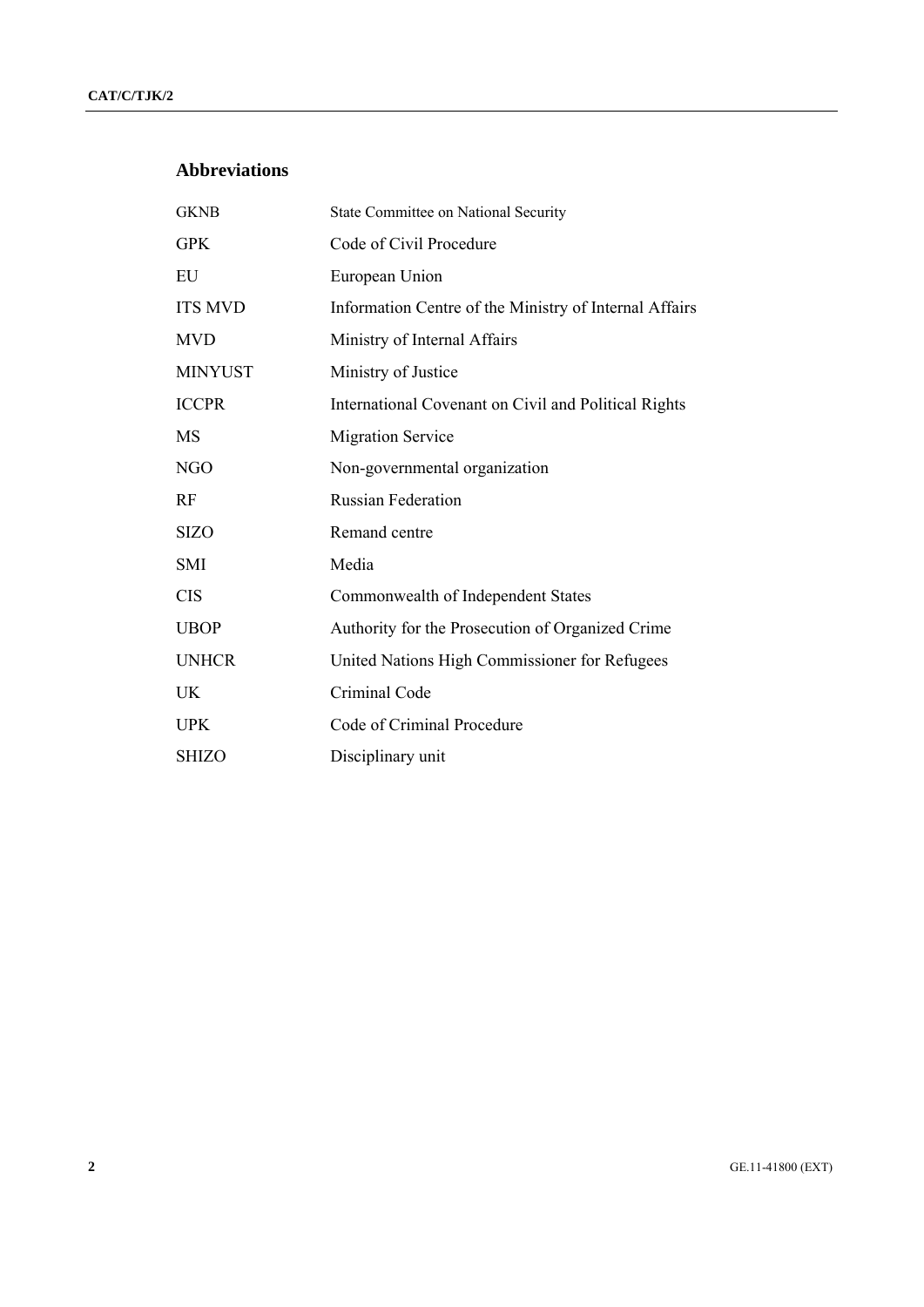# Contents

|    |             |                                                                     | Paragraphs  | Page           |
|----|-------------|---------------------------------------------------------------------|-------------|----------------|
| Ι. |             | General                                                             | $1 - 31$    | $\overline{4}$ |
|    | $A_{\cdot}$ |                                                                     | $1 - 5$     | $\overline{4}$ |
|    | <b>B.</b>   | Legal and regulatory human-rights instruments adopted in the period | $6 - 25$    | $\overline{4}$ |
|    | $C_{\cdot}$ |                                                                     | $26 - 31$   | 9              |
| П. |             | Measures implementing recommendations made by the Committee after   | 32-190      | 10             |
|    | $A_{\cdot}$ |                                                                     | $32 - 44$   | 10             |
|    | <b>B.</b>   |                                                                     | $45 - 62$   | 13             |
|    | C.          |                                                                     | $63 - 78$   | 16             |
|    | D.          |                                                                     | $79 - 106$  | 20             |
|    | Е.          |                                                                     | $107 - 119$ | 25             |
|    | F.          |                                                                     | $120 - 123$ | 28             |
|    | G.          |                                                                     | 124         | 29             |
|    | $H_{\cdot}$ |                                                                     | $125 - 137$ | 30             |
|    | I.          |                                                                     | 138         | 34             |
|    | J.          |                                                                     | $139 - 148$ | 38             |
|    | Κ.          |                                                                     | $149 - 150$ | 40             |
|    | L.          |                                                                     | $151 - 167$ | 41             |
|    | M.          |                                                                     | $168 - 190$ | 43             |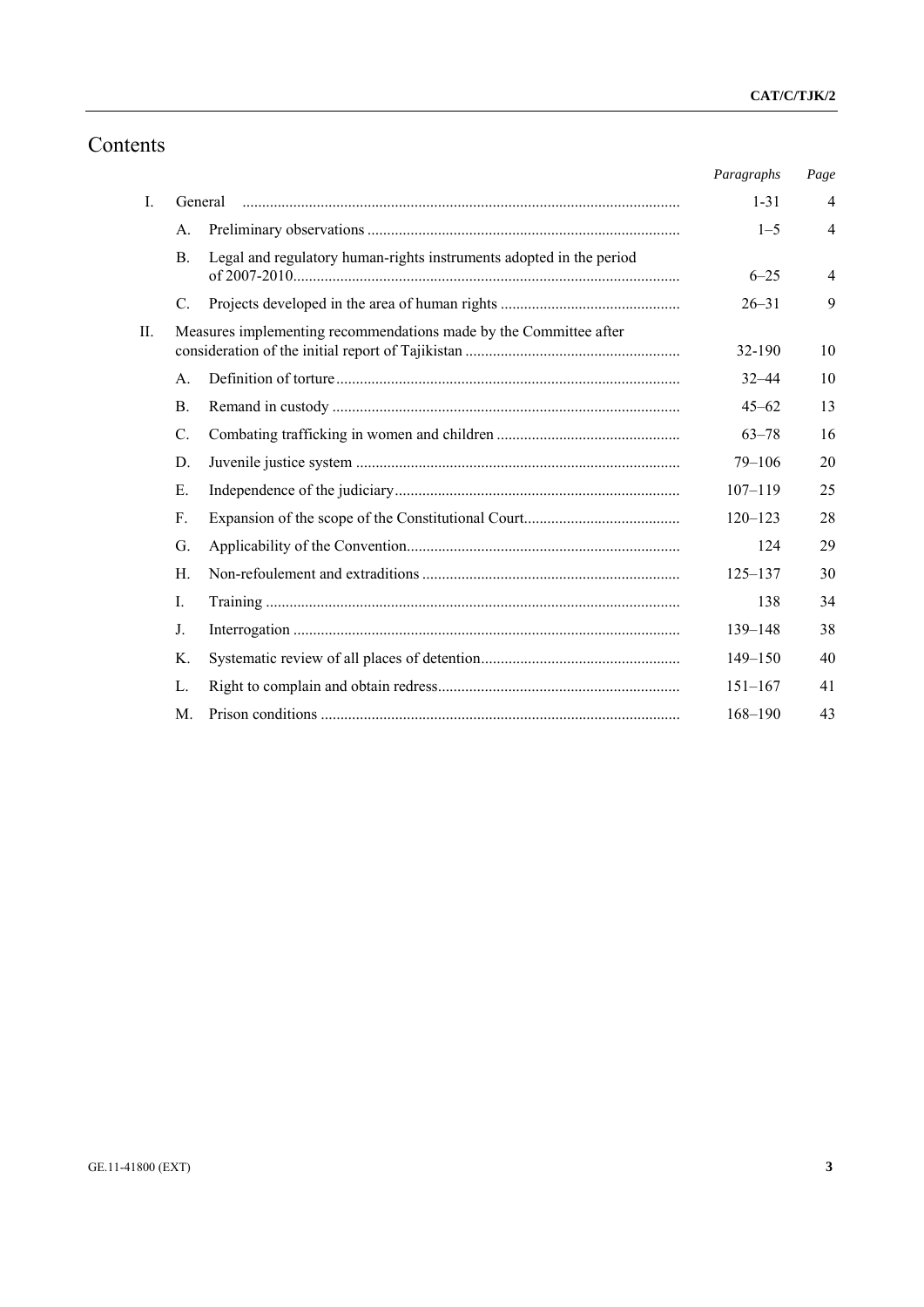## **I. General**

## **A. Preliminary observations**

1. This report, submitted under article 19 (1) of the Convention against Torture and Other Cruel, Inhuman or Degrading Treatment or Punishment, has been drawn up in accordance with the Guidelines regarding the form and contents of periodic reports to be submitted by States parties.

2. The report covers the period 2007-2010, contains information on developments since Tajikistan's initial report (CAT/C/TJK/1), submitted in 2006, and comprises two parts. The first part provides an overview of national legislation enacted in the period 2007-2010 on issues linked to preventing and countering torture and of the related legal and regulatory instruments adopted. The second part describes the measures taken in view of the conclusions and recommendations of the Committee against Torture (CAT/C/TJK/CO/1).

3. The report was prepared by the working group of the Government Commission on Ensuring Compliance with International Human Rights Obligations. This working group consisted of representatives of the Department for Constitutional Civil-Rights Guarantees in the Executive Office of the President of Tajikistan (which chaired the working group), the Supreme Court, the Office of the Human Rights Commissioner, the Ministry of Foreign Affairs, the Ministry of Justice, the Procurator General's Office, the Ministry of Internal Affairs (MVD), the National Centre for Legislation under the President of Tajikistan and two human rights NGOs.

4. During the preparation of the report, the working group held a number of consultative meetings with civil society representatives. The draft report was discussed at public meetings and was transmitted to State bodies for examination; and recommendations were received from the State bodies and civil society organizations concerned.

5. The report preparation process was widely covered in the media.

## **B. Legal and regulatory human-rights instruments adopted in the period of 2007-2010**

6. The following legal and regulatory human-rights instruments were adopted in the period in question:

- Code of Administrative Procedure of 5 March 2007 (entry into force on 1 May 2007);
- Code of Civil Procedure of 5 January 2008 (entry into force on 1 April 2008);
- Code of Administrative Offences of 31 December 2008 (entry into force on 1 April 2009);
- Arbitration tribunals Act of 5 January 2008;
- Human Rights Commissioner Act of 20 March 2008;
- Right to access to information Act of 18 June 2008;
- Constitutional Act on the Constitutional Court of 23 July 2009;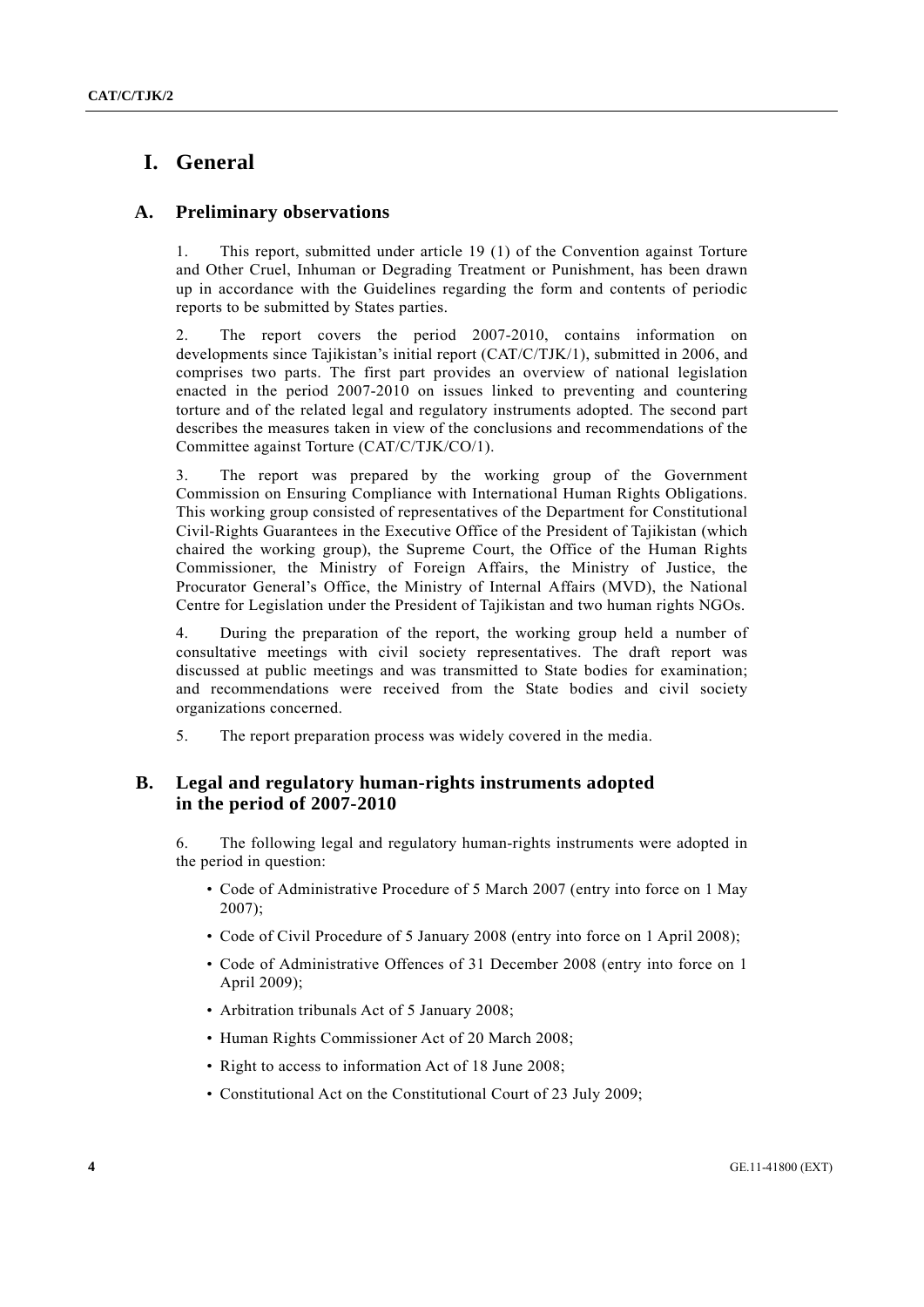- Code of Criminal Procedure of 3 December 2009 (entry into force on 1 April 2010);
- Code of Administrative Offences No. 1177 of 26 November 2008;
- Legal and judicial reform programme, adopted by presidential decree dated 23 June  $2007$
- Anti-corruption strategy, 2008-2012, adopted by Government decision No. 34 of 26 January 2008;
- State crime-control programme, 2008-2015, adopted by Government decision No. 543 of 2 January 2007.

7. The legal and judicial reform programme adopted by presidential decree on 23 June 2007 is mainly aimed at strengthening the judiciary and the judicial system, enhancing the role of the courts in the protection of the rights, freedoms and legitimate interests of the citizens, the State, organizations and institutions; guaranteeing the judicial protection of contemporary social relations; and raising the requirements to be met by the judicial staff, while broadening the knowledge, experience and responsibilities of its members.

8. The Constitutional Court's powers and jurisdiction were significantly expanded through amendments to the Constitutional Act on the Constitutional Court, which were adopted by the Parliament on 23 July 2009.

9. The Code of Administrative Procedures, which entered into force on 1 May 2007, governs the preparation, adoption and implementation of administrative law instruments, the examination of administrative petitions and complaints, the conduct of administrative court proceedings, and the cooperation of administrative bodies. The aim of the Code is to ensure that the administrative bodies respect the rule of law, human rights, civil rights and liberties, and the interests of society, the State and legal entities.

10. The country's first Human Rights Commissioner was designated on 27 May 2009, under the Human Rights Commissioner Act, adopted in 2008. The Act aims mainly at strengthening the constitutional guarantees of the protection of human and civil rights and freedoms by the State, and helping to ensure that such rights and liberties are implemented and respected by State authorities and local government bodies in towns and villages (djamoats), their officials, and the staff of enterprises, institutions and organizations, regardless of their organizational and legal form.

11. On 20 March 2008, the following provision was added to article 62 of the Code of Criminal Procedure: "Evidence obtained in the process of interrogation and preliminary investigation by coercion, threats, torture, cruel treatment or other illegal methods is considered to be null and void."

12. A new Code of Criminal Procedure was adopted on 3 December 2009 and entered into force on 1 April 2010. Its provisions on torture and other abuse are more detailed than its predecessor's. Thus, article 10 (2) of the code reads as follows: "No party to criminal proceedings may be subjected to violence, torture or other cruel or degrading treatment." The application of this principle of criminal law is guaranteed by the code's current article 88, which refers to the responsibility of officials in the framework of interrogation and preliminary investigation more broadly than article 62 of the previous Code of Criminal Procedure by specifying that evidence obtained in the process of interrogation and preliminary investigation through recourse to force, pressure, deliberately caused suffering, inhuman treatment or other illegal methods is considered to be null and void and may not serve as the basis for charges.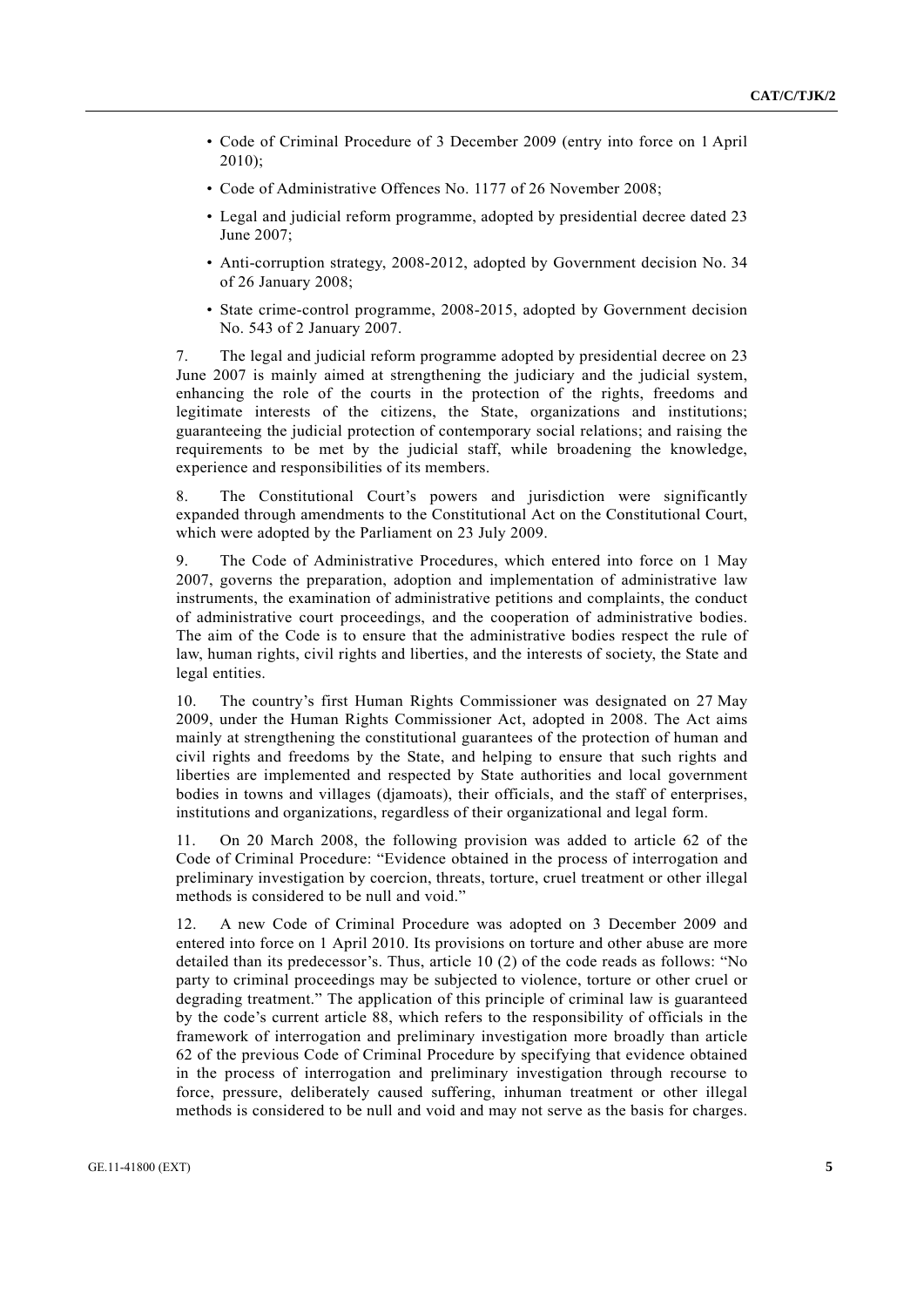Moreover, article 171 of the new code ("General rules for the conduct of investigative activities") prohibits the use of violence, threats or other illegal means in dealing with persons under investigation.

13. In his 2008 message to the Parliament, Mr. Emomali Rahmon, President of Tajikistan, proposed transferring in 2010 the power to authorize pre-trial detention from procuratorial bodies to the courts. This step has been taken through the new Code of Criminal Procedure and, since 1 April 2010, the authority in question is exercised by the courts.

14. Adopted on 18 June 2008, the right to access to information Act further contributed to the country's democratization by ensuring transparency in the activity of the authorities. Under the Act, any citizen is entitled to request State bodies to provide information, which they are obligated to make available, in the form desired by the applicant, within one week. If the reply necessitates the examination of additional material, the time limit is extended to one month. Unless the information requested is a State secret, a civil servant refusing to provide it is subject to sanction, including punishment under criminal law.

15. In order to promote discipline in the executive and upgrade the role of the media in the social, political and economic area, Presidential Decree No. 622 of 7 February 2009 on civil servants' response to specific criticism in the media provides that, when critical observations and proposals are published in the media, the civil servants concerned must urgently take concrete measures, apprise the Executive Office of the President and the appropriate media of the findings of any relevant inquiry within the legal time limits, and ensure the timely announcement of the outcome of the response through radio and television programmes and in newspapers and magazines.

16. The State crime-control programme, 2008-2015, adopted by Government decision No. 543 of 2 November 2007, is aimed at ensuring and effectively strengthening crime control through cooperation among all State entities, bodies and organizations; substantially improving the crime control system; tangibly defending human rights and freedoms; and protecting the constitutional system and the country's political, economic and social reforms.

17. A reform of State administration agencies was carried out at the end 2006. The State Financial Audit and Anti-Corruption Agency was set up by Presidential Decree No. 143 of 10 January 2007 with a view to directly countering corruption, coordinating State anti-corruption initiatives, enhancing the system for repressing corruption-related crimes and offences, ensuring transparency, improving monitoring and auditing procedures, involving the representatives of civil society, business and international organizations in that combat, and streamlining the anti-corruption activities and jurisdiction of State bodies. The agency's basic tasks consist in the prevention, detection and repression of corruption-related offences, inquiry and investigation into crimes involving corruption, and public finance monitoring.

18. Government decision No. 543 of 2 January 2007 established an anticorruption strategy, 2008-2012, as an integral part of the State crime-control programme, 2008-2015. The strategy tasks comprise ensuring the protection of human and civil rights, civil liberties and the legitimate interests of the citizens, society and the State against corruption; improving the legal and regulatory framework for the prevention, detection and repression of corruption-related offences; optimizing procedures, methods and means for countering corruption; expanding the use of preventive measures in combating corruption; interacting with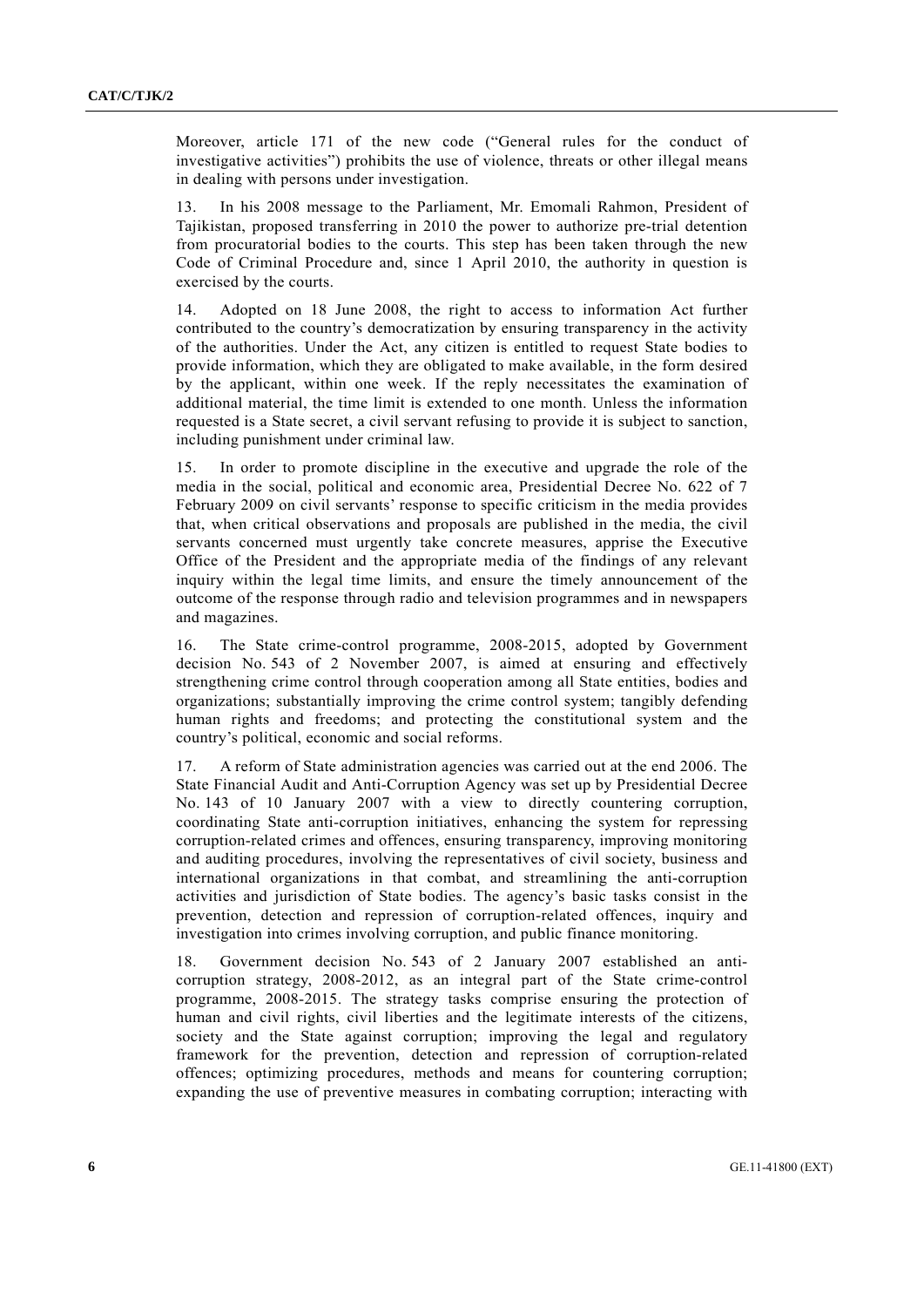civil society organizations; and broadening and further activating Tajikistan's international cooperation in the area of combating corruption.

19. The National Centre for Legislation under the President of Tajikistan was created by Presidential Decree No. 637 of 17 March 2009 in order to improve legislation and make the legislative activity more effective. Under the regulation governing its work, the centre's basic functions are the following:

- Conception of legislative improvements and draft Acts and their submission to the President for consideration, according to established procedures;
- Methodological organization of the preparation of draft legislation, and development, dissemination and introduction of advanced technologies for the preparation of draft legal and regulatory instruments;
- Drawing up of draft Acts, other legal and regulatory instruments and international legal instruments by order of the President or the Government or on the centre's own initiative;
- Formulation of proposals for the alignment of legal and regulatory texts with the Constitution, Acts of the State, legal instruments issued by the President and international instruments ratified by Tajikistan;
- On the orders of the President or the Government, legal review of draft Acts introduced for consideration by the Majlis-i Namoyandagon (Assembly of Representatives, the lower house of the Parliament);
- Specification of priority goals for law research related to the legislative activity;
- Analytical research on the state, trends and practice of implementation of legislation, and formulation of proposals for improvement in that area;
- Promotion of legal science and proposal of legal research topics to the organizations concerned;
- Formulation of recommendations on the application of research findings to the legislative activity, and assistance in implementing such recommendations;
- Comparative studies on Tajikistan's and other States' legislation and international legal instruments ratified by Tajikistan;
- Cooperation with State bodies, scientific organizations, other legal entities and individuals in Tajikistan, other States and international organizations on issues entrusted to the centre;
- Participation in inter-State scientific programmes and projects and international cooperation on issues entrusted to the centre;
- Systematic preparation and publication of practical commentaries on legal codes and other legal and regulatory instruments.

20. In order to ensure an adequate level and quality in the organization and provision of social, legal, medical and psychological assistance to victims of human trafficking, Government decision No. 100 of 3 March 2007 established rules for the creation of appropriate support centres designed to provide the care and assistance in question regardless of whether the transport, delivery, sale or other act related to human trafficking occurred with the victim's consent.

21. On 31 October 2008, in accordance with Government instructions, the Department for Constitutional Civil-Rights Guarantees in the Executive Office of the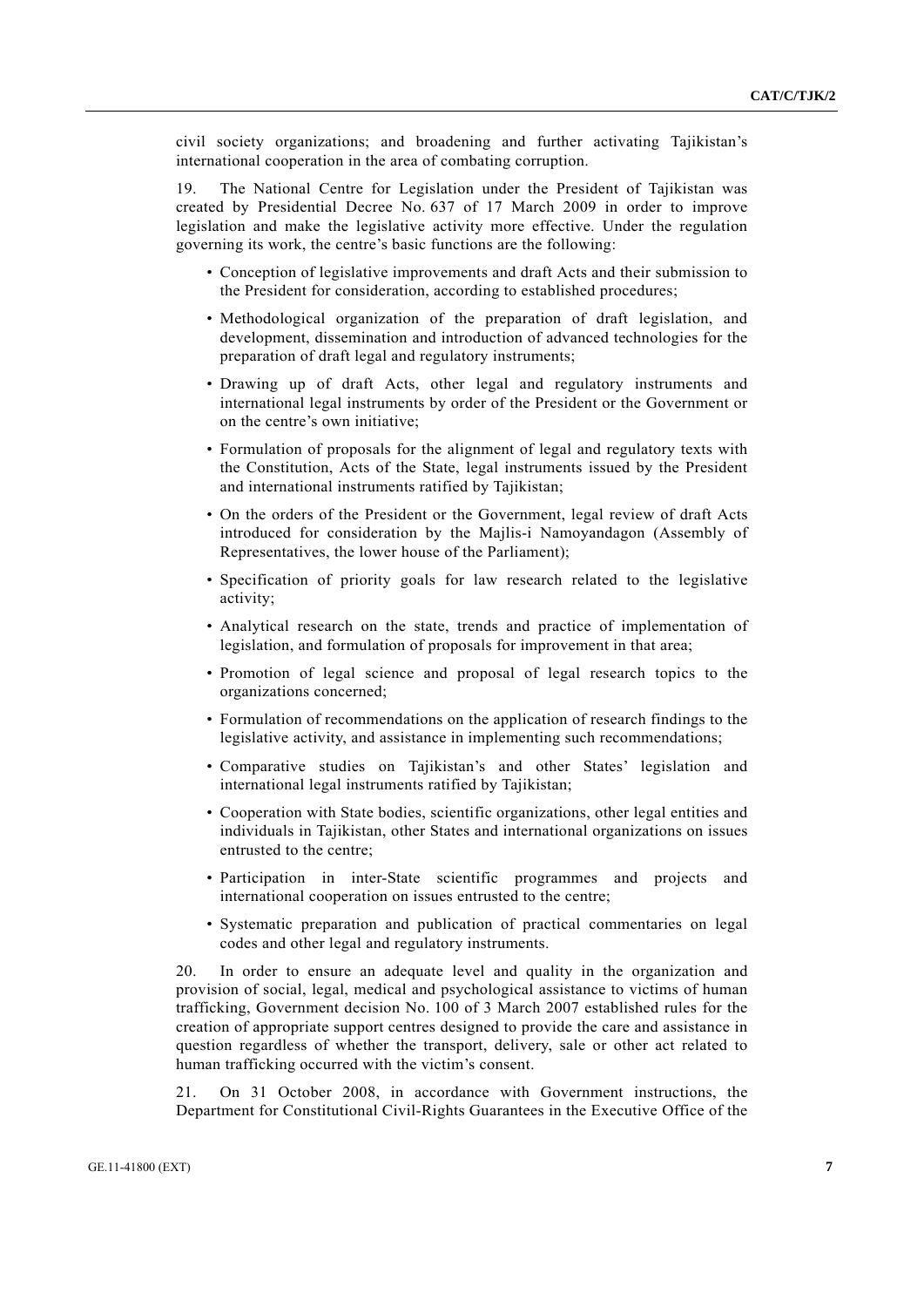President of Tajikistan, in cooperation with the Ministry of Justice, engaged in the first session of human rights dialogue between the European Union and Tajikistan. This activity, which took place in the framework of the French presidency of the European Union, with the participation of representatives of the Ministry of Internal Affairs, Foreign Affairs, Health, Culture and Education, the Procurator General's Office, the National Security Committee and the Justice Council, addressed such issues as reform and independence of the judiciary, human rights monitoring mechanisms, and national institutions for the protection of human rights and civil, political, economic, social and cultural rights. The second session of the dialogue, which took place on 23 September 2009 in the framework of the Swedish presidency of the European Union, with the participation of the Ministry of Justice and the Department for Constitutional Civil-Rights Guarantees in the Executive Office of the President of Tajikistan, addressed issues discussed in the preceding round of dialogue, particularly freedom of expression, the right to health, the right to education, democratic elections, freedom of association and the functioning of civil society. Programmes for cooperation between the European Union and Tajikistan and the country's participation in international forums related to human rights were also discussed.

22. The fifth Conference of Supreme Court Chairpersons of the member States of the Shanghai Cooperation Organization (SCO) was held in Dushanbe on 27-28 May 2010 and was attended by the chairman of the Supreme Court of Tajikistan N. A. Abdulloev, the chairman of the Supreme Court of Kazakhstan chief justice M. T. Alimbekov, the chairman of the Supreme People's Court of the People's Republic of China Wang Shengzun, the acting chairman of the Supreme Court of Kyrgyzstan K. A. Mombekov, the chairman of the Supreme Court of the Russian Federation V. M. Lebedev, and the deputy chairman of the Supreme Court of Uzbekistan Sh. R. Rahmanov. As an outcome of the discussions held during the conference on issues related to cooperation for the development of gender equality in the area of human rights and to legal mechanisms against torture in SCO member States, the participants, guided by the principles of the SCO charter, issued the following statement:

"The principles of mutual confidence, mutual benefit, equal rights, respect for cultural diversity, and common development of the supreme courts of SCO member States are enshrined in the SCO charter and form the basis for fruitful cooperation. The supreme courts' continuous joint action contributes to maintaining and enhancing collaboration in the broad area of issues related to strengthening peace, ensuring security and stability in the region, promoting relations between SCO member States, improving the administration of justice and protecting civil rights and liberties."

Furthermore, the participants recognized the need for further development of equal rights from a gender perspective and of legal mechanisms for combating torture in accordance with domestic legislation and international instruments ratified by the SCO member States; noted the importance of information exchange on legal and regulatory instruments, judicial practices and supreme court rulings in the areas in question; concluded that cooperation between the supreme courts of SCO member States must include the exchange of experience in improving judicial systems, developing the judiciary and raising the level of training for judges and other judicial staff; and proposed organizing mutual visits, holding meetings and seminars to examine practical issues systematically, developing communication between judicial organs and carrying out training programmes aimed at building the capacities of judges and other judicial staff. The second conference of ministers of justice of Central Asia and the European Union took place in Dushanbe on 14-15 June 2010 as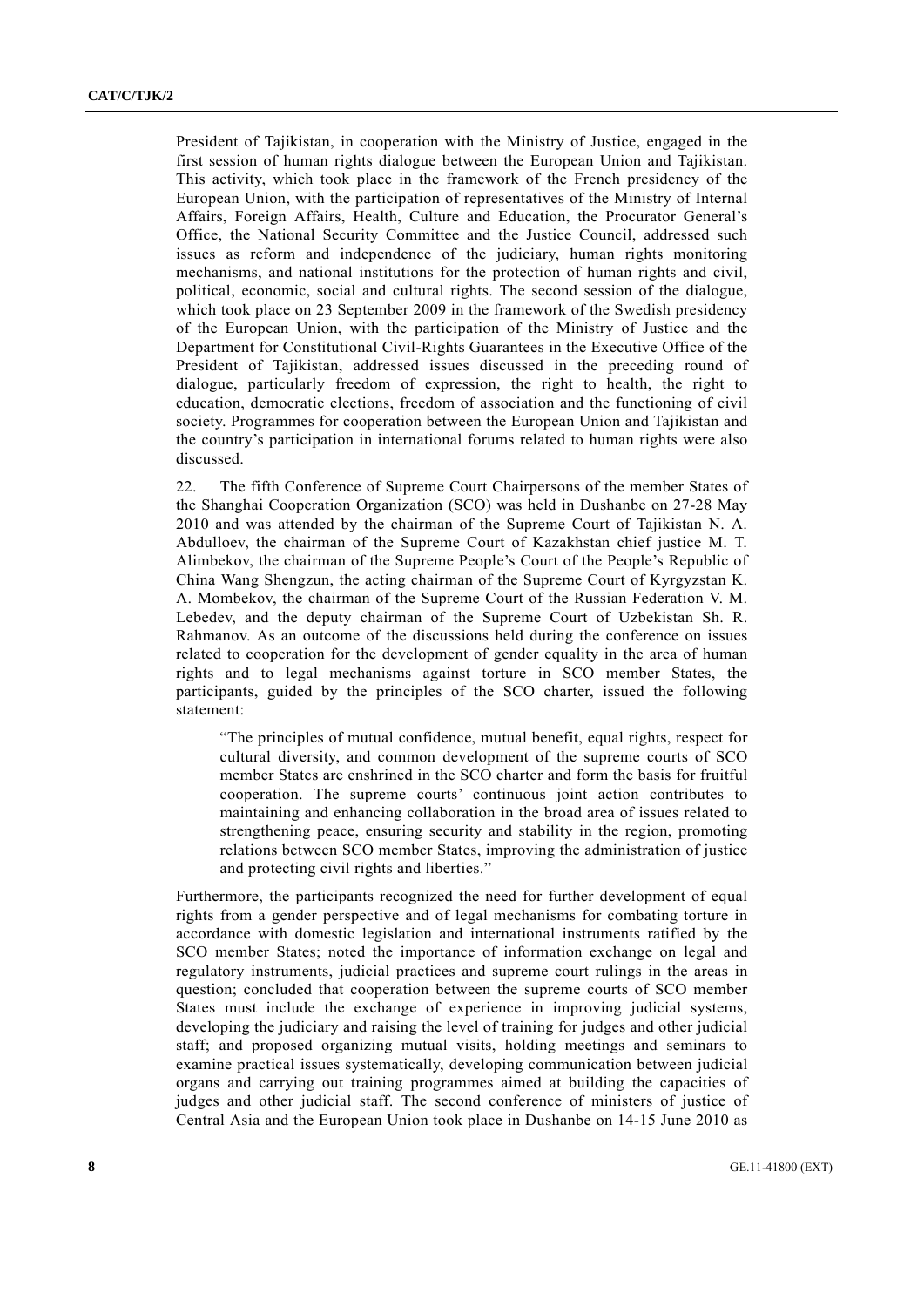part of the European Union's rule of law initiative for Central Asia. As coordinators of the initiative, France and Germany jointly organized this event within the framework of the Spanish presidency of the European Union, with financial support from the European Commission and the Tajik Government, which hosted the conference.

23. Within the framework of the rule of law initiative for Central Asia, which is a key element of the European Union's strategy for a new partnership with the region, the European Union will support the countries of Central Asia in carrying out basic reforms in the area of law, including the judicial system, and in developing effective legislation.

24. The initiative, a joint activity of the European Union and the five countries of Central Asia, was launched at the first European Union and Central Asia Ministerial Conference on the rule of law issues, held in Brussels on 27-28 November 2008, and is aimed at taking a consensus-based regional approach reflecting the national positions and needs of the individual Central Asian countries. Promoting regional exchange and focused on issues equally important to all of those countries, the initiative can contribute to reforms through transfer of knowledge, thereby creating an open region.

25. European Union participants in the conference included the Ministers of State for Justice of Spain and France and high ranking officials of other member States; high level delegations from Central Asia States, including the Minister of Justice of Tajikistan and the acting Minister of Justice of Kyrgyzstan; experts from Germany, France, Spain, Finland, Latvia and the United Kingdom; and other representatives of the countries of Central Asia.

#### **C. Projects developed in the area of human rights**

26. A draft Act on State protection of parties to criminal proceedings is currently under preparation and has been transmitted to the country's judicial bodies, ministries and departments for final observations. The bill provides for a series of measures, including security and social support arrangements, aimed at the protection of victims, witnesses, suspects, indictees, defendants, convicted offenders, exculpated suspects, their defenders and legal representatives, civil claimants and defendants, experts, specialists and other participants in criminal proceedings; and lays down a framework and procedures for the provision of such assistance. The forms of security provided comprise personal protection, protection of residence and property, provision of means for personal protection and communication, secrecy of personal information on the protected individuals, temporary change of residence, alteration of documents, change of appearance and relocation to a new place of work or study.

27. In connection with the adoption of the new Code of Criminal Procedure and other procedural legislation, amendments and additions to the Constitutional Act on procuratorial bodies have been drawn up to harmonize legislation and comply with recommendations formulated by the Special Rapporteur on the Independence of Judges and Lawyers, the Human Rights Committee and the Committee against Torture. The relevant bill contains safeguards related to human rights and fundamental freedoms in the area of criminal and civil justice.

In connection with the adoption of the Human Rights Commissioner Act, a package of draft amendments and additions to domestic law has been drawn up with a view to the harmonization of legislation; and the Commissioner's legal role has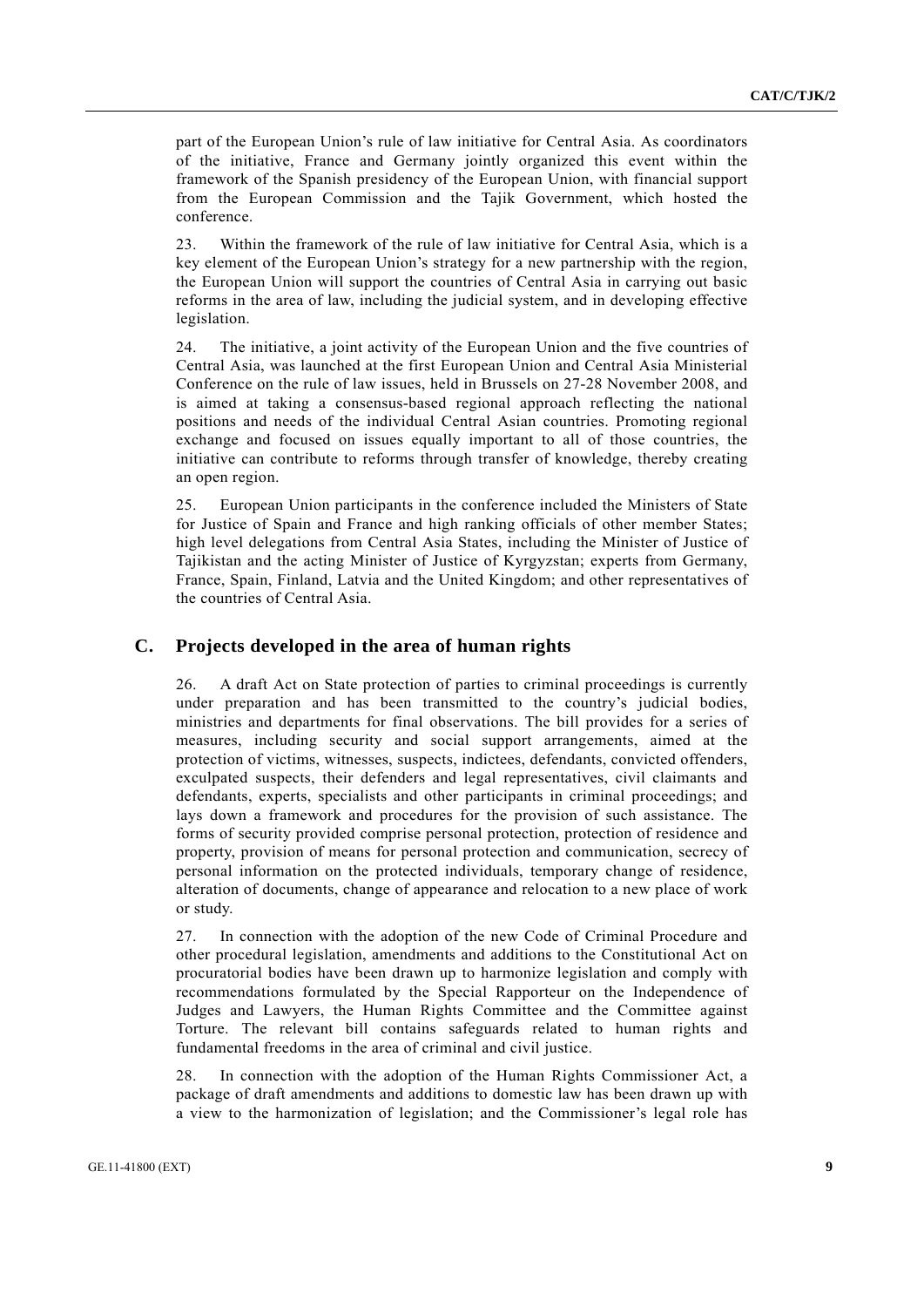been defined. In particular, draft amendments and additions to the Code of Criminal Procedure and to the criminal sentences enforcement Act provide for the Commissioner's free access to pre-trial detention centres and other deprivation of liberty establishments and for discussions with detainees and convicts in private and without any limitations as to the duration of the interviews.

29. A working group on amendments and additions to family legislation has been created in connection with the introduction of the new institution of judicial chambers or "collegiums" for family affairs in the regular courts. The issues to be considered will in particular relate to the jurisdiction of such chambers and of family courts.

30. In accordance with Tajikistan's international obligation to incorporate the provisions of the Convention into national legislation, a working group on amendments and additions to the Criminal Code, created by presidential decree in May 2009, has proposed inserting in the Criminal Code a separate article on torture, fully meeting the requirements of article 1 of the Convention. Such a step would obviate the need for future legislation on responsibility for recourse to torture as part of law enforcement, and would enable all actors to seek effectively the prevention of torture in the country.

31. In April 2010, the President created a working group to study the social and legal issues related to a possible abolition of capital punishment in the country. The working group, which includes various ministers and deputy ministers, representatives of the Supreme Court, the Procurator General's Office and the Human Rights Commissioner, is considering the question of removing capital punishment from the Criminal Code and the possibility of ratifying the Second Optional Protocol to the International Covenant on Civil and Political Rights (ICCPR), aiming at the abolition of the death penalty. A draft Act on social and legal protection against domestic violence is being prepared and is currently with the Executive Office of the President of Tajikistan for examination and revisions.

## **II. Measures implementing recommendations made by the Committee after consideration of the initial report of Tajikistan**

#### **A. Definition of torture**

32. The definition of torture is enshrined in article 18 of the Constitution, which states that no one may be subjected to torture or cruel or inhuman treatment.

33. Under article 10 (2) of the Code of Criminal Procedure, "no party to criminal proceedings may be subjected to violence, torture or other cruel or degrading treatment".

34. The Criminal Code contains a number of articles, which directly refer to the concept of torture in accordance with article 1 of the Convention. Thus, article 117 provides for responsibility for torture. By "torture" is understood "causing physical or mental suffering by the deliberate use of beating or in another forcible manner" as distinguished from inflicting "major or minor harm to health, death, full loss of the capacity for professional work, mental illness or affliction through drug dependence or addiction". According to a note to article 117, the concept of torture is relevant not only to that article, but also to other Criminal Code articles and consists in causing physical or moral suffering aimed at obtaining testimony or other acts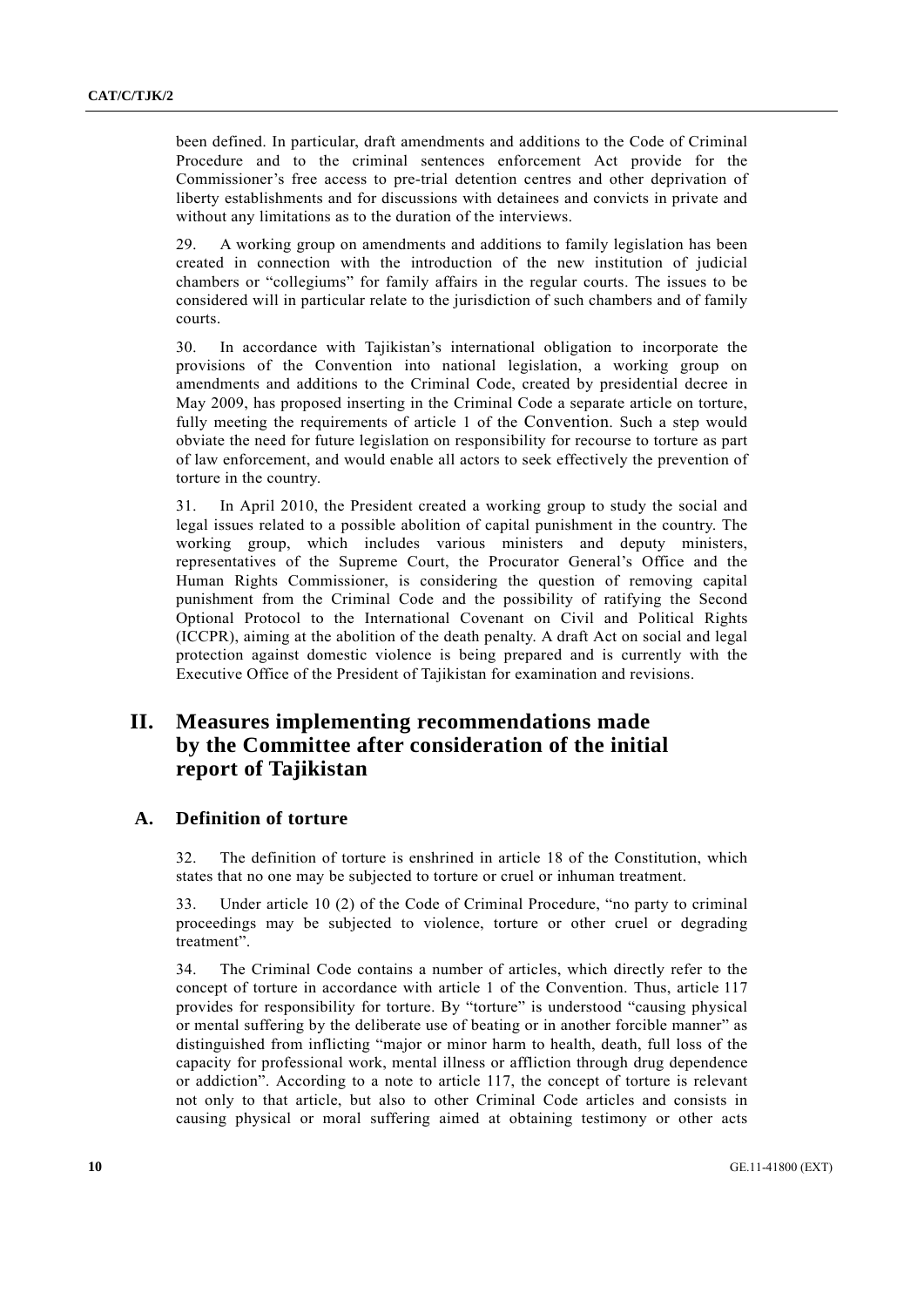performed against the will of the victim, or inflicting punishment. Article 109 provides for criminal responsibility for driving a person to suicide or attempted suicide through threats, cruel treatment or deliberate degrading treatment. Articles 314 and 315 provide for responsibility for the exercise of official functions in a manner contrary to the interest of the service or for non-fulfilment of duties by a civil servant, if such act or omission is motivated by financial interest on the part of the person or group concerned and violates the rights and legitimate interests of citizens. In a note to article 314, an official is defined as a person who, on a permanent or temporary basis or by special authorization, carries out the duties of a public agent or fulfils organizational, managerial, administrative or operational functions in a State body or office, a local government authority, the armed forces or other troops or military formations. Persons fulfilling State functions include individuals occupying posts established under the Constitution and the law for the exercise of State power or political or administrative posts in services lawfully established to ensure such exercise by authorized office holders and the fulfilment of the role of State bodies. Article 316 provides for criminal responsibility for the commission by an official of acts clearly constituting abuse of power and substantially violating the rights and legitimate interests of citizens, whereby the actual or threatened use of violence, the use of weapons or special means and the causing of grave consequences constitute aggravating circumstances. Article 354 provides for the criminal responsibility of any person conducting a preliminary investigation or administering justice who compels a suspect, indictee, defendant, victim or witness to provide testimony, or an expert to express an opinion, by means of threats, blackmail or other unlawful acts, whereby recourse to insults, torture or other violence and the causing of grave consequences constitute aggravating circumstances. Article 391 provides for criminal responsibility in the case of commanders or officials for excessive use of power or authority or failure to use their authority, resulting in substantial damage to the armed forces or to the rights and legitimate interests of servicemen and other citizens, whereby causing death or other grave consequences is an aggravating circumstance.

35. The offences listed above carry criminal sentences of 5 to 15 years' deprivation of liberty, forfeiture of the right to exercise the specific activity or to occupy the specific post concerned, community or punitive work or reductions in military entitlements.

36. In addition to the Criminal Code, provisions related to the observance and protection of human rights, including the prohibition of torture and other abuse, are contained in the Constitutional Acts on the courts, on procuratorial officials, and on the legal regime during a state of emergency; the Acts on the militia, on police operations, on criminal penalties, on psychiatric care, on citizens' communications, on the legal status of foreign citizens, on refugees, on migration, and on State guarantees of equal rights for men and women and equal opportunities for their enjoyment; the Civil Code; the Civil Procedure Code; the Penal Enforcement Code; and the Administrative Offences Code.

37. Timely establishment of the facts and of the offenders' responsibility and effective departmental control and procuratorial oversight of criminal inquiry and investigation are crucial to the prevention of the use of torture by State officials in the performance of their duties. Analysis of the work of law enforcement agencies and the courts has shown that the main cause of recourse to prohibited methods of inquiry and investigation is the unwarranted certainty that the crime will thereby be solved.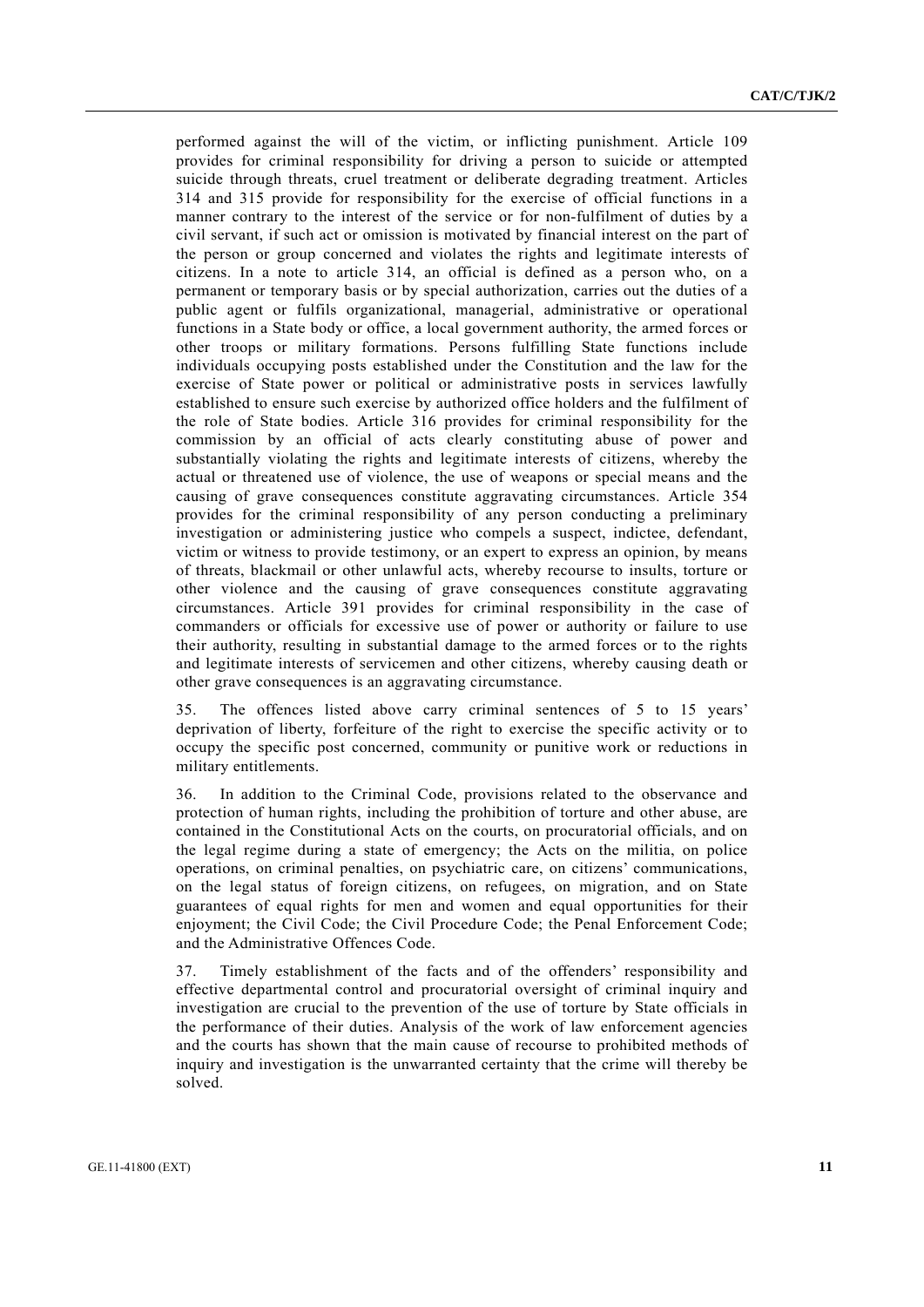38. Under article 3 of the Militia Act, the protection of the citizens' life, health, human and civil rights and freedoms against illegal acts is a key goal of militia activity. Article 4 of the Act lays down the principles governing such activity, particularly the principles of legality and respect for and observance of human and civil rights and freedoms. A militia officer may use physical force, special means and firearms depending on the situation, and must first give warning of the intention to proceed with such use. In all cases, when such use is unavoidable, the user must endeavour to cause the least possible mental, material and bodily damage and report any resulting bodily injuries to his or her immediate superior for subsequent notification of the procurator. Use of physical force, special means and firearms which constitutes abuse of authority is punishable under the law. Articles 14 (on use of special means) and 15 (on use of firearms) of the Militia Act specify exhaustively the circumstances which justify such use. The Ministry of Internal Affairs has drawn up and issued to internal affairs staff a checklist for ensuring legitimate use of firearms and compliance with the rules and safeguards applicable to carrying, storing and handling such weapons.

39. Under article 15 of Act No. 917 of 28 December 1993 on the internal troops of the Ministry of Internal Affairs, where members of such troops violate citizens' rights and legitimate interests, the commanders must take measures to restore the rights violated, call the offenders to account and redress the damage caused.

40. Under Ministry of Internal Affairs order No. 1 of 1 January 2006 on the courteous and considerate attitude of the members of internal affairs bodies and internal troops towards the citizens, a militia officer must work professionally and irreproachably in the interest of the people, comply strictly with the law and endeavour to protect the rights and interests of citizens, such behaviour being crucial to enhancing the authority of internal affairs bodies. Under that order, any irresponsible, biased, tactless, rough or excessive fault-finding attitude towards the people is considered as a professional shortcoming calling for an official investigation, strict disciplinary measures and even dismissal.

41. Based on an analysis of citizens' complaints and statements filed with the Ministry of Internal Affairs staff administration and on work with Ministry of Internal Affairs personnel on the issue of unlawful acts by militia officers, the number of such communications involving rights violations by militia decreased from 60 in 2007 to 53 in 2008, 40 in 2009 and 23 in the first five months of 2010; while of the 176 such communications filed since 2007, 50 led to confirmation of the allegations and to appropriate disciplinary measures against the offenders.

42. According to data provided by the Information Centre of the Ministry of Internal Affairs (ITS MVD), criminal proceedings were initiated under various articles of the Criminal Code as follows:

|                                             | Number of accused persons |                |          |      |                  |
|---------------------------------------------|---------------------------|----------------|----------|------|------------------|
| Article of the Criminal Code                | Total                     | 2007           | 2008     | 2009 | 2010<br>6 months |
| $314 -$ Abuse of authority                  | 42                        | $\overline{c}$ | 15       | 22   | 3                |
| 315 – Failure to take official action       | 5                         | 4              | $\Omega$ |      | $\theta$         |
| $316 - Excess$ of authority                 | 18                        | 4              | 8        | 2    | 4                |
| $322 - Negligence$                          | 31                        | $\theta$       | 6        | 24   |                  |
| $391 -$ Abuse of power or official position |                           | $\theta$       | $\Omega$ |      | $\theta$         |
| <b>Total</b>                                | 97                        | 10             | 29       | 50   | 8                |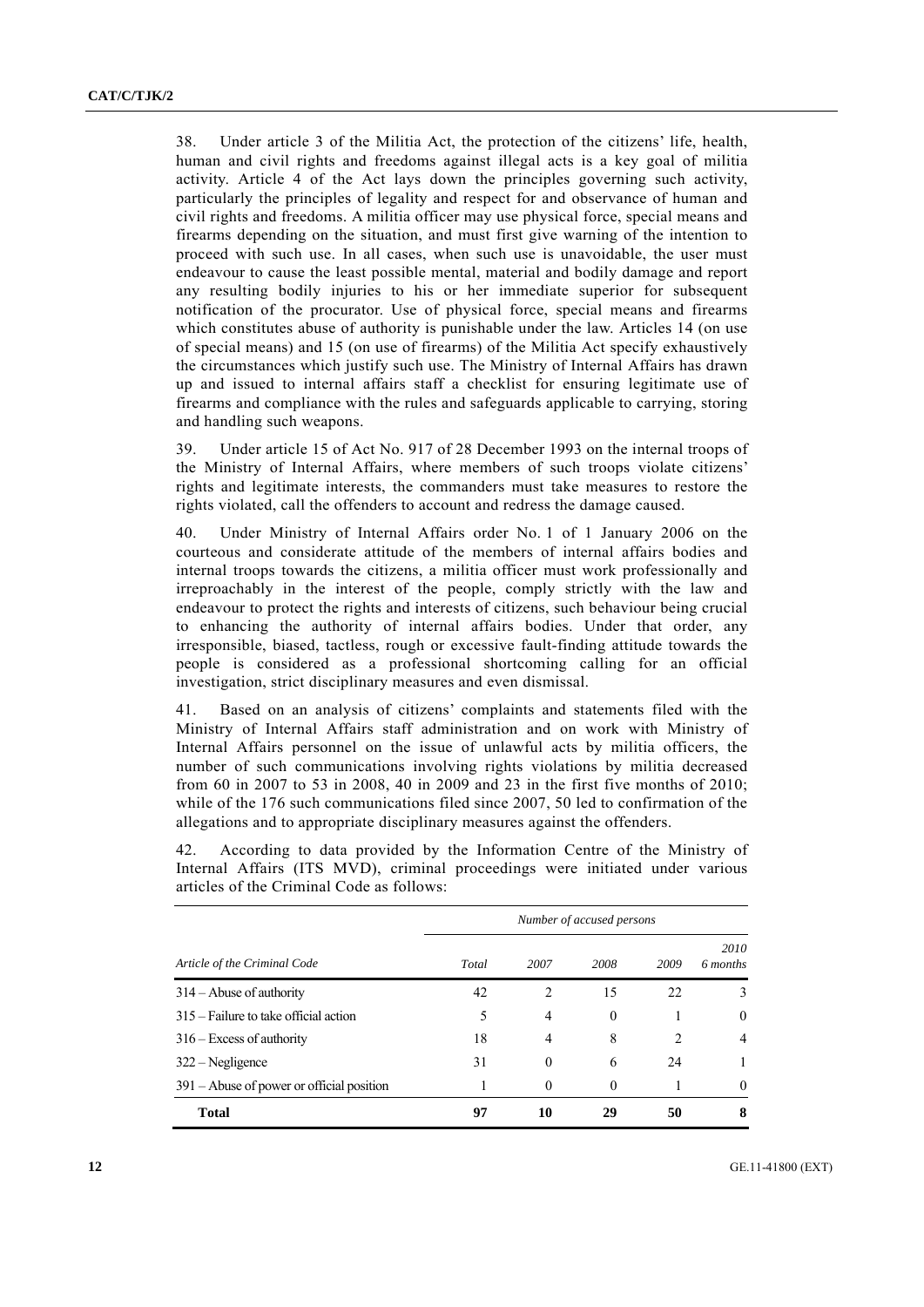43. According to data supplied by the Procurator General's Office for the period 2007-2009, excess of authority was the grounds for criminal proceedings against 174 persons and for disciplinary proceedings against 709 members of law enforcement bodies (courts, procuratorial offices, the National Security Committee, the Ministry of Internal Affairs, customs and military units). All offenders were punished under the Criminal Code or other legislation, and in accordance with the gravity and consequences of the offence or official misconduct.

44. Although the Criminal Code provides for capital punishment, on 15 July 2004 the President signed an Act suspending and declaring a moratorium on the application of the death penalty. Article  $58<sup>1</sup>$ , inserted in the Criminal Code in 2005, reads as follows: "Deprivation of liberty for life is imposed only as an alternative to capital punishment for the commission of particularly violent crimes provided for in this code." On 9 April 2010, a working group was created by order of the President to study the social and legal issues related to a possible abolition of capital punishment in the country. The group includes various ministers and deputy ministers, representatives of the Supreme Court, the Procurator General's Office and the Commissioner for Human Rights. The working group's planned activities include a survey of relevant practices in the world, a study of the legislation of countries having abolished the death penalty, an analysis of the crime situation before and after the declaration of the moratorium and sociological research on various social strata.

#### **B. Remand in custody**

45. During the period considered, Tajikistan adopted a series of legislative measures designed to safeguard the right to freedom and the inviolability of the person. In accordance with the new Code of Criminal Procedure, the authority to decide on arrest and remand in custody was transferred from the procuratorial bodies to the courts.

46. According to criminal procedure provisions, no one may be arrested or detained without legal grounds. A person's apprehension and confinement in a medical establishment or a reformatory are allowed only on the basis of a decision taken by a court or judge. An order by a court or judge to release a detained person is immediately enforceable (article 11 of the Code of Criminal Procedure).

47. According to criminal procedure provisions, "remand in custody of a person consists in the delivery of the person to a criminal prosecution authority and a brief confinement in places specified by the law". Under article 92 (1) of the Code of Criminal Procedure, a person arrested by a criminal prosecution authority, acting within the limits of its powers, may be considered a suspect for the commission of a crime if:

 (a) The arrest took place during or immediately after the commission of the crime;

Eyewitnesses, including any crime victim, directly identify the person as the perpetrator of an offence characterized in criminal law;

 (c) The person's body, clothes, personal, residence, workplace or vehicle bear traces clearly suggesting his or her participation in the commission of the crime;

There are other grounds for suspecting the person for the commission of the crime, such as attempting to escape from the scene of the crime or from the criminal prosecution authority, having no permanent place of residence, residing in a different locality, or lacking proper identity.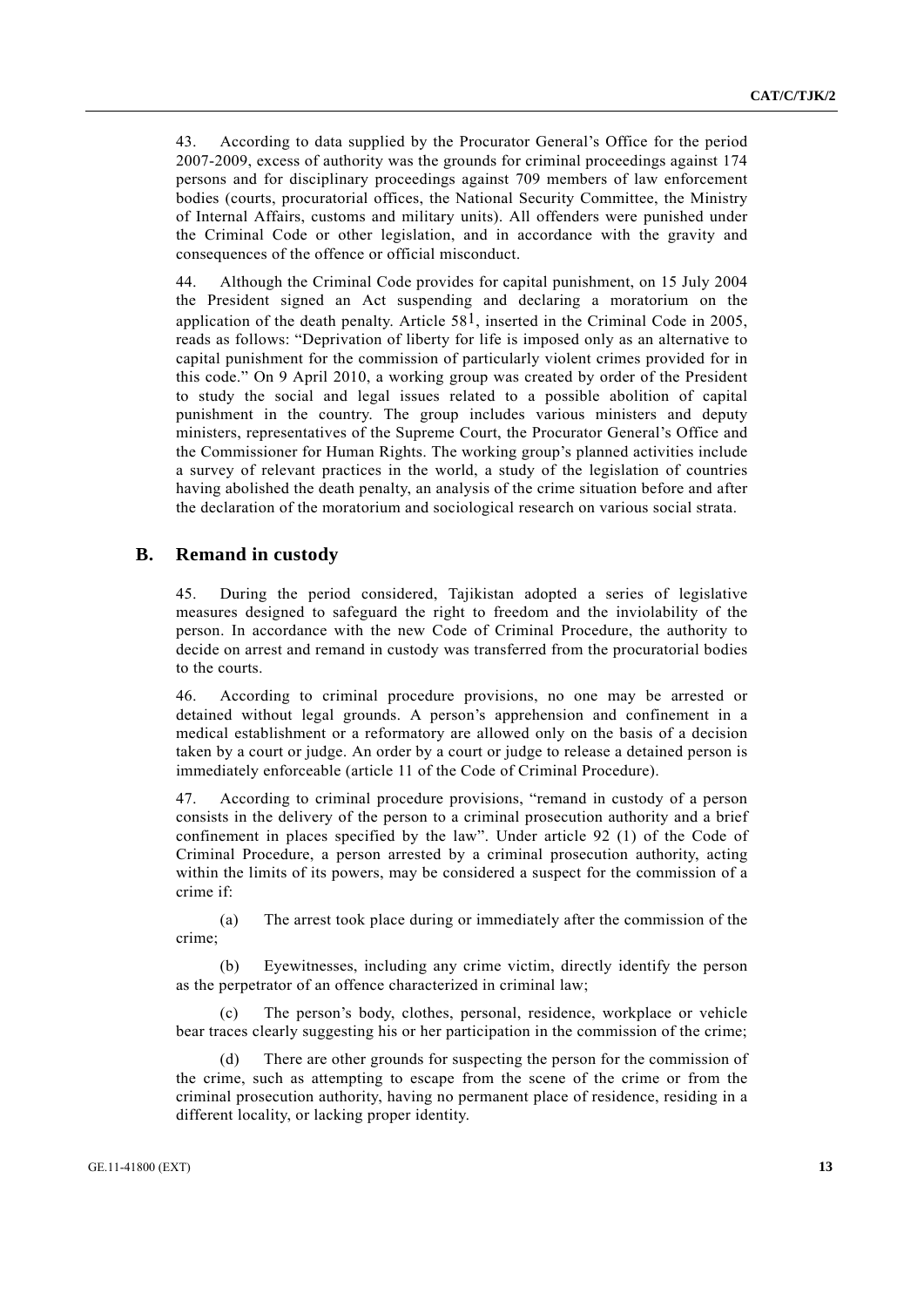Remand in custody on the grounds laid down in the above article may last until criminal proceedings are initiated. The decision to bring charges must be taken by the criminal prosecution authority within 12 hours from the arrest. In the event of renunciation or failure to decide on bringing charges within that period, the detainee must be released. Remand in custody on the above grounds may not last more than 72 hours from the arrest. Unless subject to another measure of restraint, the detainee must be released at that time limit. Only the following persons may be remanded in custody:

 (a) A suspect for an offence punishable with deprivation of liberty or confinement in a disciplinary military unit;

 (b) An indictee or defendant in breach of conditions securing his or her appearance;

 (c) A convicted offender, pending appeal by a competent body against a judgement providing for conditional non-enforcement of a sentence (Criminal Code article 71), conditional early release from serving a sentence (Criminal Code article 76) or suspension of a sentence (Criminal Code article 78).

48. Remand in custody may take place only on the basis of:

- (a) Suspicion of commission of a crime;
- (b) A decision by the criminal prosecution authority;

 (c) A decision (pronouncement) by a court or judge to detain a convicted offender pending appeal against a conditional sentence or non-enforcement or suspension of a sentence, or conditional early release from serving a sentence.

49. Once an arrested person is brought to the criminal prosecution authority, an official within three hours draws up a report indicating the grounds, place and time (day, hour and minute) of the actual arrest, the outcome of personal search and the time of drafting of the report. The report is read to the arrested person, who is informed of his or her rights, including the right to defence; and the rights to provide or withhold explanations or testimony and be informed of that right before interrogation; know of what he or she is suspected; receive a copy of the detention report or of the decision to impose a measure of restraint; testify in his or her native language or a language of which he or she has mastery; use the services of a translator free of charge; present evidence; file complaints; have knowledge of reports concerning any pre-trial proceedings in which he or she will have participated, or of the material transmitted to the court in support of detention as a measure of restraint; raise objections; and challenge the acts and decisions of the court, the procurator, the investigator and the person conducting the interrogation recorded in the report. The report is signed by the official and by the person arrested.

50. The interrogating officer or investigator must submit a written report on the detention within 24 hours.

51. The suspect must be interrogated immediately, and in any event no later than 24 hours after the actual arrest.

52. The criminal prosecution authority is entitled to issue a warrant for the arrest of an indictee who is in a different or an unknown locality. The warrant must be executed by the investigating authority. The criminal prosecution authority having issued the warrant is informed immediately of its execution, and the detention may not last longer than 72 hours from the moment of the actual arrest.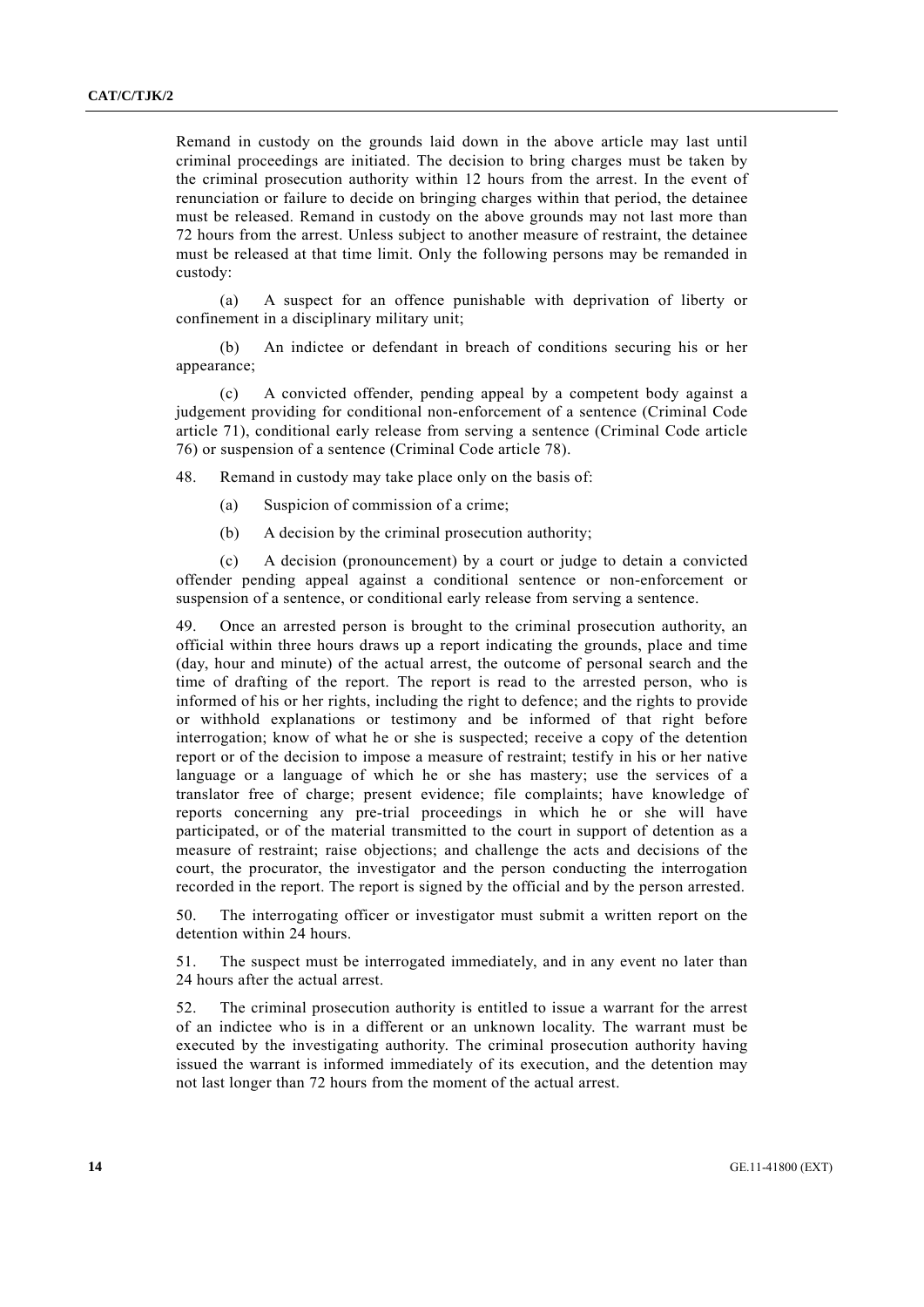53. The agency conducting criminal proceedings and enforcing detention must, within 12 hours from the moment of the actual arrest, notify the detention and the detainee's location, or allow the detainee to provide such information, to an adult member of the family or a close relative of the detainee.

54. Where a foreign citizen is detained, the agency conducting criminal legal proceedings and enforcing detention transmits a report to the Ministry of Foreign Affairs with a view to informing the embassy or consulate of the State concerned.

55. The right to defence is guaranteed by the Code of Criminal Procedure, which provides that "the defence counsel is allowed to participate in criminal proceedings as soon as a decision is made to bring charges and even as soon as the suspect is actually arrested".

56. If the detainee, suspect, indictee or defendant or their legal representatives or others on their behalf do not appoint a defence counsel, the interrogating officer, investigator, procurator, judge or court are obliged to ensure a defence counsel's participation in the criminal proceedings. This decision of the criminal prosecution bodies or the court regarding the participation of a defence counsel is binding on the Bar and the mandated attorney. The defence counsel has the right to private discussions with the client without any limitation of their number or duration.

57. According to article 111 (1) of the Code of Criminal Procedure, "remand in custody as a measure of restraint is applied by decision of a judge or of a court to a person suspected, indicted or accused of the commission of a crime which, under criminal law, carries deprivation of liberty for more than three years. In the case of a serious or grievous crime, the gravity of the deed may constitute sufficient grounds for the above measure".

58. An appeal or protest against the decision of a judge or court to order or desist from ordering remand in custody as a measure of restraint may be taken to a higher court within three days from the issue of the decision in accordance with the procedure for setting aside a judgement. The court of appeal rules on the complaint or protest no later than three days after receipt of the file.

59. As a measure of restraint, remand in custody during preliminary investigation in a criminal case may not exceed two months. It lasts from the moment of placement of the suspect or indictee under custody until the criminal case is brought to court by the procurator. This period includes any period spent in deprivation of liberty facilities (temporary detention facilities and other confinement units within internal affairs and other bodies engaged in pre-trial proceedings) and any forced stay in a hospital or psychiatric clinic; and may be extended by a judge up to 6 months or, in the case of persons accused of serious or grievous crimes, longer; and, exceptionally, beyond 12 months, subject to an 18-month limit. Further prolongation of the remand in custody period is prohibited and the suspect is subject to immediate release. In the Conclusions and recommendations of the Committee  $(CAT/C/TJK/CO/1)$ , recommendation 7 (d) refers to the need to "take steps to shorten the current pre-trial detention period". The new Code of Criminal Procedure also provides for an 18-month maximum duration of remand in custody. However, such extended periods apply only to exceptional cases on the basis of a judge's decision, and protection from unlawful deprivation of liberty is thereby guaranteed.

60. Persons held in temporary detention facilities are recorded in chronological order on dates in special registers, which are duly numbered, bound and sealed.

61. Illegal detention or remand in custody is punishable under criminal law.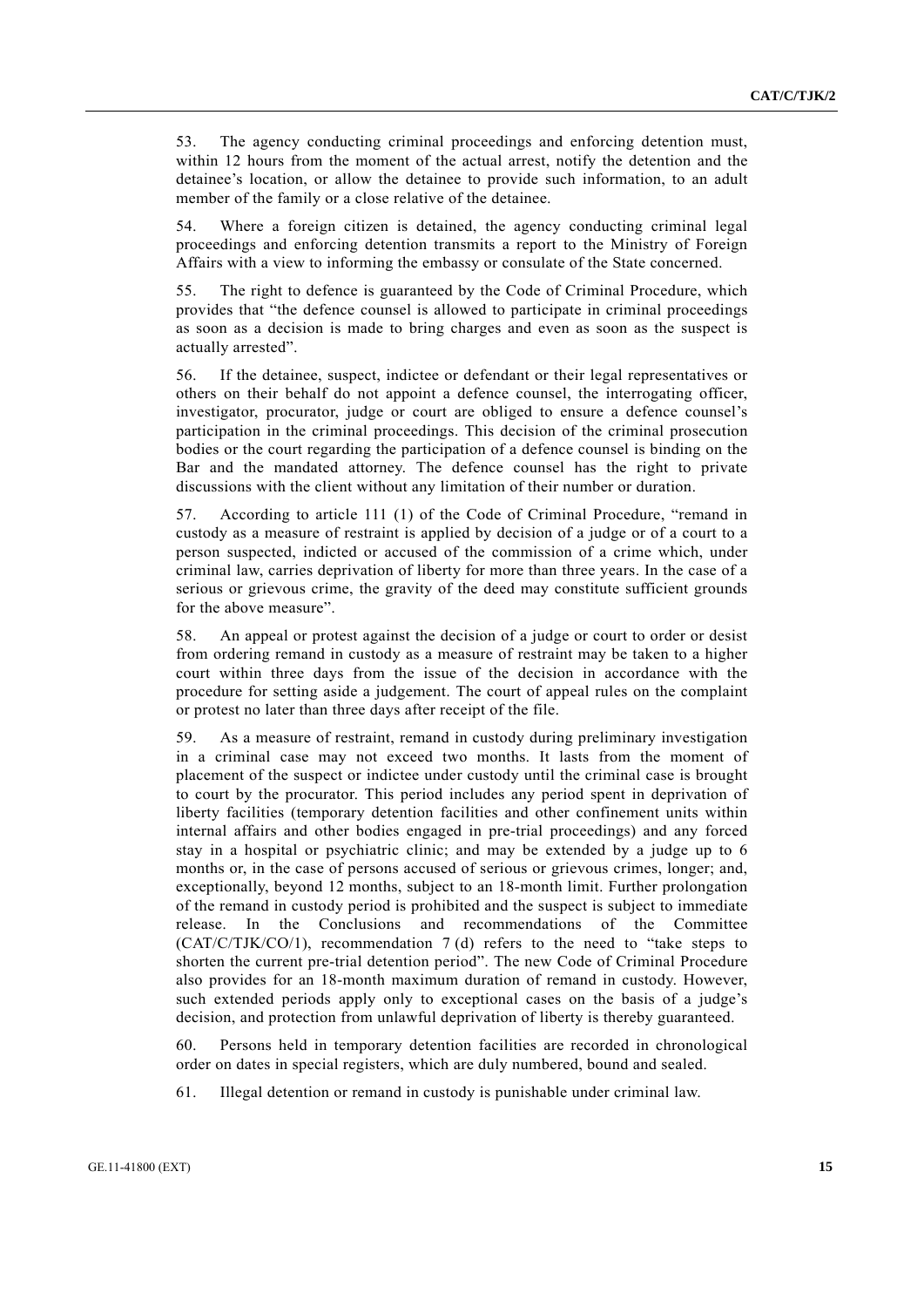62. In the case of death of an arrested, detained or convicted person, the procurator responsible for monitoring compliance with the law in correctional colonies carries out an inquiry in accordance with the appropriate procedures and issues a pronouncement, which is notified to the relatives of the deceased and against which they are entitled to appeal.

#### **C. Combating trafficking in women and children**

63. According to article 35 of the Constitution, "no one may be subjected to forced labour, except in cases provided for by law". This constitutional provision and other legal instruments, in particular the Labour Code and the Criminal Code, safeguard the prohibition of slavery, slave trade, serfdom and other related phenomena.

64. The trafficking in persons Act, adopted in July 2004, aims at the implementation of Government policy, the regulation of social relations and the fulfilment of international obligations in the area of combating human trafficking; and at reducing the number of potential victims of such practice. The Act seeks the prevention, detection, repression and minimization of the consequences of human trafficking, and the physical, mental, social and legal rehabilitation of human trafficking victims.

65. Government decision No. 5 of 4 January 2005 created an inter-agency commission to combat trafficking in persons as a permanent advisory interdepartmental body tasked with coordinating the activity of ministries, State committees, departments and local executive authorities of the State, enterprises, establishments and organizations for the implementation of the country's legislation and international legal obligations related to human trafficking. This commission includes senior officials of the Procurator General's Office; the Ministry of Internal Affairs; the National Security Committee; the Government Customs Committee; the Government Taxation Committee; the Ministries of Labour and Social Security, Foreign Affairs, Education, Health, and Economic Development and Trade; and the local executive authorities of the State of the Gorno-Badakhshan Autonomous Province, the provinces and the city of Dushanbe.

66. In connection with the accession of Tajikistan to the United Nations Convention against Transnational Organized Crime and the two protocols supplementing the convention, namely the Protocol to Prevent, Suppress and Punish Trafficking in Persons, Especially Women and Children and the Protocol against the Smuggling of Migrants by Land, Sea and Air their provisions were incorporated into the criminal legislation of Tajikistan. Under article 130 Criminal Code, abduction is a criminal offence consisting in the unlawful capture of a person in secret, in the open, by deception or abuse of trust, or through the use or threat of force or other forms of coercion. Aggravating circumstances exist where the crime is committed: (a) by a group of persons having conspired; (b) in repetition or by a person having earlier committed a crime under articles 130 (1), 131 or 181 of the Criminal Code; (c) with actual or threatened use of violence endangering life or health; (d) using a weapon or objects employed as weapons; (e) against a person whom the perpetrator knows to be a minor; (f) against a woman whom the perpetrator knows to be pregnant; (g) against two or more persons; or (h) for financial gain. Further aggravating circumstances exist where the acts in question: (a) are perpetrated by an organized group; (b) are aimed at the sexual or other exploitation of the abducted person; (c) are aimed at extracting from the victim organs or tissues for transplant;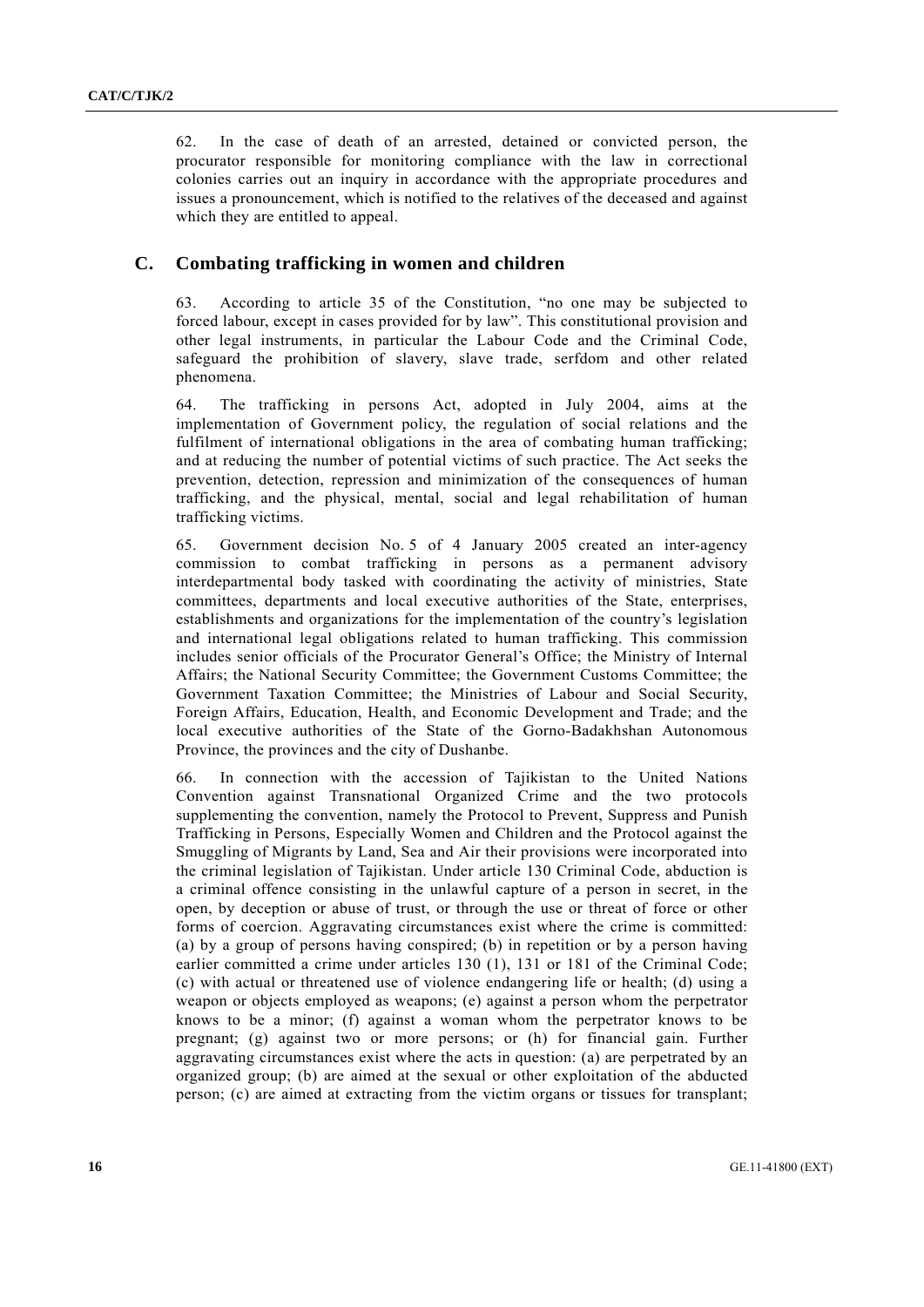(d) constitute particularly dangerous recidivism; or (e) cause by negligence the death of the victim or other serious consequences.

Article 130 (1) (on trafficking in persons) of the Criminal Code provides as follows:

 "1. Trafficking in persons is a criminal offence aimed at the exploitation (exploitation of the prostitution of others, or other forms of sexual operation, forced labour or provision of services, slavery or similar conditions, serfdom or extraction of organs or tissues) or the recruitment, transport, delivery, concealment or collection of persons through the use or threat of force or other forms of coercion, abduction, deceit, fraud, abuse of authority or condition of vulnerability, or bribery with money or advantages to obtain the consent of an individual having control over another person.

 2. Aggravating circumstances exist where the crime is committed: (a) in repetition; (b) by a group of persons having conspired; (c) against two or more persons; (d) with actual or threatened use of violence; (e) in order to extract from the victim organs or tissues for transplant; (f) by a civil servant or representative of the authorities who uses his or her official position, or another person with administrative responsibilities in a business or other organization; or  $(g)$  in a manner involving transport of the victim across a State border.

 3. Further aggravating circumstances exist where the acts in question: (a) cause by negligence the death of an under-age trafficking victim or other serious consequences; (b) are perpetrated by an organized group; or (c) constitute particularly dangerous recidivism."

Article 131 (on unlawful deprivation of liberty) of the Criminal Code provides as follows:

 "1. Unlawful deprivation of liberty unrelated to abduction or taking of hostages is a criminal offence.

 2. Aggravating circumstances exist where the crime is committed: (a) by a group of persons having conspired; (b) in repetition or by a person having earlier committed a crime under articles 130, 131 (1) or 181 of the Criminal Code; (c) with use of a method endangering life or health; (d) using a weapon or objects employed as weapons; (e) against a person whom the perpetrator knows to be a minor; (f) against a woman whom the perpetrator knows to be pregnant; or (g) against two or more persons. Further aggravating circumstances exist where the acts in question: (a) are perpetrated by an organized group; (b) are aimed at the sexual or other exploitation of the person unlawfully deprived of liberty; (c) cause by negligence the death of the victim or other serious consequences."

Article 132 (on recruiting persons with a view to their exploitation) of the Criminal Code provides as follows:

 "1. Recruiting persons with a view to their sexual or other exploitation is a criminal offence.

 2. Aggravating circumstances exist where the crime is committed: (a) by a group of persons having conspired; (b) against a person whom the perpetrator knows to be a minor; (c) in repetition.

 3. Further aggravating circumstances exist where the acts in question: (a) are perpetrated by an organized group; (b) are committed with the intent to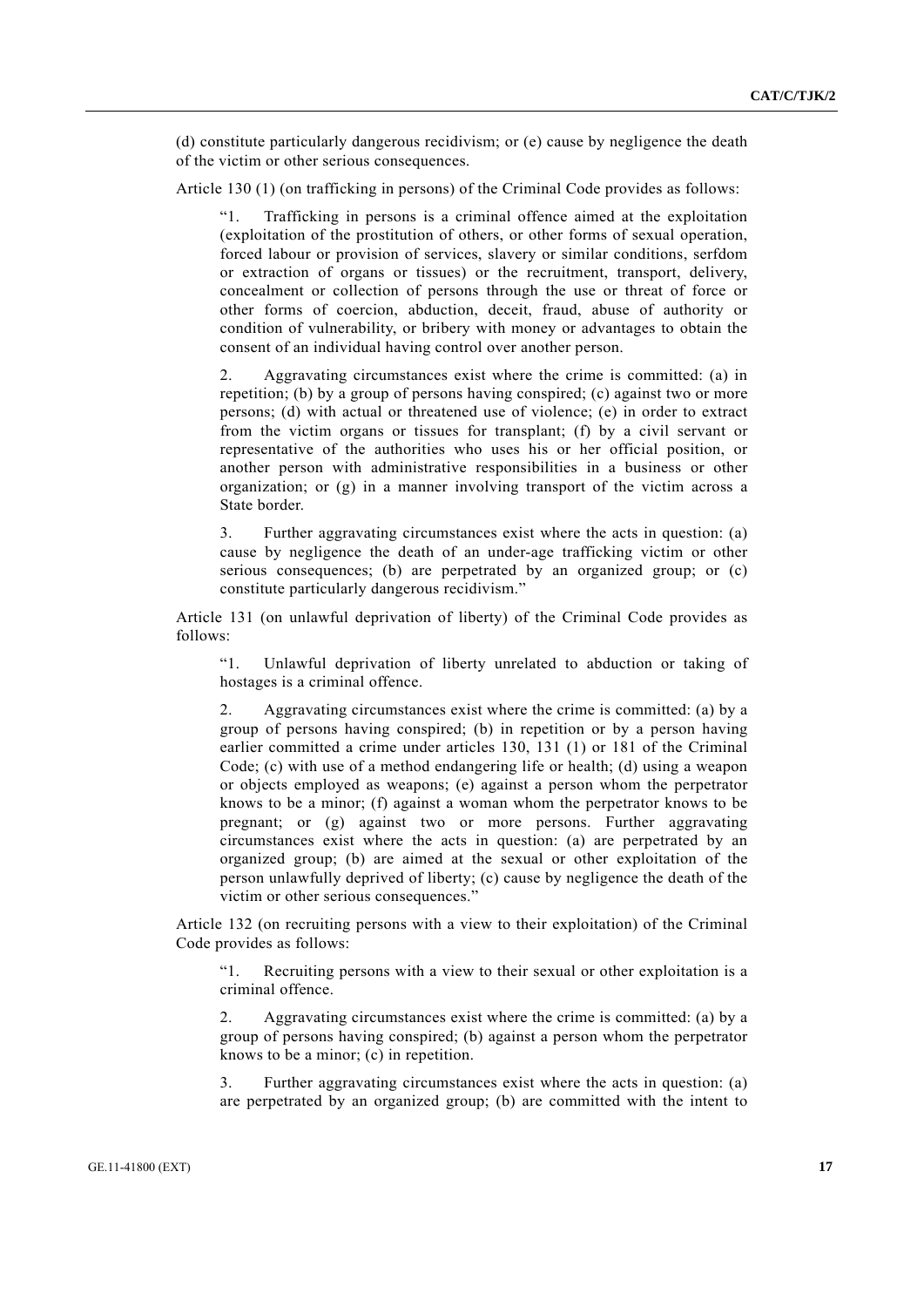transport the persons in question across a State border; (c) constitute particularly dangerous recidivism."

67. Article 167 (on trafficking in minors) provides as follows:

 "1. Trafficking in minors is a criminal offence consisting in the purchase or sale of persons whom the perpetrator knows to be minors, regardless of the means and forms of coercion used.

 2. Aggravating circumstances exist where the crime is committed: (a) in repetition; (b) by a group of persons having conspired; (c) against two or more minor; (d) with actual or threatened use of violence; (e) in order to extract from the victim organs or tissues for transplant; (f) by a civil servant or representative of the authorities who uses his or her official position, or another person with administrative responsibilities in a business or other organization; or (g) in a manner involving transport of the victim across a State border.

 3. Further aggravating circumstances exist where the acts in question: (a) cause the death of the minor who is a victim of trafficking or other serious consequences; (b) are perpetrated by an organized group; (c) constitute particularly dangerous recidivism.

Note: A perpetrator of the acts referred to in paragraphs 1 and 2 of this article who voluntarily informs the competent bodies and releases the minor who is a victim of trafficking is exculpated, unless his acts entail another offence."

68. A racketeering and human trafficking division was established in the Ministry of Internal Affairs on 27 April 2004. In 2007, 35 human trafficking victims were returned to Tajikistan from other States. On 1 April 2009, a human trafficking squad was set up in the Directorate for organized crime repression by order of the Minister of Internal Affairs.

69. On 22 December 2009, the Minister of Justice adopted the 2010 workplan of the national advisory board for citizens' education and training in legal matters. Paragraph 4 of the workplan provides for the study of methods for preventing human trafficking, particularly in women and girls. The board, chaired by the Minister of Justice, also includes the Chair of the State Committee on National Security, the Minister of Internal Affairs, the Minister of Foreign Affairs, the Procurator General, the Chairperson of the Supreme Court, the Chairperson of the Superior Economic Court, the Chairperson of Government Committee on Radio and Television, and the President of the Academy of Sciences.

70. The Government's national action plan for combating human trafficking, developed in the period 2005-2010, includes organizational and legal measures for the psychological and social rehabilitation of the victims of human trafficking and a series of other provisions based on relevant international instruments.

71. A comprehensive programme for combating human trafficking in the period 2006-2010 was adopted by Government decision No. 213 of 6 June 2006.

72. A programme for strengthening the legal framework for investigating and prosecuting crimes related to human trafficking and protecting trafficking victims is implemented in cooperation with the International Organization for Migration. The programme includes the development of a unit for training law enforcement staff in the investigation and prevention of the offences in question.

73. As part of bilateral cooperation with the United Arab Emirates, steps are taken for the creation of a legal framework for combating human trafficking. A Tajik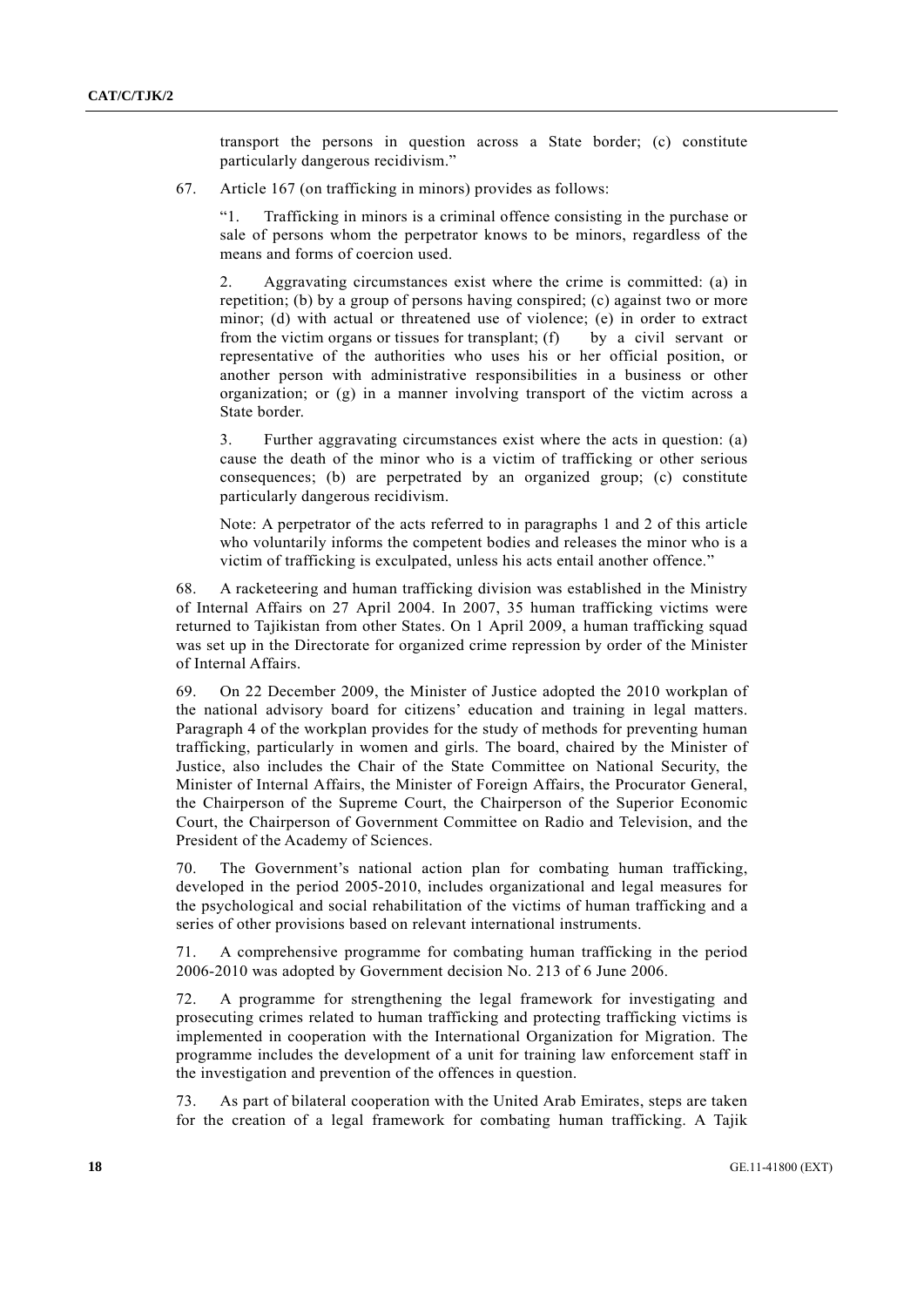consulate general has been opened in Dubai with a view to implementation of relevant agreements.

74. In January 2009, the Government Committee on Women's and Family Affairs concluded a memorandum of understanding and cooperation with the Children's Legal Centre (CLC) of the United Kingdom and the NGO "Child Rights Centre Tajikistan". The Girls' Support Service project, developed on the basis of the memorandum to help girls who have been victims of violence, seeks to prevent exploitation, abuse, violence and trafficking in the case of vulnerable girls, to promote and assist in the rehabilitation of child victims and, where possible, to ensure their successful reintegration into their families. The Girls' Support Service works with girls aged 10-18, who receive individualized assistance by social workers in overcoming their traumas. The centre currently hosts 11 girls aged 16-18.

75. As the foreign partner of the above NGO, CLC has provided funding in the amount of  $\epsilon$  500,000 for the establishment of the Girls' Support Service, attached to the said committee as a training centre for girls, including orphans.

76. The Government Committee on Women's and Family Affairs has set up a working group to develop a strategy for the activities of Girls' Support Service. The working group includes representatives of the Ministries of Justice, Education, Internal Affairs, Finance, Labour and Social Security, Economic Development and Trade, and Culture, the Procurator General's Office, the Justice Board, the Committee for Young Persons' Affairs and the Bar.

77. The number of girls held in deprivation of liberty facilities is currently on the decrease. That development has been reinforced by the 2007 and 2009 amnesty Acts, under which, according to data of UID in the Ministry of Justice, 499 and 299 girls and women were amnestied, respectively, in 2007 and 2009. Moreover, women and minors released from prison numbered, respectively, 306 and 73 in 2007, 42 and 27 in 2008, 275 and 27 in 2009, and 2 and 3 in the first half of 2010. According to data from the Information Centre of the Ministry of Internal Affairs, the number of criminal sentences under various articles of the Criminal Code developed as follows:

| Article of the Criminal Code                    | <b>Total</b> | 2007 | 2008 | 2009 | 2010<br>6 months |
|-------------------------------------------------|--------------|------|------|------|------------------|
| $130 -$ Abduction                               | 25           |      |      | 9    | $\mathfrak{D}$   |
| $130'$ – Trafficking in human beings            | 11           |      |      |      | 10               |
| 131 – Unlawful deprivation of liberty           | 35           | 16   | 11   |      | 1                |
| $132$ – Recruitment with a view to exploitation | 21           | 13   | 6    |      | $\mathfrak{D}$   |
| 167 - Trafficking in minors                     | 41           | 17   | 10   | 9    | 5.               |
| <b>Total</b>                                    | 126          | 53   | 34   | 26   | 13               |

78. Ministry of Labour and Social Welfare units set up for the social protection of vulnerable population groups include a welfare office responsible for family and child protection measures, and corresponding local units. The responsibilities of the Division for social services and family and child welfare, which has been created in ministry headquarters, include the:

 (a) Formulation of policies on the social protection of families and children in need of support;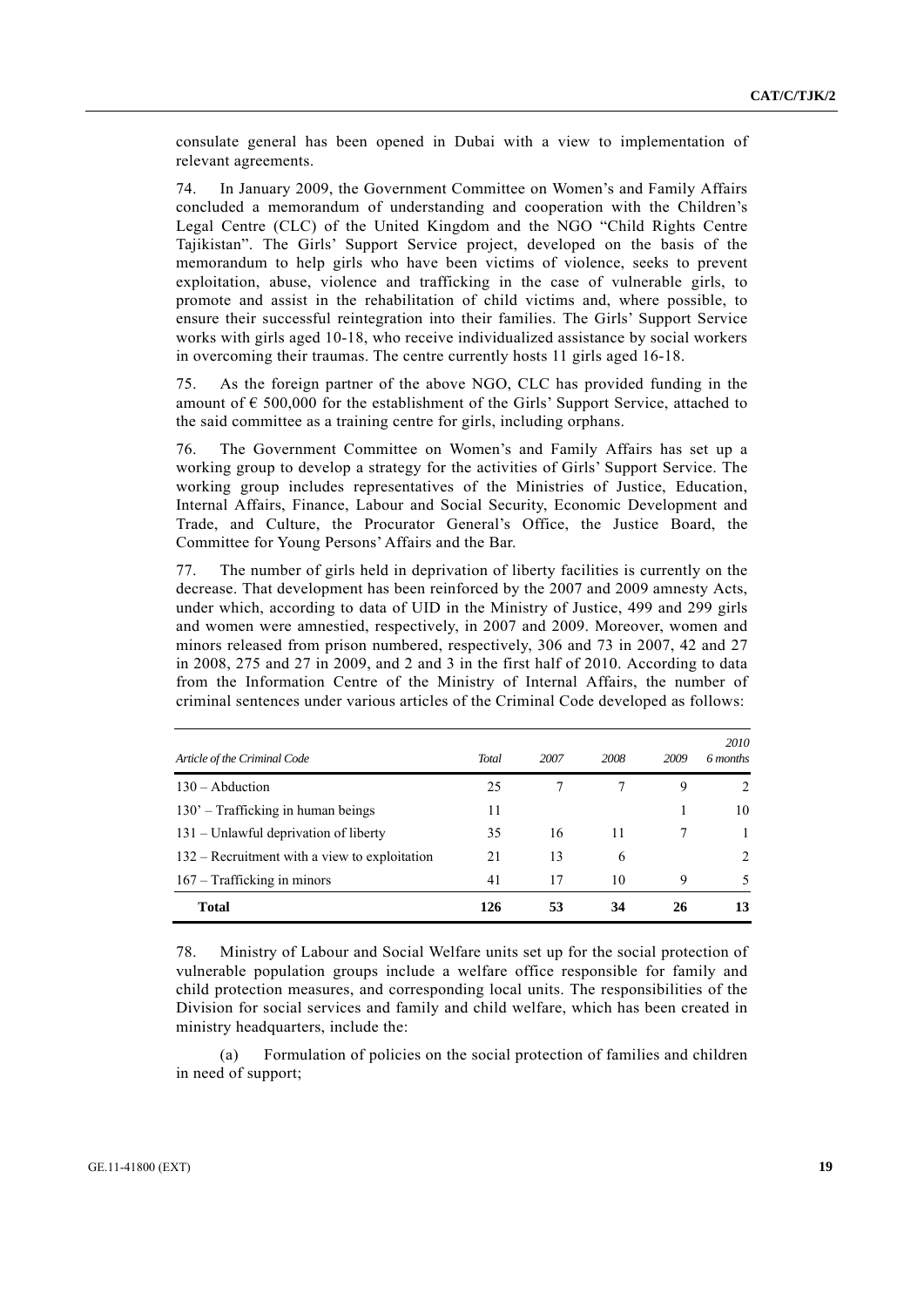(b) Development of children's rights protection mechanisms, and coordination of the activities of social welfare bodies in the area of organization of social services;

(c) Social reintegration and prevention of the exploitation of children.

Moreover, the Division monitors the activities of social establishments and NGOs in respect of the quality of the social services provided.

#### **D. Juvenile justice system**

In order to ensure compliance with the country's international legal obligations in the area of human rights, Government decision No. 423 of 7 September 2001 created the Government Commission on Children's Rights. Government decision No. 377 of 1 August 2008 on safeguarding the rights of children was adopted in order to further improve the Government's family- and child-support policy, reform the system for monitoring the protection of children's rights and interests, create appropriate conditions for the mental and physical development of socially vulnerable or disadvantaged children and adolescents, and meet the country's legal obligations under the United Nations Convention on the Rights of the Child. The latest national report under that convention was presented by the Government in 2010.

80. The Code of Criminal Procedure contains a special section on offences committed by a minor, namely a person up to the age of 18.

81. In conducting a preliminary inquiry or judicial proceedings in the case of a crime committed by a minor, it is necessary to determine:

(a) The age (day, month and year of birth) of the minor;

 (b) The minor's living conditions; education; level of mental, volitional and psychological development; special traits of character and temperament; needs; and interests;

(c) The influence exerted on the minor by adults or other minors.

82. Where a minor may have participated in the commission of a crime with adults, the preliminary inquiry regarding the minor is conducted separately.

83. In taking a measure of restraint with respect to a minor, the possibility of choosing a measure not involving deprivation of liberty must always be examined. Remand in custody or detention may be imposed on a minor as a measure of restraint only in exceptional cases for the commission of a serious or grievous crime. The duration of remand in custody as a measure of restraint during preliminary inquiry may be extended only up to six months. A minor's detention or remand in custody or the extension of such a measure is notified to the minor's parents or other legal representatives.

84. An under-age suspect, indictee or defendant is summoned before the investigator or the court through the minor's parents or other legal representatives if the minor is not in custody, or, if the minor is held in a special facility for children, through the administration of the facility.

85. The interrogation of an under-age suspect or indictee may not last uninterruptedly for more than two hours or exceed four hours per day.

86. A teacher and a psychologist must participate in the interrogation of an underage suspect or indictee who is under 16 or mentally retarded. Where the under-age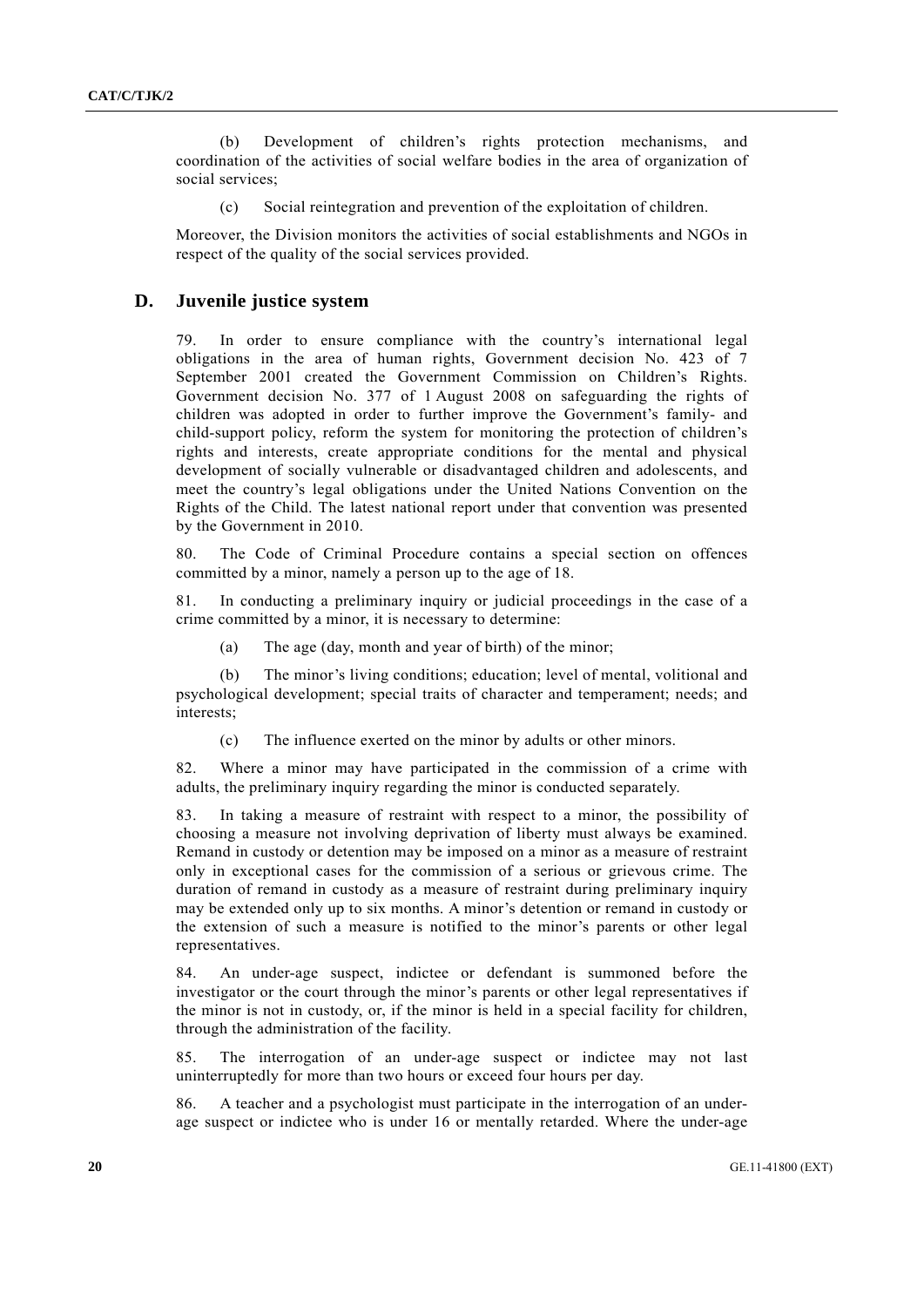suspect or indictee is over 16, a teacher or psychologist participates in the interrogation at the investigator's or procurator's initiative or at the legal counsel's request. The teacher or psychologist are entitled to ask the suspect or indictee questions with the investigator's permission and, at the end of the interrogation, to be informed of the content of the interrogation report and formulate written observations as to the exactitude and completeness of the statements in the report. At the time of interrogation, the investigator explains these rights to the teacher or psychologist and that fact is recorded in the interrogation report. A teacher or psychologist participates in the examination of an under-age defendant in court according to the same rules. From the moment of the minor's first interrogation as a suspect or indictee, the minor's legal representative may participate in the proceedings by decision of the investigator. Upon admission to the proceedings, the legal representative is informed of his or her rights, and in particular the right to:

- Know of what the minor is suspected or with what the minor is charged;
- Be present when charges are brought, and participate in the interrogation of the minor and, with the investigator's permission, in any other investigative activities in which the under-age suspect or indictee and his or her counsel take part;
- Have knowledge of reports on investigative activities, in which he or she participates, and formulate written observations as to the exactitude and completeness of the statements in the reports;
- File petitions and formulate objections;
- Challenge the acts and decisions of the investigator and the procurator;
- Present evidence;
- At the end of the investigation, have knowledge of any material in the file and retrieve from it any information of any scope.

87. At the end of the preliminary inquiry, the investigator may issue a reasoned decision to withhold from the minor any material which may have a negative effect on him or her and bring such material to the attention of the minor's legal representative. A further legal representative of the minor may be allowed to participate in the proceedings.

88. If in the course of preliminary investigation into an offence of lesser gravity it is established that the offence was committed by an under-age first-time offender who may be reformed without initiating criminal proceedings, the procurator and, with the procurator's consent, the investigator may close the case, imposing on the minor compulsory educational measures unless the accused minor or the minor's legal representative object to that procedure. A copy of the relevant decision is transmitted to the Government Commission on Children's Rights. If the minor repeatedly fails to comply with the requirements of the above measures, the procurator, on the commission's recommendation, may, within a year from the decision to close the case, revoke that decision, whereby, after an inquiry, the case, as a rule, is transmitted with the indictment to the court. The legal representatives of an under-age defendant must be summoned to attend the judicial proceedings. They have the right to participate in the examination of evidence in the judicial inquiry, testify, present evidence, file petitions and formulate objections, challenge the acts and decisions of the court, participate in the ensuing appeal proceedings, and provide explanations regarding the complaints. These rights must be stated in the preparatory stage of judicial proceedings. The legal representatives are present in the court room throughout these proceedings and, with their consent, may be interrogated by the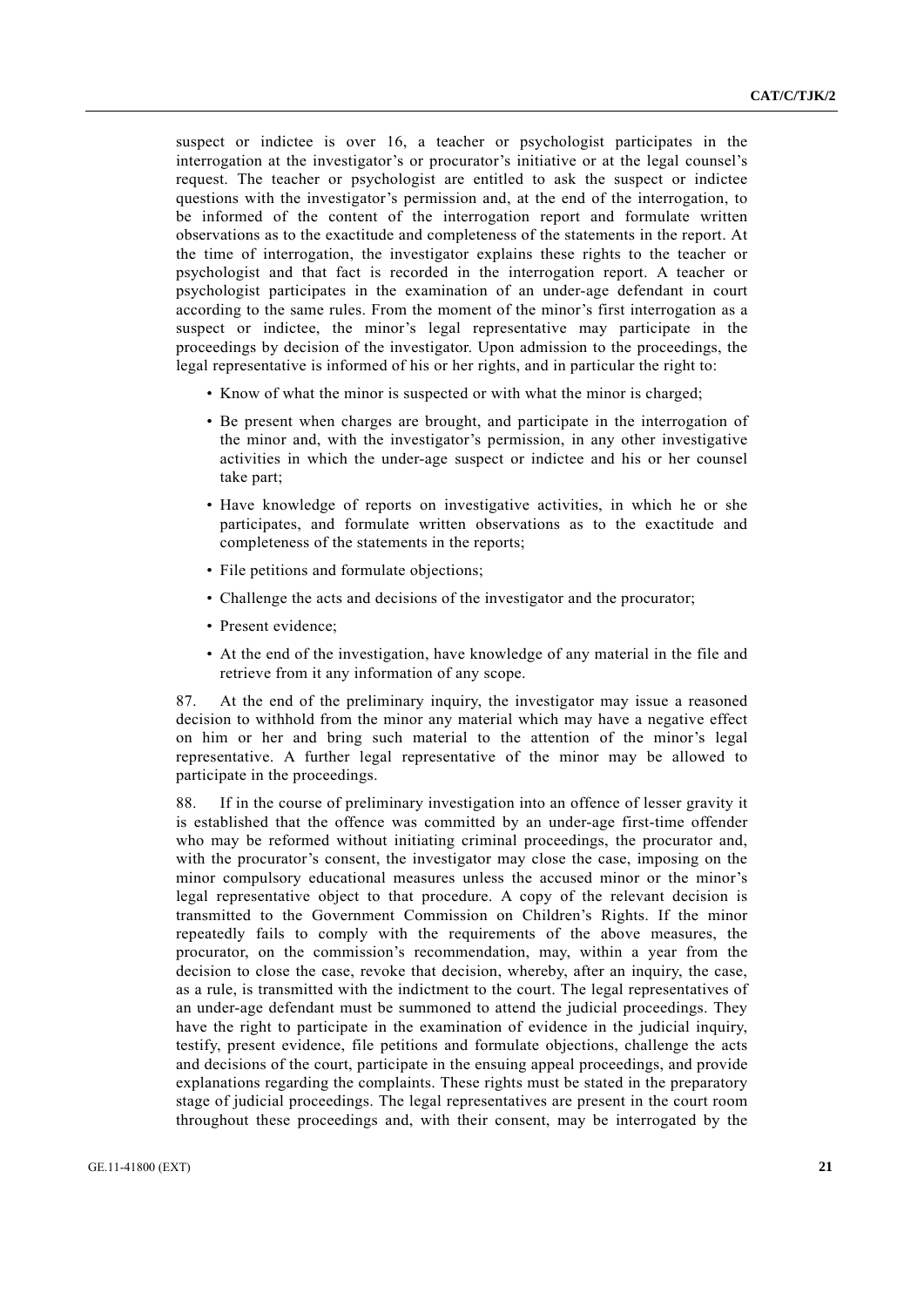court as witnesses. By a reasoned decision or pronouncement of the court or the judge, a legal representative may be barred from such participation, if there are grounds for considering that his or her acts are prejudicial to the under-age defendant or prevent an objective examination of the case. In that event, another legal representative of the under-age defendant is admitted. If the court does not deem his or her participation necessary, a legal representative's failure to appear does not hinder the continuation of the hearing. If called upon to participate in the case as defender or civil defendant, an under-age defendant's legal representative has the rights and bears the responsibilities concomitant with such roles.

89. At the request of the legal counsel, the legal representative or the procurator, or, on its own initiative, the court, taking into account the views of the parties, may decide to have the minor removed from the court room during the examination of circumstances which may have a negative effect on the minor. After the minor's return, the president, in appropriate detail and manner, informs the minor of the content of the proceedings having occurred during his or her absence, and allows the minor to put questions to the persons interrogated without his or her participation.

90. If, in a case involving an offence of lesser gravity, it is recognized that the under-age offender may be reformed without the imposition of a criminal punishment, the court may, after his or her conviction, release the offender from the obligation to serve the sentence and impose on him or her compulsory educational measures. A copy of the relevant decision is transmitted to the Government Commission on Children's Rights.

91. If, in hearing a case involving an offence of lesser or medium gravity, it is recognized that the aim of the punishment can be achieved through the placement of the under-age offender in a special educational or medical-educational establishment for minors, the court may, after his or her conviction, release the offender from the obligation to serve the sentence and send him or her to such an establishment. Placement in the establishment may be terminated at majority, if the minor has been reformed and no longer needs to be subjected to such a measure. Extension of the stay in such an establishment beyond the age of 18 is possible solely in order to allow the minor to finish a general education or vocational training programme. The question of terminating or extending the placement must be considered and resolved, on the recommendation of the Government Commission on Children's Rights, by a judge of the court which handed down the sentence or of the convicted minor's place of residence, at the judge's discretion, within 10 days from the submission of the recommendation. The convicted minor, the legal representative, the counsel, the procurator and the representative of the Government Commission on Children's Rights are summoned to participate in the court proceedings, in which the said commission's recommendation is examined and the opinions of the other participants are heard. After examining the case, the judge announces in the deliberations room the decision, which must be pronounced at the court session. A copy of the decision is transmitted within five days to the legal representative of the convicted minor, the commission, the procurator and the court which handed down the sentence. The decision is not subject to challenge or appeal.

92. Section 5 of the Criminal Code details the criminal charges that may be brought and the respective penalties in the case of a minor. Criminal proceedings may be initiated against a person having reached the age of 16 by the time of commission of the offence. Under article 87 of the Criminal Code, the perpetrator of a serious or grievous crime may be sentenced to deprivation of liberty for a period of up to 7 years if up to 16 years of age, and of up to 10 years if aged 16-18.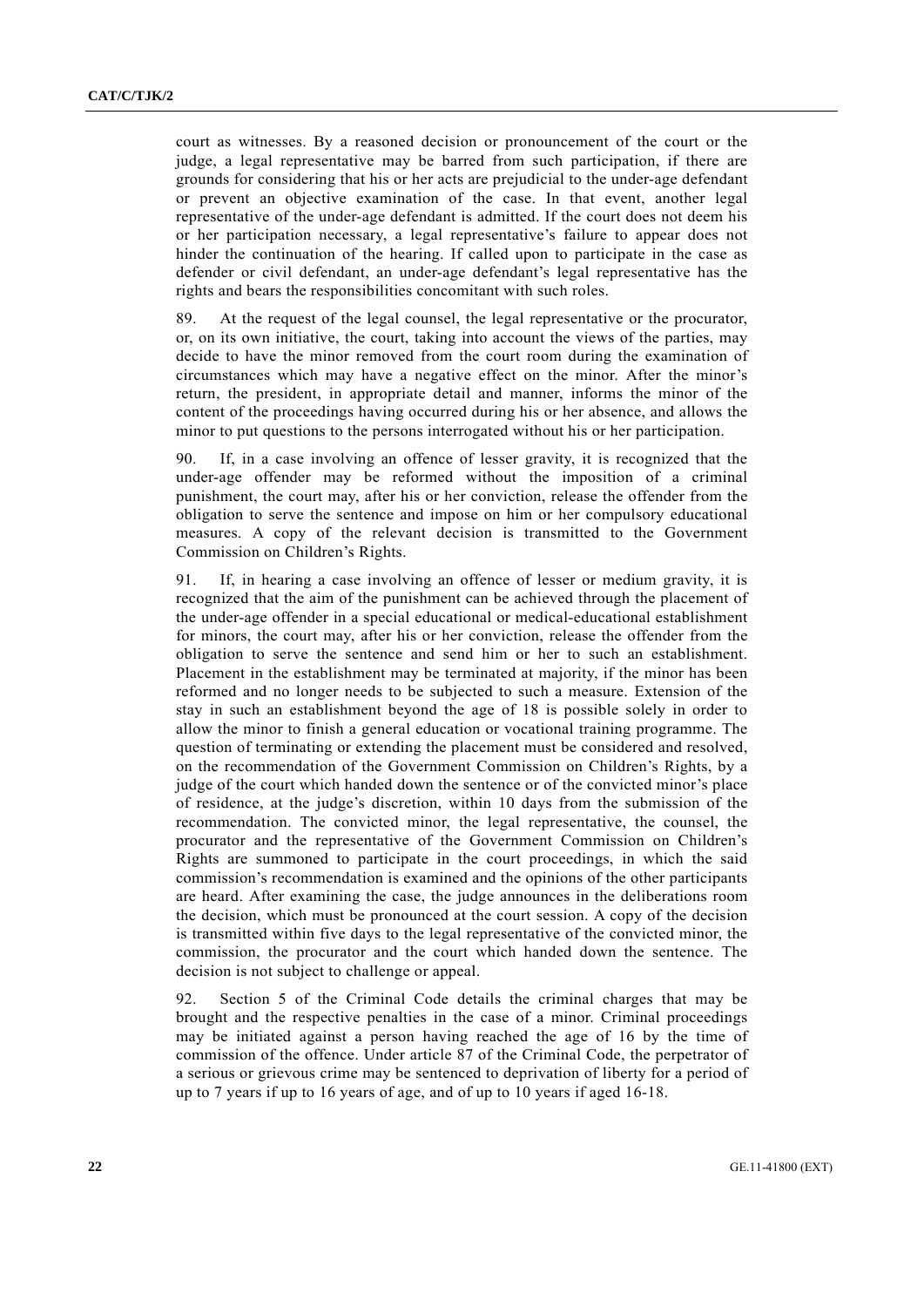93. According to the Criminal Code, persons having attained the age of 14 by the time of commission of a crime are criminally liable only for homicide (article 104), deliberate major bodily injury (article 110), deliberate minor bodily injury (article 111), abduction (article 130), rape (article 138), a forcible sexual act (article 139), terrorism (article 179), hostage taking (article 181), theft of weapons, ammunition or explosives (article 199), trafficking in drugs or psychotropic substances (article 200), illegal handling of drugs or psychotropic substances (article 201), theft of drugs or precursors (article 202), illegal cultivation of plants containing narcotic substances (article 204), trafficking in drastic or toxic substances (article 206), destruction of means of transport or communication (article 214), hooliganism with aggravating circumstances (article 237 (2) and (3)), larceny (article 244), robbery (article 248), assault with intent to rob (article 249), extortion (article 250), hijacking of a vehicle or other transport without the intent to steal (article 252) and deliberate property damage or destruction under aggravating circumstances (article 255 (2)).

94. A minor who, as a result of retarded mental development unrelated to any mental disorder and while committing an act dangerous to others, fails to control or fully realize the actual nature of his or her action (or omission) as a public hazard bears no criminal responsibility.

95. Participation of a legal counsel in proceedings related to a criminal case is obligatory where the suspect, indictee or defendant is a minor.

96. According to Supreme Court Plenum decision No. 6 of 12 December 2002 on judicial practice in hearing cases involving offences committed by a minor, as revised and completed on 22 December 2006, in order to ensure strict compliance with criminal procedure law, including special provisions on cases concerning minors, the most experienced judges must preside over the hearings in question. An appropriate response is necessary where, if there is sufficient evidence to indict a minor, the authorities conducting the preliminary inquiry fail to take the decision called for and carry out, in relation to the case, various investigative acts, in which the minor participates as a witness.

97. Under article 19 of the Code of Criminal Procedure, all court hearings are public, save for cases in which proceedings in private are allowed by reasoned decision of the court with regard to offences committed by persons under 16.

98. Save under exceptional circumstances, indicted minors are held separately from adult prisoners, are subject to a special regime and are brought before the court in the shortest possible time. The main goal of the rules governing the treatment of prisoners in the prison system consists in their re-education and social rehabilitation. Under-age offenders are held separately from adults and are subject to a special regime reflecting their age and legal status. Steps have been taken to make necessary medical assistance available to under-age inmates in a timely manner. In practically all detention facilities for minors who have been convicted or, especially, who are under investigation, all necessary measures are taken to ensure access to timely medical attention. With support from the Government and international organizations and NGOs (UNICEF, Caritas Luxembourg, and non-profit cultural and educational centres), renovation and repair work to improve living conditions is carried out in the country's model detention facility for convicted boys. Such improvements include appropriate beds, linen and washing machines; and equipment for computer and sewing training classes. The juvenile correctional facility and remand centre in question is provided with the facilities necessary for personal hygiene and decent appearance, including hot running water, baths and showers.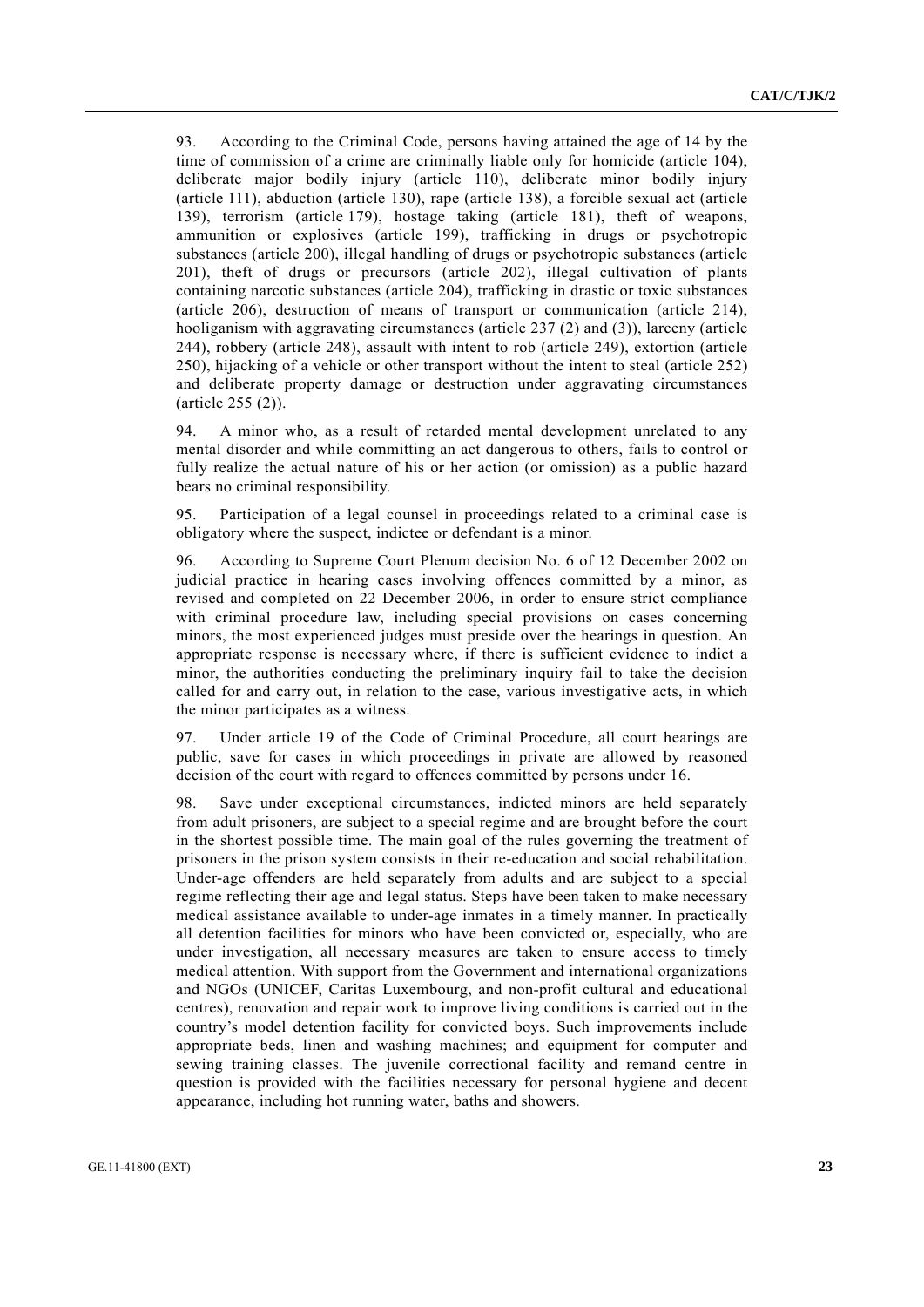99. With UNICEF support, the Government takes measures to improve conditions for children, namely persons up to 18 years of age, held in closed institutions, and for training the staff concerned to work more effectively with children. With a view to implementing Government decision No. 377 of 1 August 2008 on safeguarding the rights of children, the Government Commission on Children's Rights ensures the defence of the rights and interests of children in all closed establishments, and in particular the protection of such children from violence and cruel treatment, by obliging the establishments to develop procedures aligned with the said decision.

100. There are no separate temporary-detention centres for minors. They are held in separate sections within centres for adult offenders. In the last five years, considerable efforts were made to improve detention conditions for and relations with children in such establishments. The youngsters spend up to 22 hours in small cells, in which they eat, take showers and go to the toilet. In 2007, the Ministry of Justice requested UNICEF to provide assistance for the reconstruction of a separate wing for under-age offenders within the Dushanbe pre-trial remand centre. The Children's Legal Centre, in cooperation with UNICEF, earmarked funds for repairing and outfitting the building, which is reserved for minors. UNICEF also concluded with the Ministry of Justice a memorandum of understanding for an extensive reform process designed to improve detention conditions for and relations with children. Currently, the remand centre provides support for the development of the detention regime for adolescents and enlarges the scope of organized activities available to the minors concerned. In accordance with the memorandum of understanding, the Ministry of Justice decided to implement in Dushanbe a legal assistance programme enabling all children to have access to such services, provided by jurists trained in proceedings involving minors.

101. The juvenile correctional facility and remand centre is a closed establishment for the detention of criminal offenders aged 14-18, and the country's sole detention facility for minors. Only courts are authorized to have children placed in that establishment. During the last five years, the Ministry of Justice has cooperated with international organizations to improve detention conditions in the facility.

102. In 2007, the Ministry of Justice signed a memorandum of understanding with UNICEF for assistance to improve detention conditions and care for minors in the juvenile correctional facility and remand centre. In that framework, the Ministry undertook to carry out a pilot programme for the reintegration of children. Under the programme, a social worker and a jurist work with the youngsters during the month preceding their release to prepare them for life outside the institution and further their social reintegration. This assistance includes legal, practical and psychological support. The NGO conducting the programme will continue to provide such support after the youngsters' release.

103. Under the amnesty Act of 4 November 2009, 42 convicted minors have been released from deprivation of liberty facilities. Currently, approximately 50 under-age inmates remain incarcerated.

104. In recent years, conditions also improved in the correctional facility for women, where girls up to 18 years of age are detained. The number of girls held in the facility has been reduced. There is currently no detention centre specifically for girls. Accordingly, detained female minors are held in a separate section of the correctional facility for women.

105. In recent years, issues related to juvenile justice reform were addressed for the first time since independence, along with attempts to organize a system fulfilling the requirements of the United Nations Convention on the Rights of the Child. As a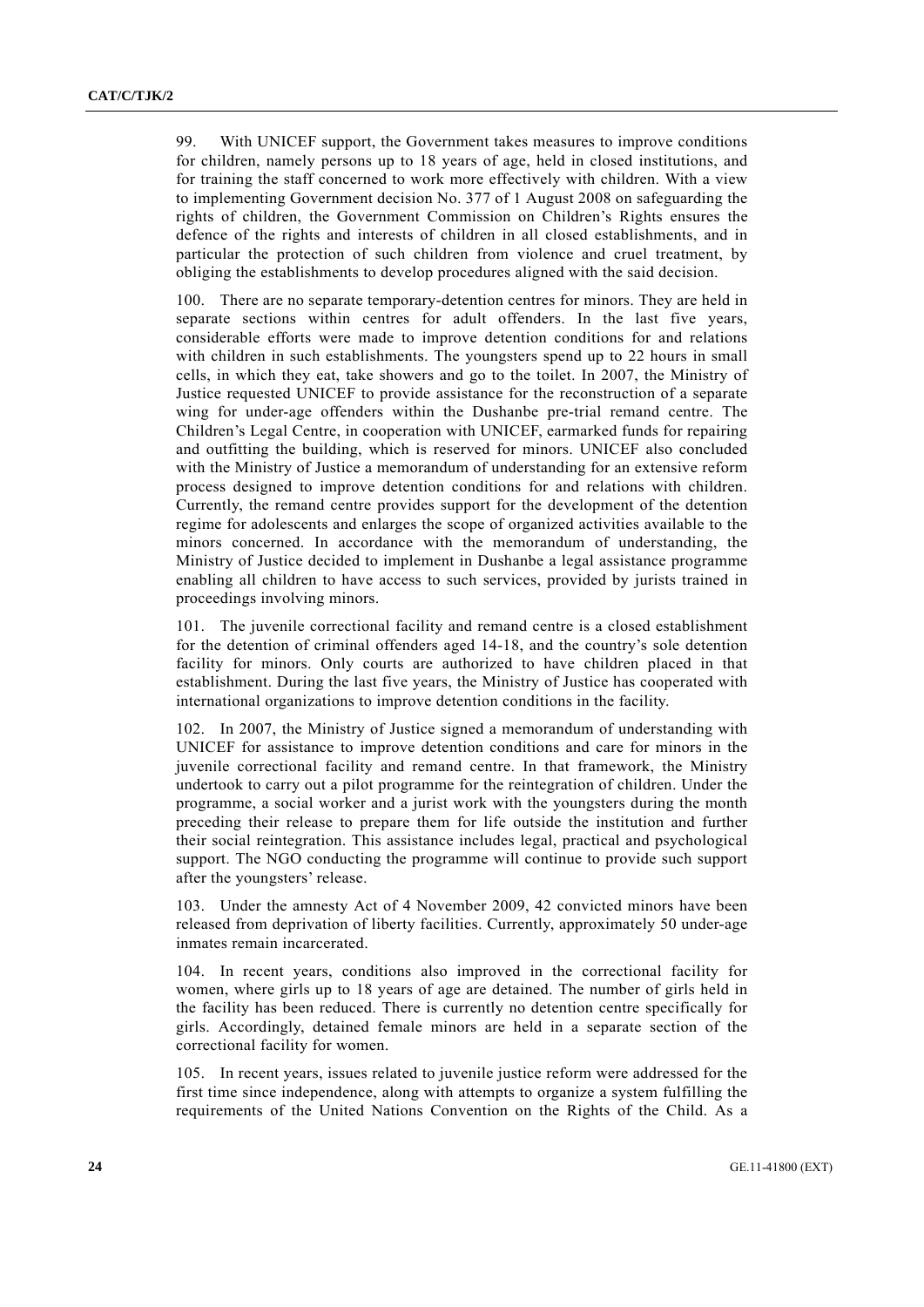result, a national action plan for juvenile justice reform, 2010-2015, was adopted at the latest session of the Government Commission on Children's Rights on 9 October 2009. The plan provides for measures to reduce the use of imprisonment and administrative confinement, designate juvenile judges in the various areas of the country, and draw the Government's attention to the potential of innovative juvenilejustice incentives, particularly recent projects and services providing alternatives to committing children to reformatories or closed educational establishments.

106. The Ministry of Justice and UNICEF have agreed on a two-year workplan providing for the creation of a children's rights and juvenile justice branch within that ministry.

### **E. Independence of the judiciary**

107. Under article 84 of the Constitution, judicial power is independent and is exercised by the judges on behalf of the State. Article 5 of the Constitutional Act on the courts lists the safeguards which ensure the independence of judges. In particular, the judges' inviolability is guaranteed by, inter alia, the legal procedures for their selection, designation, dismissal, and recall; the administration of justice; the secrecy of judges' deliberations in handing down judgements; the prohibition, under threat of proceedings, of interference in the administration of justice; and the right of a judge to resign. Under the law, the above guarantees of the independence of the judiciary, including measures for the legal defence and material and social welfare of judges, may not be abolished or reduced by other regulatory instruments.

108. Domestic law provides for penalties for contempt of court or interference in the activity of a judge or for seeking to influence a judge or the people's assessors participating in a case. The media may not anticipate in their reports the outcome of any specific proceedings.

109. A judge has no obligation to explain or provide information on the substance of examined or pending issues otherwise than in the cases and the manner provided by law.

110. A judge is entitled to inviolability, which covers his or her residence, official premises, means of transport and communication, correspondence, personal effects and documents.

111. Only the Procurator General may initiate criminal proceedings against a judge. No judge of the Constitutional Court, the Supreme Court or the Superior Economic Court may be the object of criminal proceedings or detained without authorization from the Majlis-i Milli of the Majlis-i Oli (National Assembly, the upper house of Parliament). No judge of a military court, a Gorno-Badakhshan Autonomous Province court, a provincial court, a Dushanbe court, an urban or district court, a Gorno-Badakhshan Autonomous Province economic court or a Dushanbe Economic Court may be the object of criminal proceedings or detained without authorization by the President of Tajikistan.

112. A judge may not be detained unless arrested in flagrante delicto. Upon establishment of his or her identity, a judge who has been arrested or delivered to an internal affairs or other State body in the course of judicial proceedings for administrative offences must be released immediately.

113. Judges, the members of their family and their property enjoy special protection by the State.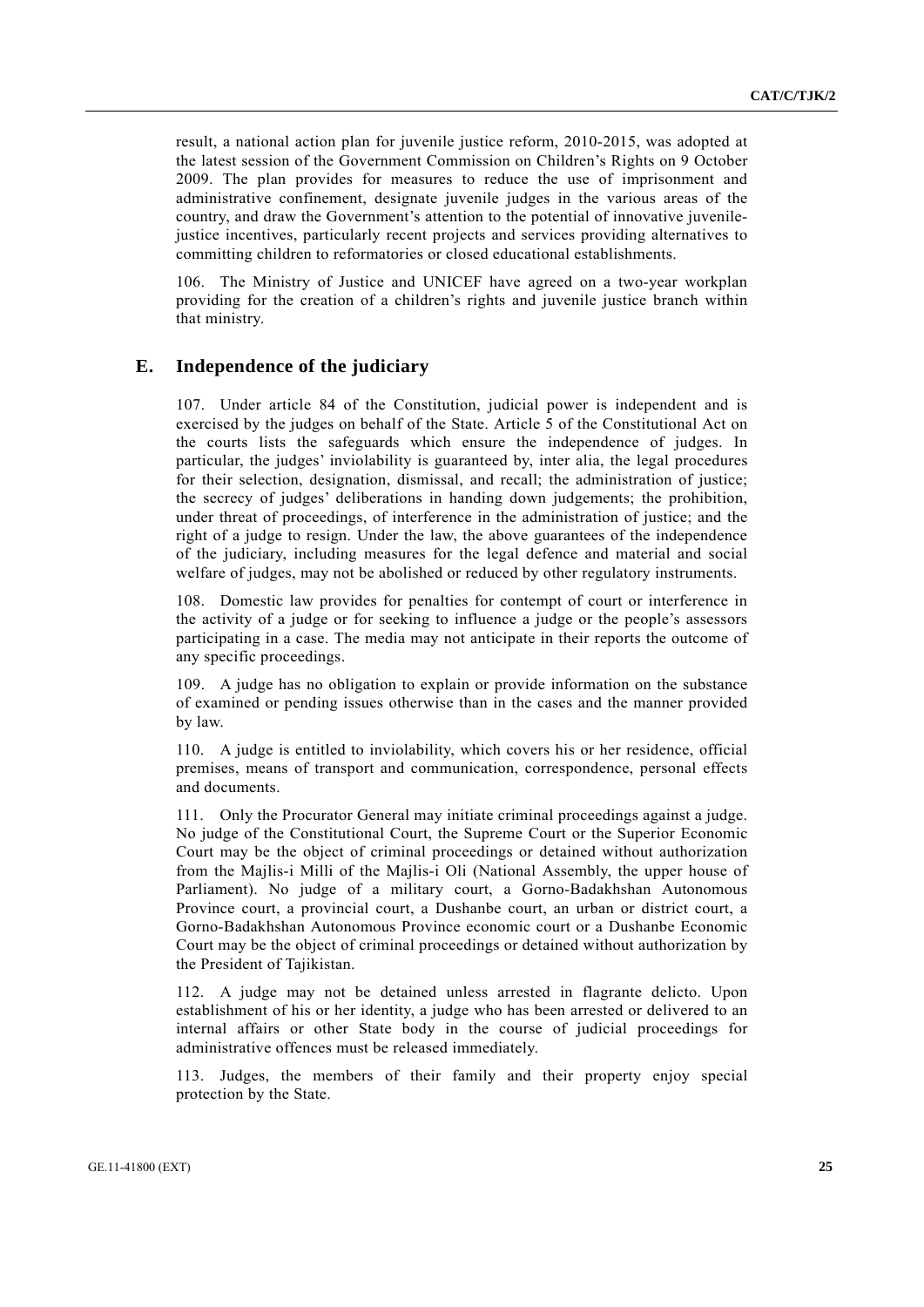114. The recently enacted Code of Criminal Procedure and Code of Economic Legal Procedure, which entered into force on 1 April 2008, limited the right of procurators to appeal court decisions and introduced the adversarial principle in court hearings, thereby ensuring equal rights for all parties to judicial proceedings.

115. Measures are consistently taken to upgrade the material and social standing of judges. In the last two years, judges and judicial employees received salary raises twice (under Presidential Decrees No. 1716 of 20 March 2006 and No. 219 of 16 March 2007).

116. In his 20 April 2006 message on the main directions of domestic and foreign policy, the President of Tajikistan, referring to the reinforcement of the branches of Government, in particular the judiciary, encouraged the appropriate State bodies to prepare and present for examination a programme of judicial and legal reform reflecting and aligned with current requirements and present conditions. Presidential Decree No. 271 of 23 June 2007 introduced the judicial and legal reform programme, 2007-2010, aimed at further strengthening the judiciary; enhancing its role and status in society; promoting the protection of human and civil rights, civil liberties and the interests of the State, organizations and institutions; and comprehensively safeguarding legality and equity. A key task of the reform consists in the consistent improvement of the material, technical, social and living conditions for the activity of judges and judicial workers.

117. A working group is currently created to develop the new judicial and legal reform programme. Focusing on reform in the area of legal procedure, the President of Tajikistan, in his 24 April 2010 message on the main directions of domestic and foreign policy, noted that the judiciary had been upgraded through the constitutional reforms of recent years. In order to strengthen the legal foundations of judicial authority, a judicial and legal reform programme, a key to the development and enhancement of the judiciary as an independent branch of Government, was adopted in 2007. The judiciary has been strengthened through the adoption of a number of legal instruments, including the Civil Procedure Code; the Code of Economic Legal Procedure; the Criminal Code; the Code of Administrative Offences; and the Acts on sentence enforcement, on arbitration courts, and on the Human Rights Commissioner; and through amendments and additions to the Constitutional Act on the Constitutional Court. Under the new Code of Criminal Procedure, many of the regulatory powers relating to the conduct of criminal proceedings, including inter alia those concerning arrest, house arrest, searches, seizure of property and temporary suspension, were transferred to the courts as from 1 April 2010. These changes broaden the courts' area of competence and double their responsibility. It is therefore necessary to take special measures to raise the requirements for the selection of judges and to upgrade their professional capabilities. In order to implement the judicial and legal reform programme, it is indispensable, as the President had noted in his 2009 message to the Parliament, to continue the reform of the courts and to develop and present a new programme in that area for the coming years. Consequently, the Constitutional Court, the Supreme Court, the Arbitration Court, the Ministry of Justice, the Justice Council and the General Prosecutor's Office, must as soon as possible develop and present for consideration a relevant project, taking into account the following issues:

 (a) Appointing for an unlimited period judges who have occupied their post for more than 10 years and have proven themselves to be professionally, operationally and ethically irreproachable;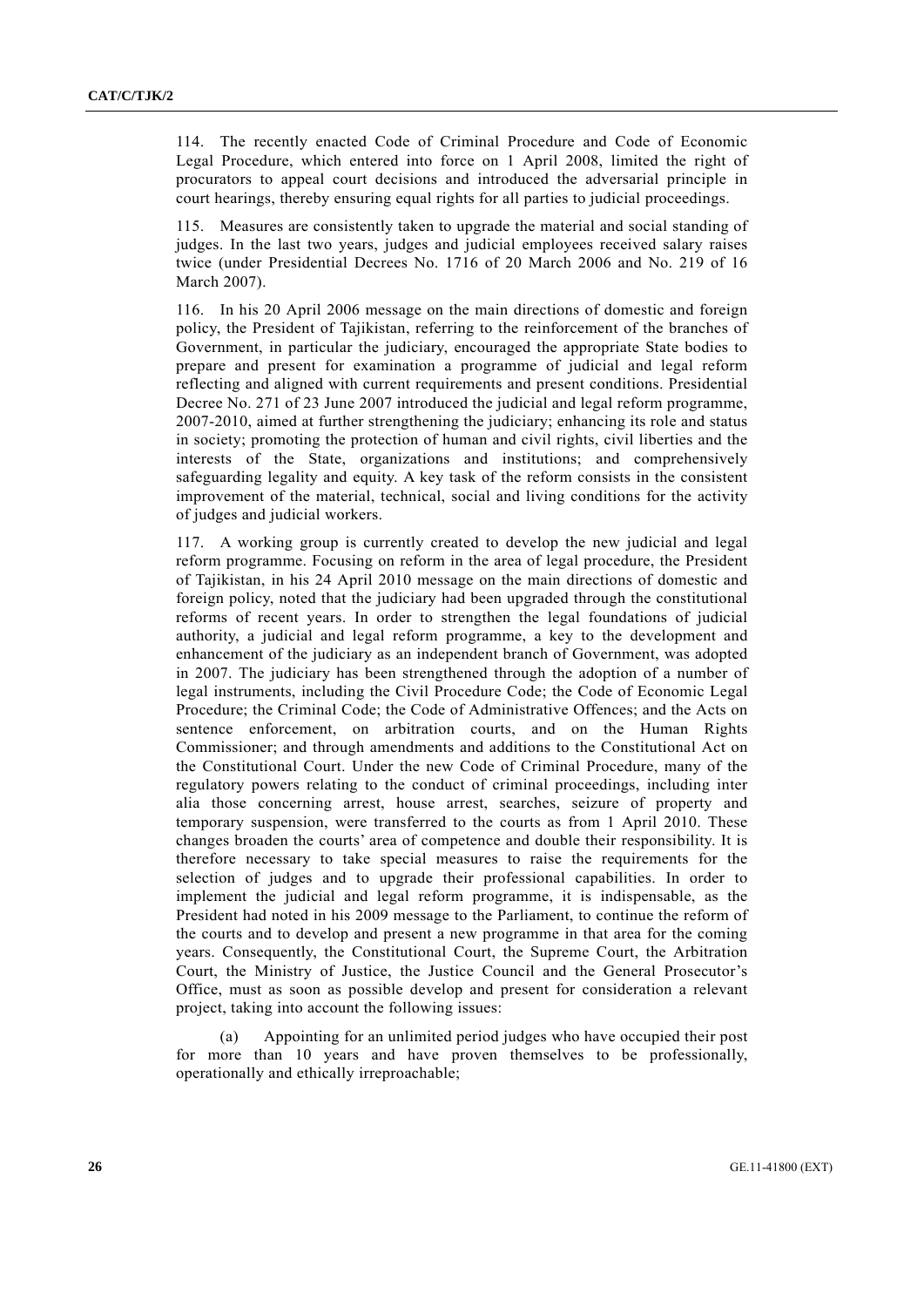(b) Through the use of existing units, forming administrative and family chambers within the regular courts, and introducing amendments and additions to the Acts concerned;

 (c) With a view to enhancing judicial authority, taking measures to increase the judges' responsibility in making legal and fundamental decisions and to prevent factors conducive to corruption from affecting their activities;

(d) Drawing up and presenting the Code of Administrative Offences.

According to information provided by the Justice Council, disciplinary penalties were imposed on 15 judges in 2007, 11 judges in 2008, 29 judges in 2009 and 9 judges in the first six months of 2010. With a view to the implementation of the judicial and legal reform programme and according to the courts Act, 15 persons were admitted to train as judges in 2008, 55 in 2009 and 55 in 2010.

118. In accordance with the recommendations of the United Nations Special Rapporteur on the Independence of Judges, Human Rights Committee and Committee against Torture, the new Code of Criminal Procedure no longer contains earlier provisions, which empowered the procuracy to prevent implementation of court decisions (CAT/C/TJK/CO/1, paragraph 10).

119. The Human Rights Commissioner Act was adopted on 20 March 2008 in order to strengthen the constitutional guarantees for State protection of human and civil rights and freedoms, and help to ensure that such rights and liberties are implemented and respected by State authorities and local government bodies in towns and villages (djamoats), their officials, and the staff of enterprises, institutions and organizations, regardless of their organizational and legal form. The Human Rights Commissioner's role consists mainly in helping to ensure: respect for human and civil rights and freedoms; the restoration of violated human and civil rights; improvement of domestic legislation on human and civil rights and freedoms; the citizens' legal awareness of issues related to the protection of human and civil rights and freedoms, the forms of such protection and related methods; cooperation among State bodies in protecting human and civil rights and freedoms; and the development and coordination of international cooperation in the area of protection of human and civil rights and freedoms. In order to fulfil his or her role, the Human Rights Commissioner must collect and analyze information received from Government authorities; local government bodies in towns and villages; institutions, organizations and enterprises regardless of their organizational and legal form; individuals; and the media. In examining a complaint, the Human Rights Commissioner may: (a) visit freely all Government authorities, local government bodies in towns and villages, and institutions, organizations and enterprises regardless of their organizational and legal form, and all military units, sentence enforcement facilities or prisons, and military units in the national territory; (b) request and receive necessary information, documents and material from the heads and staff of Government authorities, local government bodies in towns and villages, and institutions, organizations and enterprises regardless of their organizational and legal form; (c) receive from such entity heads and staff explanations regarding issues requiring clarification, but not from judges regarding court decisions; (d) examine on his own or jointly with competent State bodies, officials or civil servants the activity of State bodies, local government bodies in towns and villages, and organizations or enterprises, regardless of their organizational and legal form, and penal enforcement facilities in respect of their compliance with human rights; and (e) commission competent State bodies and scientific institutions to conduct expert research on issues arising in the course of examination of a complaint. On matters within his or her competence, the Human Rights Commissioner is entitled to have immediate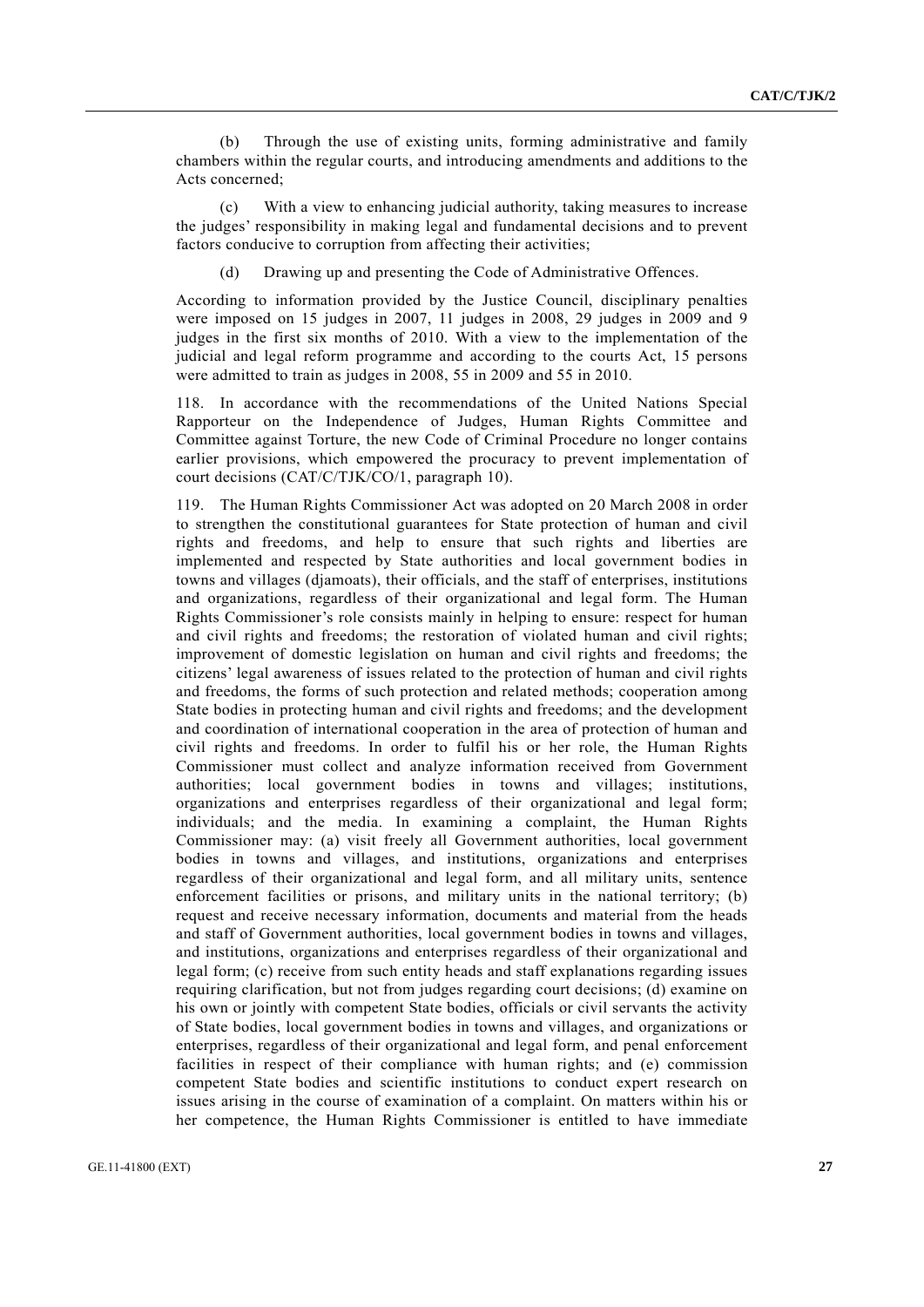access to heads and other staff of State bodies, local government bodies in towns and villages, institutions, organizations and enterprises, regardless of their organizational and legal form, and public associations; military commanders; and heads of the administration of pre-trial detention centres, and deprivation of liberty facilities, within the national territory. The Human Rights Commissioner may participate in the sessions of the Upper and Lower House of the Parliament, Government meetings, and meetings of State bodies.

### **F. Expansion of the scope of the Constitutional Court**

120. Amendments and additions introduced to the Constitutional Act on 20 March 2008 expanded significantly the scope of the Constitutional Court. As a result, more issues fall within the competence of the Constitutional Court, more persons are entitled to have recourse to the Constitutional Court, and there are more possibilities to do so.

121. The Constitutional Court determines the constitutionality of draft amendments and additions to the Constitution, draft Acts and questions formulated in national referendums; resolves issues related to the constitutionality of: (a) Acts; joint decisions of the Upper and Lower Houses of the Parliament; decisions of the Upper House of the Parliament, the Lower House of the Parliament, the President, the Government, the Supreme Court, the Superior Economic Court, other State bodies and public entities; and international agreements of Tajikistan, which have not entered into force; (b) Legal instruments of local representative and executive State bodies, and agreements concluded by provinces, regions and cities; (c) Agreements between the Government and the local authorities; and (d) Elections and referendums; and fulfils other functions laid down in the Constitution and the law. Moreover, the Constitutional Court resolves disputes between: (a) State bodies; (b) national and local authorities; (c) local State bodies and local government bodies.

122. The Constitutional Court examines questions related to violations of the citizens' constitutional rights and freedoms through the actual or possible implementation of Acts or other legal instruments from a specific legal perspective, and determines the constitutionality of Acts, other legal instruments and guiding explanations of the Plenums of the Supreme Court and the Superior Economic Court as applied by a court in specific cases, according to the procedures stipulated in the Constitutional Act on the Constitutional Court.

123. Under article 37 of the Constitutional Act on the Constitutional Court, the following persons or bodies are entitled to have recourse to the Constitutional Court:

 (a) The President of Tajikistan, and the Upper and Lower Houses of the Parliament, regarding the constitutionality of amendments and additions to the Constitution, draft Acts and questions formulated in national referenda;

 (b) The President of Tajikistan, the joint session of the Upper and Lower Houses of the Parliament, the Upper House of the Parliament, the Lower House of the Parliament, the Government, the members of the Parliament, the Supreme Court, the Superior Economic Court, the Procurator General, and the Council of Deputies of the Gorno-Badakhshan Autonomous Province, the provinces and Dushanbe regarding the constitutionality of Acts; joint decisions of the Upper and Lower Houses of the Parliament; decisions of the Upper House of the Parliament, the Lower House of the Parliament, the President, the Government, the Supreme Court, the Superior Economic Court, other State bodies and public entities; and international agreements of Tajikistan, which have not entered into force;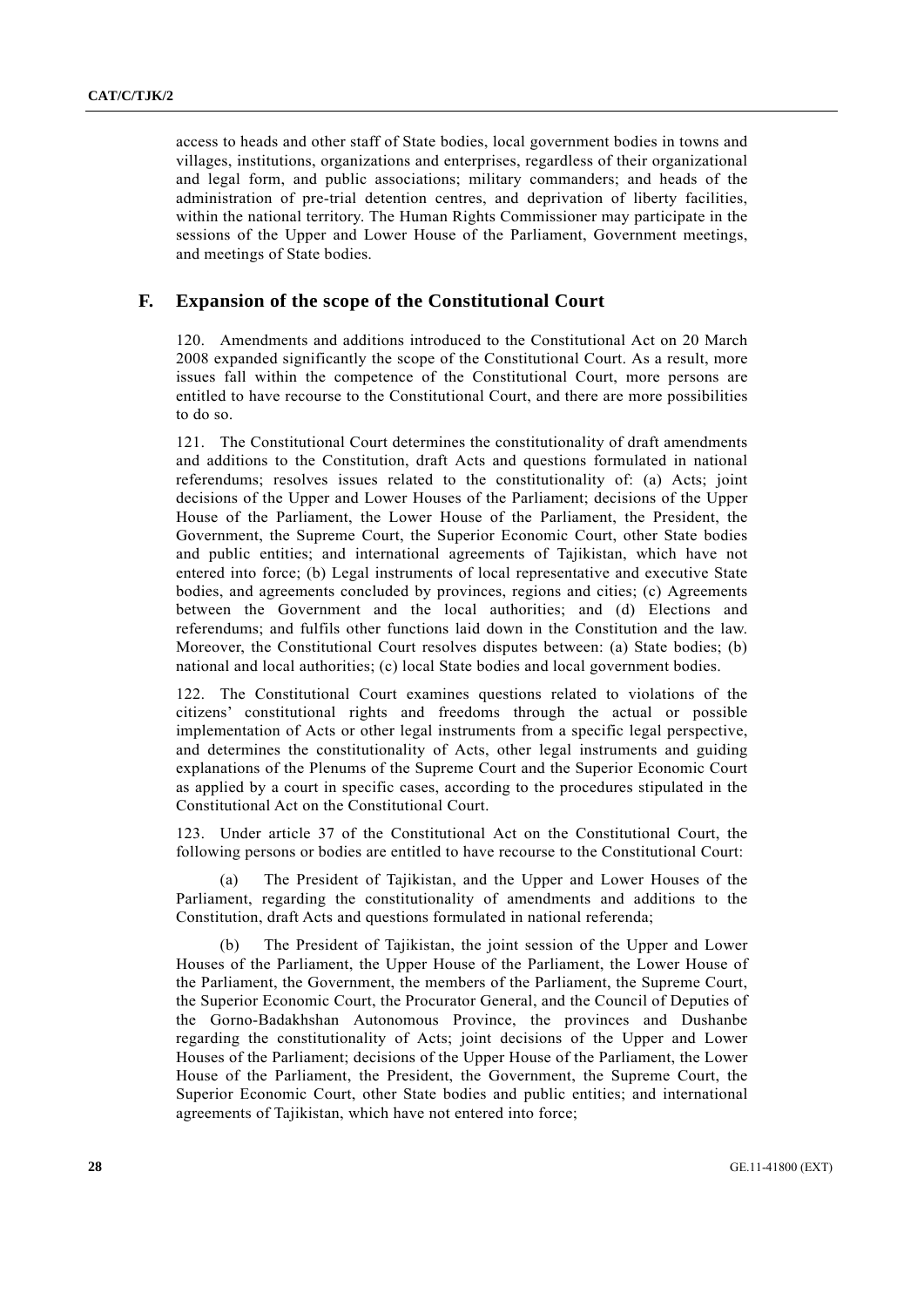(c) The Procurator General, the Council of Deputies of the Gorno-Badakhshan Autonomous Province, the provinces and Dushanbe and the Presidents of the Gorno-Badakhshan Autonomous Province, the provinces and Dushanbe regarding the constitutionality of decisions of ministries, State committees and other State administration bodies, and local State bodies;

 (d) The Government, the ministries, State committees, Government departments, the Council of Deputies and the Presidents of the Gorno-Badakhshan Autonomous Province, the provinces, Dushanbe, other cities and the regions regarding disputes between them with respect to their jurisdiction;

The Human Rights Commissioner regarding violations of the constitutional rights and freedoms of applicants, under the Constitution, Acts or other legal instruments;

 (f) The citizens regarding violations of constitutional rights and freedoms in view of the actual or possible implementation of Acts or other legal instruments from a specific legal perspective, and the constitutionality of Acts, other legal instruments and guiding explanations of the Plenums of the Supreme Court and the Superior Economic Court as applied by a court in specific cases;

 (g) Legal entities regarding violations of constitutional rights and interests in view of the implementation of Acts or other legal instruments from a specific legal perspective, and regarding the constitutionality of Acts, other legal instruments and guiding explanations of the Plenums of the Supreme Court and the Superior Economic Court as applied by a court in specific cases;

 (h) The three judges of the Constitutional Court regarding issues related to the jurisdiction of the Constitutional Court;

 (i) Other courts and judges regarding the constitutionality of Acts, other legal instruments and guiding explanations of the Plenums of the Supreme Court and the Superior Economic Court as applied by a court in specific cases.

Any interested person may obtain, in Russian, Tajik or English, full information on Constitutional Court activities at the official web site of the Constitutional Court (www.constcourt.tj), launched on 4 November 2009.

### **G. Applicability of the Convention**

124. Under article 10 of the Constitution, international legal instruments ratified by Tajikistan are part of the country's legal system. Where such international legal instruments are at variance with domestic legislation, the provisions of the international legal instruments prevail. Accordingly, the Constitution gives priority to ratified international legal statements. The Training Centre for Judges attached to the Justice Council pays particular attention to the judges' knowledge of international legal instruments on, inter alia, human rights, gender issues, human trafficking and corruption, incorporating such issues into the curriculum of the programme which judges attend during the last three years of three-stage general education. Each of the courses concerned addresses questions on the implementation of international law provisions in the framework of national legislation. Although the direct application of Convention provisions is not frequent in judicial practice, there have been cases in which reference was made to international human rights instruments. Since the adoption of amendments and additions to the Constitutional Act on the Constitutional Court, courts and judges have access to the Constitutional Court regarding the constitutionality of Acts, other legal instruments and guiding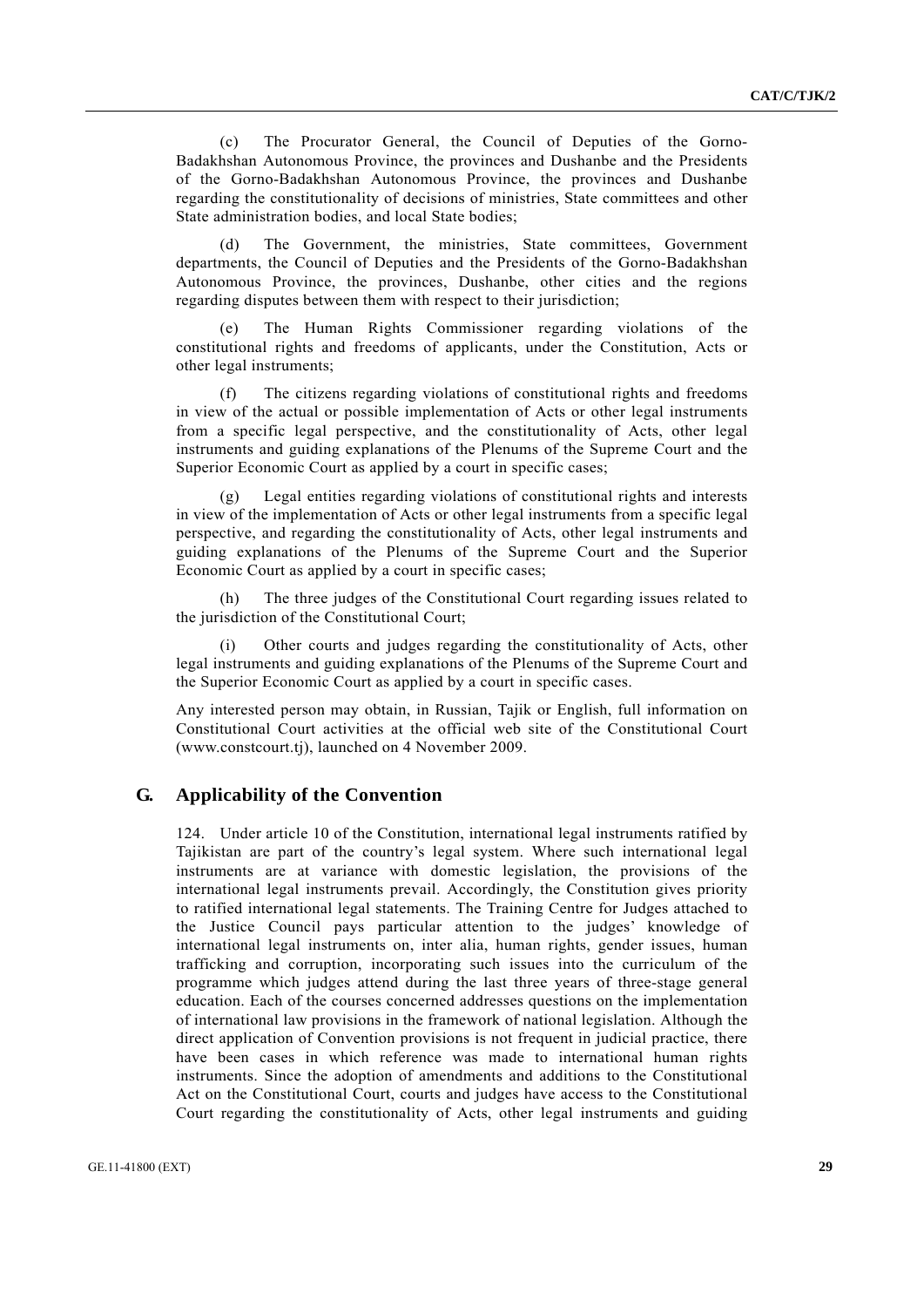explanations of the Plenums of the Supreme Court and the Superior Economic Court as applied by a court in specific cases. In 2009, for the first time, Sh. Shodiev, judge of a Shohmansur province court, presented to the Constitutional Court a claim of incompatibility between the Family Code, the Constitution and ratified international human rights instruments regarding the prohibition of gender discrimination. Although the Constitutional Court ruled that there is no discrimination and that Family Code provisions violate neither the Constitution nor any international instruments, such precedents show that the judges have begun, in their professional practice, to analyze legislation and compare it with international human rights provisions.

#### **H. Non-refoulement and extraditions**

125. The Procurator General's Office is the State body with jurisdiction over issues related to extradition. The Procurator General or his or her deputy examines requests to hand over a foreign citizen accused of committing a crime or sentenced in another State. Should various States request such extradition, the Procurator General decides to which State the person is to be extradited. Extradition conditions and procedure are determined in accordance with chapter 49 of Code of Criminal Procedure and bilateral agreements with the foreign State concerned. If the person whose extradition is requested is serving a sentence in Tajikistan for another crime, extradition may be postponed until the sentence has been served or the offender is released on any legal grounds. If the person whose extradition is requested has been indicted, extradition may be postponed until a verdict is issued, the sentence has been served or the offender is exculpated or released on any legal grounds. If postponement of extradition may lead to extinction or impede criminal investigation, temporary extradition may be granted. Extradition is prohibited if:

(a) Tajikistan has granted political asylum to the person concerned;

 (b) The act cited as grounds for the extradition request is not considered as a crime by Tajikistan;

 (c) A sentence has taken effect or a case has been dismissed in relation to the commission of the same offence by the person concerned;

 (d) Under Tajik legislation, charges may not be brought or the sentence may not be enforced, on the grounds of extinction or other legal considerations.

126. In view of an extradition request in due form from the competent authority of the foreign State and valid legal grounds for such extradition, the person concerned may be arrested and remanded in custody as a measure of restraint. Thereupon, the requesting foreign authority is immediately informed of the detention, and a time and place of delivery are proposed. If such delivery does not take place within thirty days, the person detained may be released by court order. A second arrest is possible only on the basis of an examination of a new extradition request. Of the 304 persons extradited in the period 2007 – mid-2010, 65 were extradited in 2007, 115 in 2008, 85 in 2009 and 39 in the first six months of 2010.

127. Tajikistan cooperates with CIS countries on the basis of the Conventions on legal assistance and legal relations on civil, family and criminal matters signed in Minsk on 22 January 1993 and Chişinău on 7 October 2002, and of bilateral inter-State agreements. For instance, Kyrgyz citizen N. M. Botakozuev was arrested by law enforcement officers on 27 February 2010 and held at the temporary detention centre of the Internal Affairs Directorate in Dushanbe. It was verified that the Kyrgyz Procurator General's Office had initiated criminal proceedings against that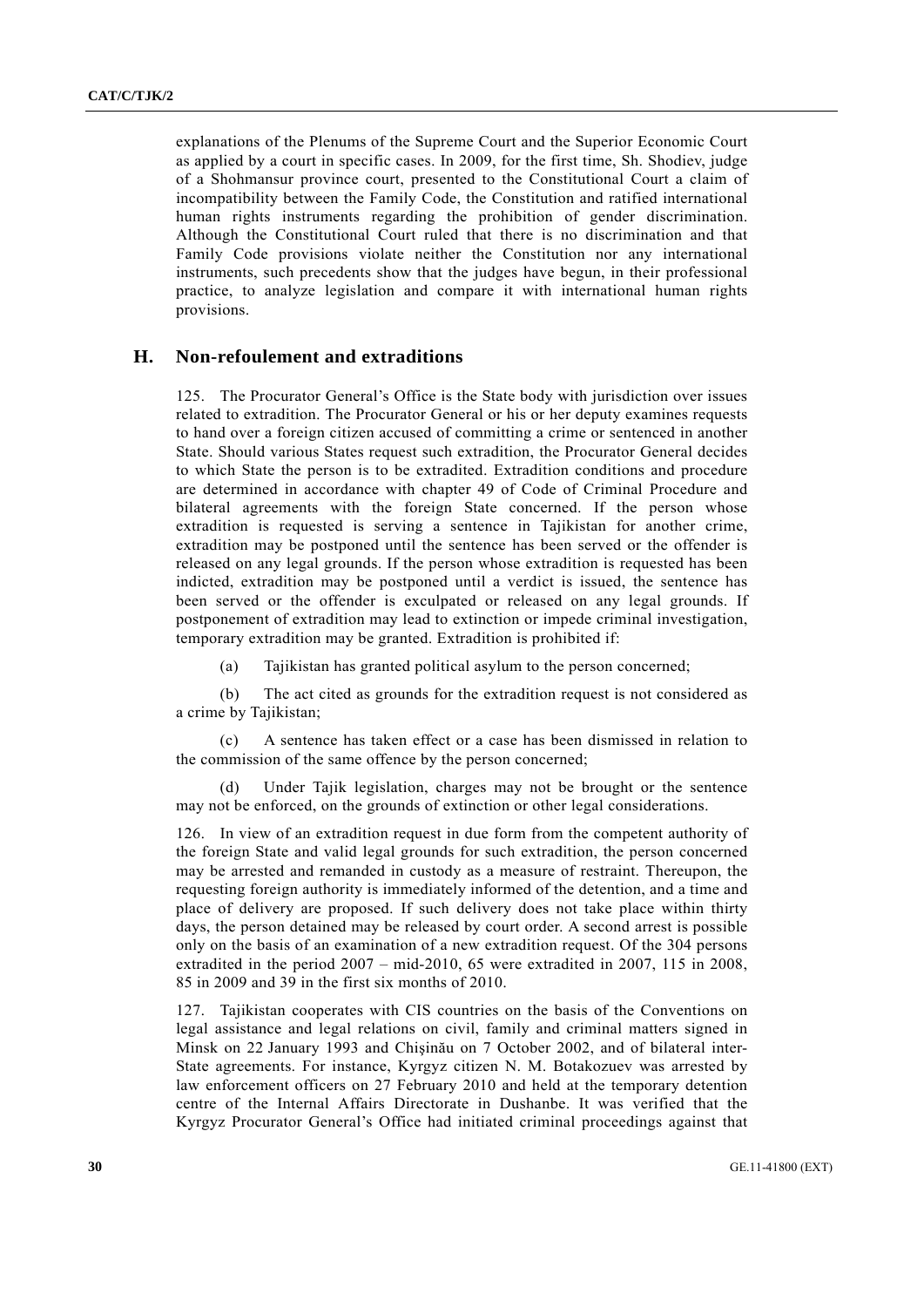person under Kyrgyz Criminal Code articles 156 (4) (involvement of a minor in the commission of a crime), 174 (2) (deliberate destruction or damage of property), 233 (1-3) (mass disturbances), 259 (2) (organization of an association infringing the personality and rights of citizens), 279 (2) (illegal felling of trees and bushes), 299 (2) and (3) (incitement to national, racial or religious enmity) and 341 (use of violence against a representative of the State). Moreover, a court in the city of Osh, Kyrgyzstan, had issued an order dated 11 March 2010 for that person's detention as a measure of restraint. He was therefore detained on the basis of the Chişinău Convention. As no additional communication (for instance, requesting his release or dropping the charges against him) was received, he was extradited to Kyrgyzstan on 23 May 2010, on the basis of the same convention.

128. Tajikistan has concluded the following bilateral agreements:

| 1.  | Between the Governments of Tajikistan and Kazakhstan on legal<br>information exchange                                                                                                                                         | Dushanbe,<br>22.02.01  |
|-----|-------------------------------------------------------------------------------------------------------------------------------------------------------------------------------------------------------------------------------|------------------------|
| 2.  | Between Tajikistan and the People's Republic of China on legal<br>assistance on civil and criminal matters                                                                                                                    | Peking,<br>16.09.96    |
| 3.  | Between the Governments of Tajikistan and Kyrgyzstan on legal<br>information exchange                                                                                                                                         | Bishkek,<br>06.05.98   |
| 4.  | Between Tajikistan and Kyrgyzstan on mutual legal assistance on<br>civil, family and criminal matters                                                                                                                         | Bishkek,<br>06.05.98   |
| 5.  | Between the Governments of Tajikistan and the Russian Federation<br>on questions of jurisdiction and mutual legal assistance on matters<br>related to the presence of Russian Federation military units in Tajik<br>territory | Moscow,<br>21.01.97    |
| 6.  | Between Tajikistan and Turkey on legal cooperation on civil, trade<br>and criminal matters                                                                                                                                    | Ankara,<br>06.05.95    |
| 7.  | Between the Procurator General's Offices of Tajikistan and Ukraine<br>on legal assistance and cooperation                                                                                                                     | Kiev,<br>14.11.95      |
| 8.  | Between the Governments of Tajikistan and Uzbekistan on legal<br>information exchange                                                                                                                                         | Dushanbe,<br>15.06.00  |
| 9.  | Between the Governments of Tajikistan and the United Arab<br>Emirates on legal assistance on criminal matters                                                                                                                 | Abu Dhabi,<br>09.04.07 |
| 10. | Between the Governments of Tajikistan and the United Arab<br>Emirates on legal assistance on extradition                                                                                                                      | Abu Dhabi,<br>09.04.07 |
| 11. | Between the Governments of Tajikistan and the United Arab<br>Emirates on legal assistance on civil and trade matters                                                                                                          | Abu Dhabi,<br>09.04.07 |
| 12. | Between the Governments of Tajikistan and Afghanistan on the<br>extradition of detainees                                                                                                                                      | Dushanbe,<br>26.07.06  |
| 13. | Between Tajikistan and the Islamic republic of Iran on extradition                                                                                                                                                            | Dushanbe,<br>04.01.10  |
| 14. | Between the Governments of Tajikistan and Afghanistan on the<br>extradition of detainees                                                                                                                                      | Dushanbe,<br>27.07.06  |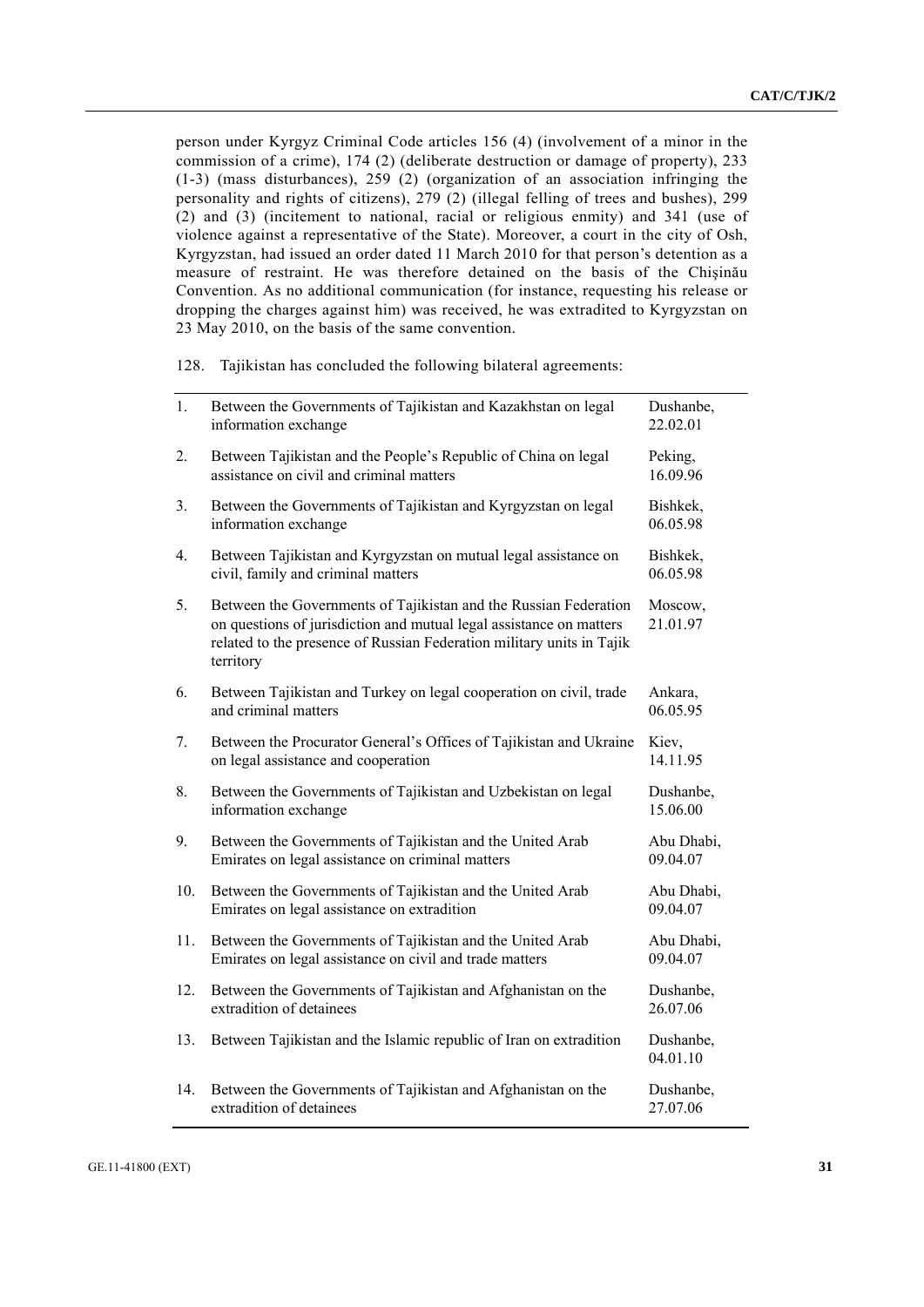129. Sentenced offenders may be transferred in accordance with the CIS Convention of 6 March 1998 on the transfer of convicted prisoners to serve out their sentences, which was ratified by the Tajik Parliament on 13 November 1998.

130. A commission for the examination of applications for refugee status functioned in the Ministry of Labour and Social Welfare until October 2009, when the activities related to work with refugees and asylum seekers was transferred from that ministry to the Ministry of Internal Affairs. In implementation of Government decision No. 503-23 of 31 December 2002 on the reform of the criminal sentences system, a division for citizenship affairs and work with refugees was set up in that ministry under Ministry of Internal Affairs order No. 292 of 6 May 2009.

131. The Refugee Status Commission created in October 2009 includes the head of the Migration Service of the Ministry of Internal Affairs (MS MVD); representatives of the National Security Committee, the Ministry of Health and the Executive Office of the President of Tajikistan; and an observer of the Office of the United Nations High Commissioner for Refugees (UNHCR), who is authorized to make recommendations on status determination procedures and other issues related to the protection of refugees and asylum seekers.

132. Work is currently carried out to improve legislation on issues related to the protection of the rights of refugees. The Refugee Status Commission regulation has been drawn up and adopted. It contains basic refugee protection provisions and reflects the experience gained in other countries.

133. Of the 2,447 refugees and asylum seekers currently in the country, 2,047 have been granted refugee status and 400 have filed applications (as asylum seekers) which are currently pending; 2,442 are Afghan and 5 Iranian; and 630 reside in Dushanbe, 1,429 in the city of Vahdat, 110 in the Rudaki region, 75 in Gissar, 29 in Shahrinau, 137 in Sughd province and 37 in Khatlon province.

134. The work of the Migration Service of the Ministry of Internal Affairs with regard to asylum seekers is seriously hampered by a lack of temporary shelter facilities for that group.

135. Article 14 of the refugees Act provides for guarantees of the rights of asylum seekers and acknowledged refugees. Asylum seekers, acknowledged refugees and persons having forfeited or lost their refugee status may not, against their will, be returned or sent to a State where their life or freedom will be at risk as a result of persecution on racial or religious grounds or because of their citizenship, membership of a social group or political views. Such provisions do not apply to refugees validly considered to be a national security threat or definitively convicted for the commission of a grievous crime and representing a public danger in the host country. Information on asylum seekers and refugees may not be provided to the authorities or public organizations of the State of which they are citizens or former residents, without their written consent. The decisions and acts (or omissions) of State administration bodies and officials may be challenged at a higher echelon or in a court. The time limit for filing such a complaint is one month from the date of receipt of a written notification concerning the rejection of an application for refugee status, or the forfeiture or loss of such status. Filing a complaint at a higher echelon does not preclude filing a judicial complaint. If a complaint is filed at a higher echelon within the one-month time limit but no written reply is received, the person concerned may address a court. Until a decision is made regarding the complaint, the applicant and the members of his or her family enjoy rights and are expected to meet obligations specified in the refugees Act. The temporary certification of receipt of an application for asylum or the refugee status certification is extended until a decision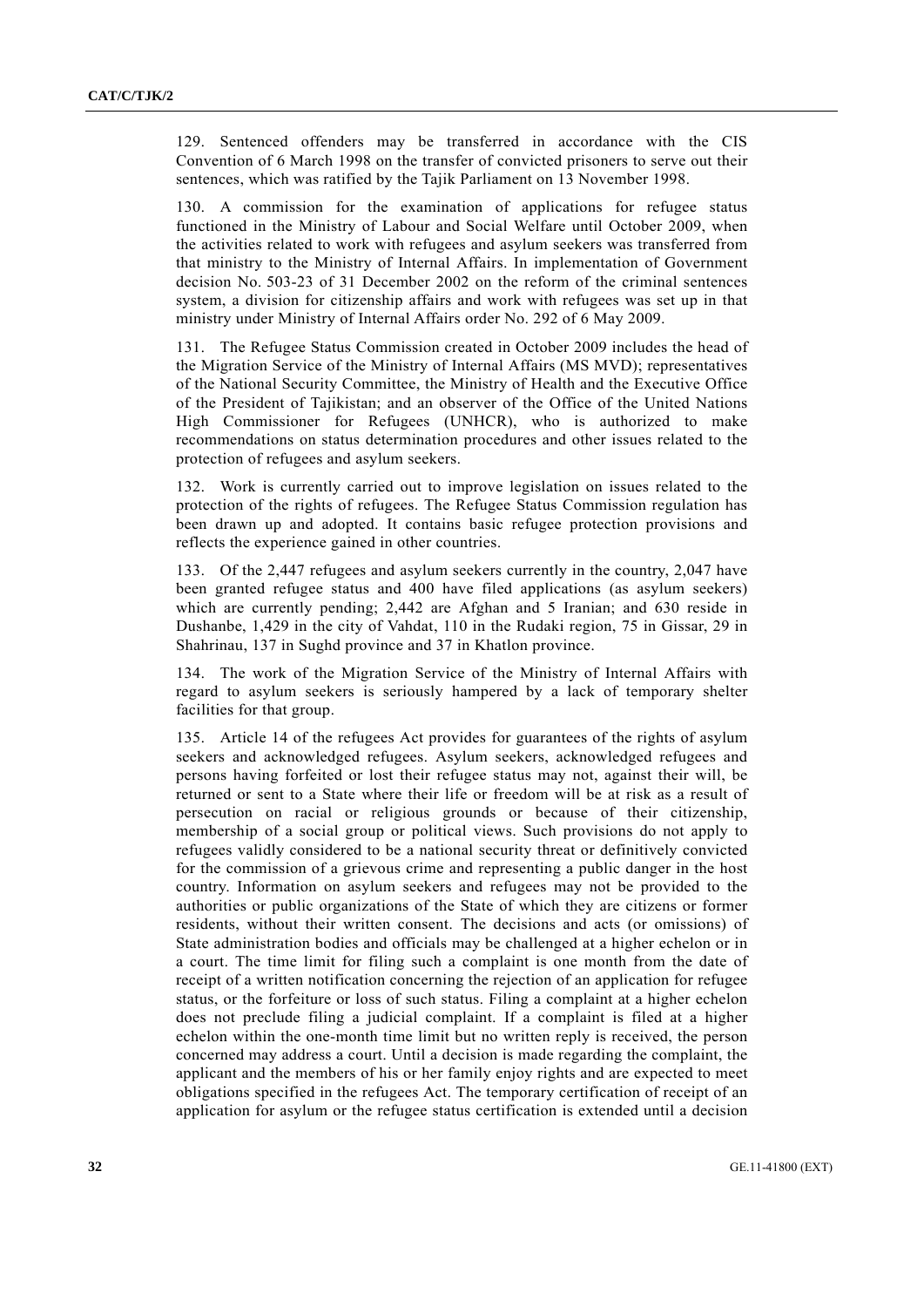is made at the higher echelon or by the court. Simultaneously, the internal affairs body extends the residence permit of the persons concerned. A person who is notified of the rejection of the application for refugee status or of the forfeiture or loss of such status and has exhausted the right to appeal such decision must leave the country with the members of his or her family within one month from such notification unless his or her stay may be extended on other legal grounds.

136. Under article 483 of the Code of Criminal Procedure, "on the basis of an international convention with another State or a written reciprocity agreement between the Tajik Procurator General and the competent authorities or civil servants of such State, a citizen of that State sentenced by a Tajik court, or a Tajik citizen sentenced in that State, to deprivation of liberty may be transferred to their country of citizenship to serve out their sentence".

137. Tajik citizens sentenced by Tajik courts may under no circumstances be extradited to another country. It is categorically prohibited to subject a convicted offender to torture or cruel, inhuman or degrading treatment or punishment or, even with his or her consent, to medical or other scientific experiments which may endanger his or her life and health. A foreign citizen may be expelled from Tajikistan if:

(a) His or her acts undermine national security or the rule of law;

 (b) Such expulsion is necessary in order to protect the citizens' health, morals, rights or legitimate interests;

 (c) He or she blatantly violates Tajik law on, inter alia, the legal status of foreign citizens, customs or currency.

Deportation from the country is decided by the National Security Committee in agreement with the Procurator General. Unless the deportee challenges its legality before a court, the deportation decision becomes enforceable. No later than one month before the end of the sentence served by a foreign citizen subject to deportation, the Ministry of Justice notifies his or her forthcoming release to the regional migration, internal affairs and security authorities of the area of the establishment or body ensuring the enforcement of the sentence. In the case of Tajik citizens, court decisions are implemented according to established procedure. Where the appropriate State body decides to terminate a foreign citizen's permit of residence, his or her visa is cancelled, stamped to that effect and replaced with a permit of exit with a seven-day period of validity. Where a decision is made to proceed with the administrative expulsion or deportation of a foreign citizen, his or her visa is cancelled by the consular directorate of the Ministry of Foreign Affairs and stamped accordingly. The expulsion or deportation of a foreign citizen is conducted according to the procedure laid down in paragraph 7 (2) of procedural regulation No. 122 of 27 February 2009 on the formulation and issue of visas to foreign citizens and stateless persons. Administrative expulsion of foreign citizens and stateless persons is an administrative penalty imposed if:

(a) Their acts or omissions undermine national security or the rule of law;

 (b) Such expulsion is necessary in order to protect the health, morals, rights or legitimate interests of Tajik citizens or other persons;

(c) They violate Tajik law.

Administrative expulsion of foreign citizens and stateless persons from the country consists in escorting them across the State border for violating the legal provisions concerning their stay in Tajikistan, and, in cases specifically stipulated by law, in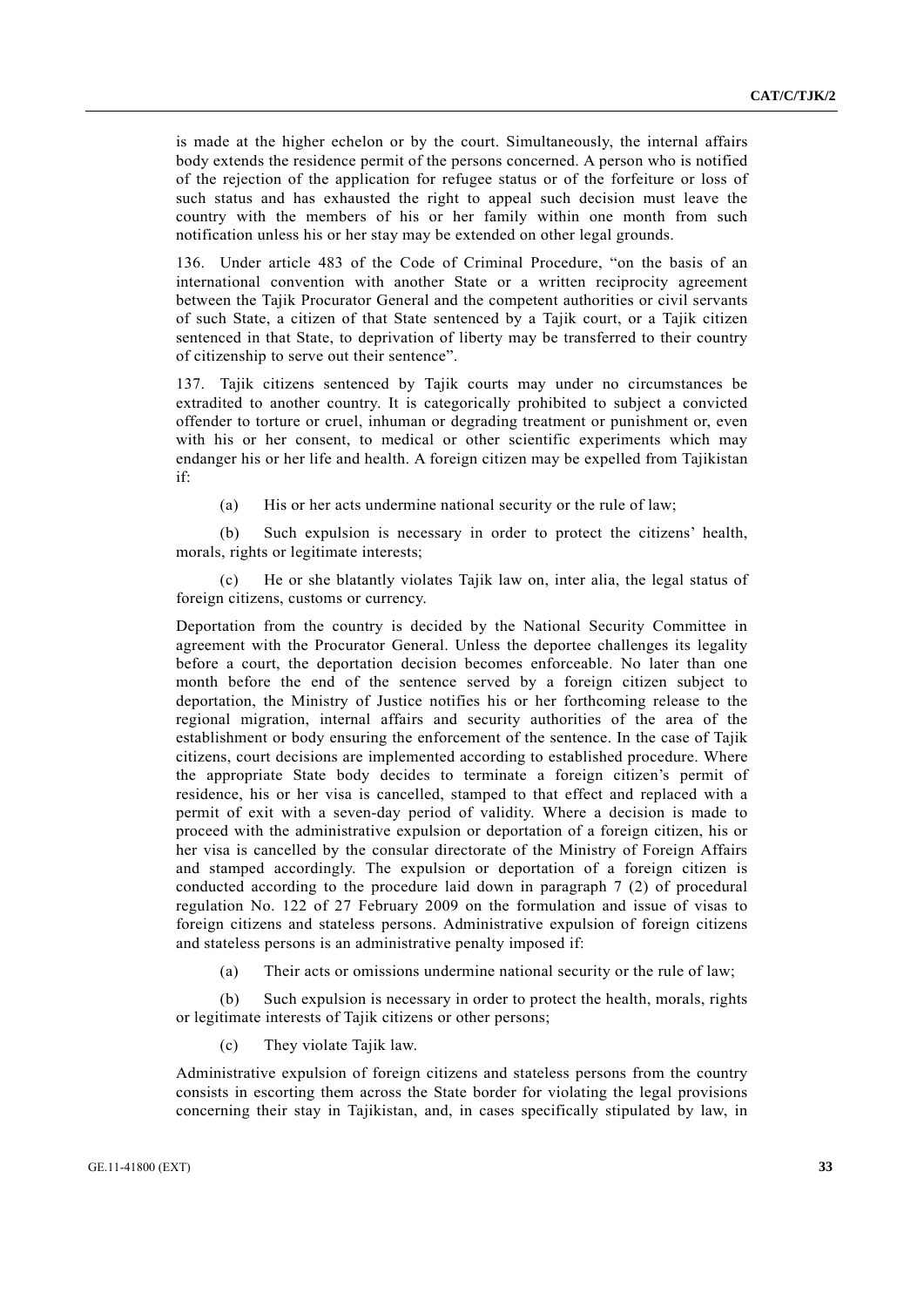ensuring that they leave on their own. As an administrative penalty, the administrative expulsion of foreign citizens and stateless persons is imposed by a judge or, where the persons in question have committed an administrative offence when entering the country, by an authorized State body or civil servant. Provisions related to the expulsion of foreign citizens and stateless persons are also contained in the United Nations Convention against Transnational Organized Crime and the Rome Statute of the International Criminal Court, to which Tajikistan is a party. Of the 461 offenders (mainly Uzbek and Afghan citizens) expelled from the country in the period 2007 – mid-2010, 170 were expelled in 2007, 139 in 2008, 119 in 2009 and 33 in the first six months of 2010.

### **I. Training**

#### *Building the capacities of judges*

138. The Training Centre for Judges attached to the Justice Council was created on 31 March 2003 in order to enhance the independence of judges by enriching their theoretical and practical knowledge; and began to operate in September 2004. In the period 2006-2008, the judges of the provincial, district, urban, military and economic courts attended in that centre, twice a week, advanced training and capacity building sessions. A noticeable reduction in the number of unfounded court decisions in criminal cases attests to the effectiveness of the training received by judges in the area of human rights. The Training Centre for Judges attached to the Justice Council pays particular attention to the judges' familiarization with international legal instruments on, inter alia, human rights, gender issues, human trafficking and corruption, incorporating such issues into the curriculum of the programme which judges attend during the last three years of three-stage general education. Each course addresses questions on the implementation of international law provisions in the framework of national legislation, including in particular the following:

- Implementation of international and national human rights provisions as part of judicial practice;
- Use of international legal instruments and treaties in the courts;
- Implementation of human rights standards in judicial work;
- International legal mechanisms for human rights protection monitoring and oversight;
- International legal obligations in the area of human rights and freedoms;
- Judicial protection of human rights and freedoms in criminal, civil and administrative procedure;
- The Minsk and Chişinău conventions and other related international agreements;
- Substance and procedure of the implementation of international agreement provisions in court practice.

The Justice Council and the courts take all necessary measures for implementing international legal instruments, including in particular the Convention, as part of judicial practice.

#### *Building the capacities of procuratorial staff*

An integrated ongoing training and capacity building system is implemented in the procuratorial services. The most accessible form of capacity building consists in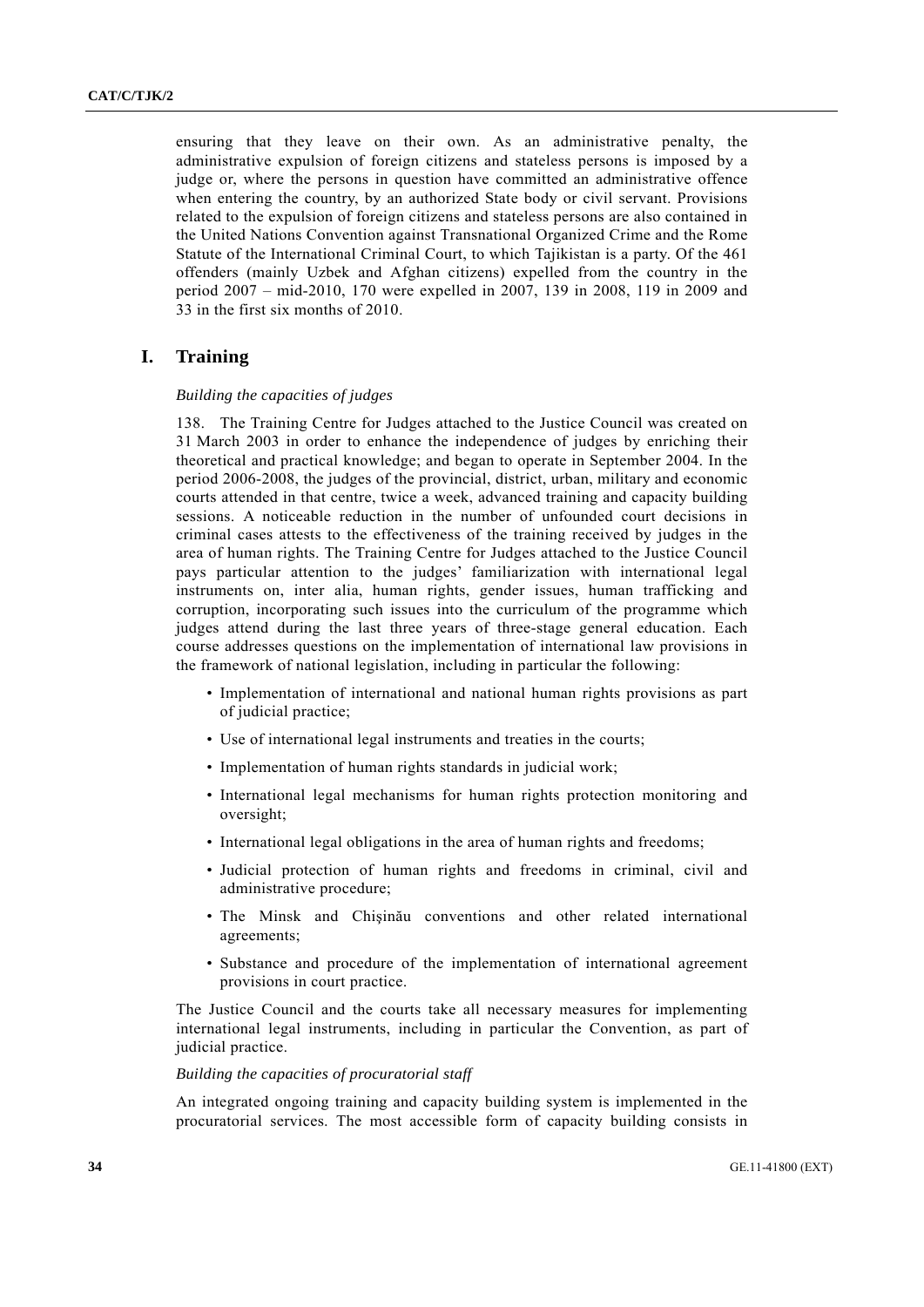independent training based on individual plans under the supervision of senior staff and without detachment from the service. Such independent training includes:

 (a) The study of new legislation, specific prosecutorial investigation issues of interest to the procuratorial staff in a particular city or region, methodology handbooks and regulatory instruments of the Procurator General's Office, and decisions and explanations of the Constitutional Court and of the Plenums of the Supreme Court and the Superior Arbitration Court;

(b) Regular familiarization with legal journals;

 (c) The study of law enforcement methods, best practices, surveys, information circulars and systematic practical commentaries;

(d) An examination of the specific tasks of higher procuratorial offices.

As a rule, an independent training plan is drawn up by the procurator (or investigator) on a semi-annual basis. The plan includes the study of work organization and scheduling in the procuratorial office, law implementation monitoring procedures, and investigation into the various types of offences. To that end, the studies focus on surveys and information circulars on best practices, relevant legal literature, and examples of effective procuratorial action. The procurator in charge assists every subordinate in working on the subjects studied and selecting relevant literature and legal and regulatory instruments, and approves the training plan. The procurators or immediate superiors, who are aware of the professional qualities of their personnel, must include in the plan exercises and correct them, identifying the sources of errors. A city or region procurator must periodically hold meetings to review and evaluate independent training results. City or region and higher-level procurators conduct seminars on training methods. Interagency thematic seminars for procuratorial, internal affairs, fiscal and customs staff are effective. Investigation and prosecution workers attend seminar-type training exercises organized on appropriately selected subjects with the involvement of qualified instructors and field staff. In the seminars, emphasis is placed on each participant's active work on the individual subjects with a focus on the mastery of prosecutorial monitoring procedures and methods, the investigation of the various types of crime, the use of scientific and technical equipment and investigation methodology, and the consolidation of theoretical knowledge through lectures, reports and independent training. Inter-agency seminars for procuratorial and other law enforcement staff are frequent in cities and regions with a relatively small number of law enforcement operational staff. Court, judicial body and legal service workers may also participate in connection with certain issues. Such seminars include discussions on current regional problems, related to the prevention of crime and violations of the law, from the perspective of the individual sections of the various law enforcement agencies. The specific topics are formulated in cooperation with local law enforcement representatives, taking into account the recommendations of higher-level procuratorial units and the particular requirements of work in the region. Course-type thematic seminars are organized on an educational basis at city and regional level, with the participation of the staff of neighbouring city or regional procuratorial offices, directors and heads of units of procuratorial services of a higher rank, procurators and criminal law experts. Compared to departmental seminars, course-type seminars cover a wider range of subjects, including theoretical and practical legal questions concerning the drafting and consideration of procedural documents. Such seminars are organized by the city or regional procurator, if necessary in cooperation with the representatives of higher-level procuratorial units and other law enforcement agencies. Capacity building is frequently organized in the form of research and application conferences for procurators, investigators,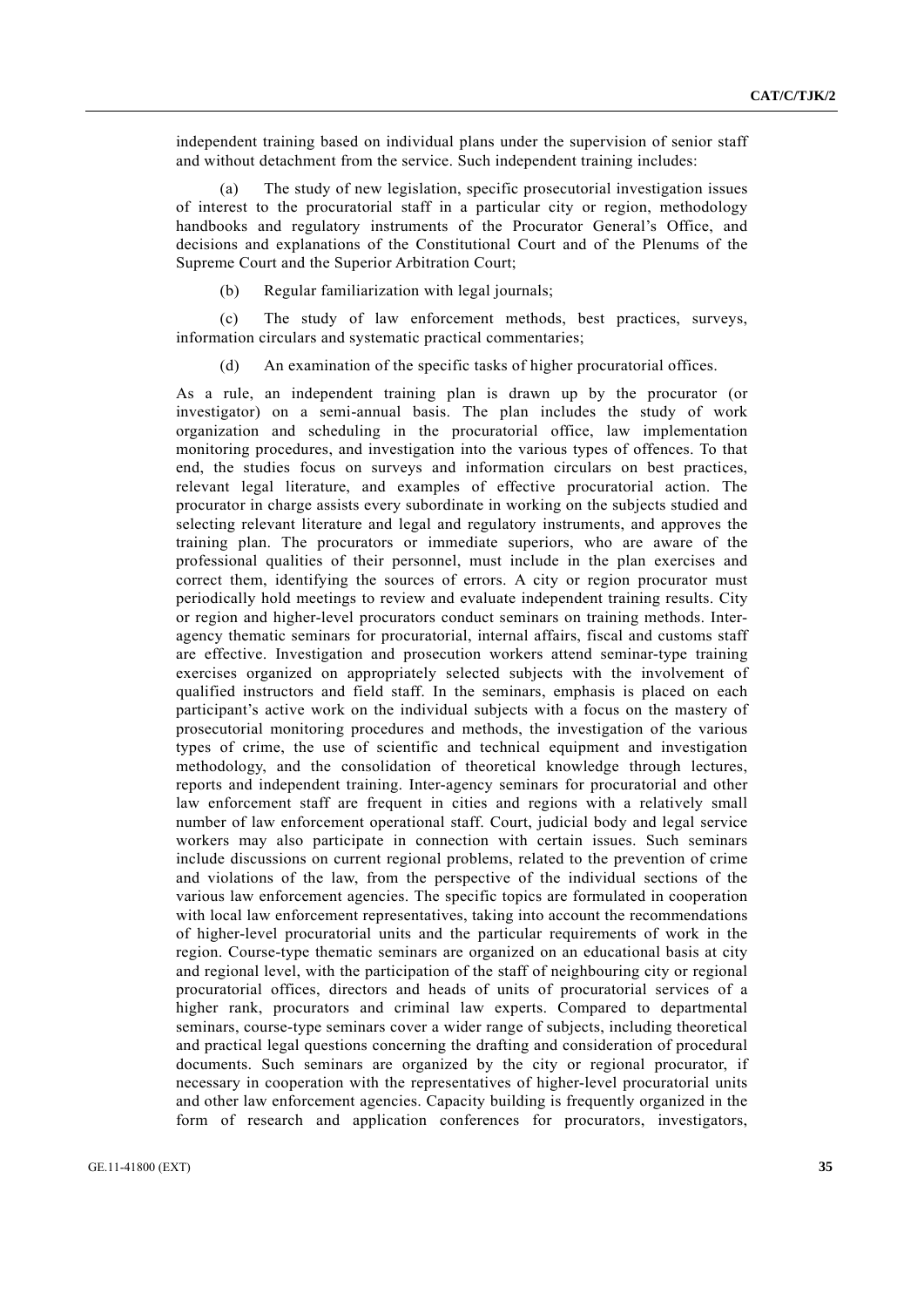researchers and trainers in the area of law, and representatives of other law enforcement agencies and State bodies. Prosecutorial and investigative best practices are presented and disseminated for capacity building purposes through, inter alia, information circulars, digests and bulletins using local material. Internships in urban, district and higher-level procuratorial offices and in other departments has proven to be a particularly effective capacity building method. Such internships are designed for young specialists recently transferred to procurator's offices from other law enforcement agencies and legal services, and for persons assigned or promoted to a new post, with a view to enhancing or acquiring knowledge, habits, skills and practical experience for the new or proposed post or specialization. During an internship, the identification of shortcomings to overcome enable senior procuratorial civil servants to consider more effectively the interns' professional and personal qualities and to determine further ways of developing their prospects in the service.

The capacity building centre of the procuratorial services is governed by a regulation and constitutes the only institution specialized in relevant organizational and procedural training based on the latest achievements of legal theory and criminological technique and on best prosecutorial and investigative practices related to monitoring compliance with the law. The centre performs the following basic tasks:

 (a) Enhancement of the general and professional knowledge of procurators and investigators through the study of the Constitution, the Constitutional Act on procuratorial bodies and other legislation, with a view to strengthening the rule of law; reinforcing crime prevention; building a democratic, secular, and unitary State based on law; and improving the population's standard of living; and through the study of international human rights instruments to which Tajikistan is a party;

 (b) Preparation and issue of training plans, programmes and methodology handbooks; and organization of research and application conferences, seminars and sessions using extensively technical equipment, specialized experience, multidisciplinary expertise, and the services of procuratorial capacity building specialists;

 (c) Development of networks among provincial, city and regional procurator's offices, comprehensive dissemination of best practices through the plans and programmes of training initiatives and practical assistance in the organization and conduct of capacity building conferences, seminars and other events;

 (d) Participation in the development of research-based recommendations for improving the activity of procuratorial bodies;

(e) Examination of international law enforcement practice.

#### *Building the capacities of justice system workers*

The Ministry of Justice takes all necessary measures to enhance training. To that end, at the Institute for capacity building for the staff of law enforcement agencies, judicial bodies and legal services of enterprises, institutions and organizations, 60 UID staff members attend every year short term 10-hour courses on questions related to the prohibition of the use of torture. These courses address inter alia issues connected with the exercise of human rights and fundamental freedoms. The Ministry of Justice annual plan of activities for the personnel and inmates of UID detention facilities includes two-hour special lectures organized on a fortnightly basis. In 2008, 143 members of the personnel in question attended the above courses. Moreover, in cooperation with international organizations, training by international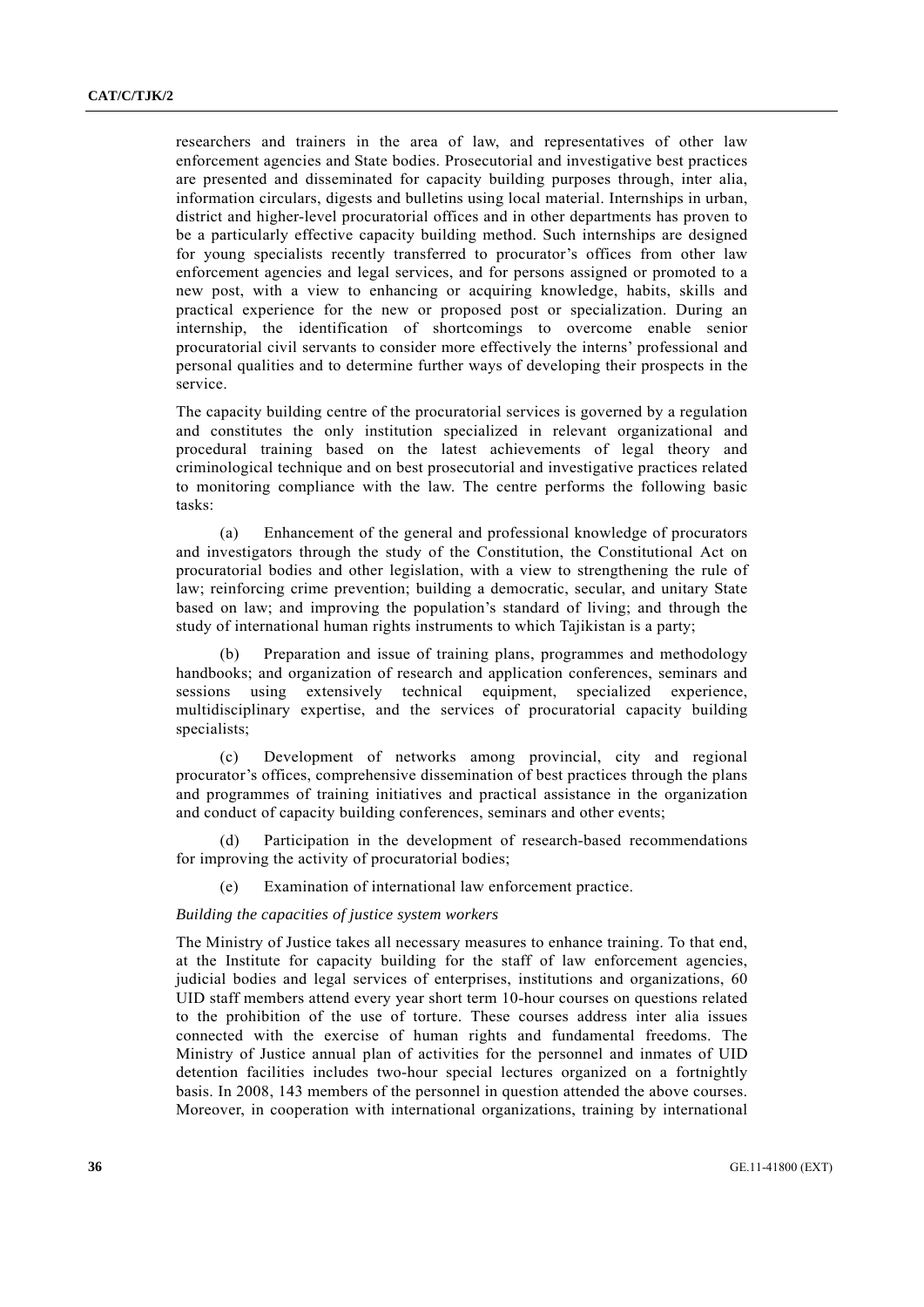experts on issues related to the exercise of human rights and the prohibition of the use of torture is provided to detention facility workers. In 2008, a number of bilateral agreements for cooperation in the area of education were concluded between Tajikistan and Kazakhstan. In particular, the Ministries of Justice of the two countries signed an agreement on mutual understanding and development of cooperation in the area of training and capacity building for the staff of judicial bodies and establishments; and the Ministry of Justice of Tajikistan signed a memorandum of understanding with the penal enforcement committee of the Ministry of Justice of Kazakhstan. On the basis of the agreement and memorandum of understanding in question, 20 Tajik citizens, namely 10 in 2009 and 10 in 2010, have had the opportunity to attend free of charge the Kostanay Academy of the said committee in Kazakhstan. Some of the key objectives of the legal training and citizenship education programme, 2009-2019, adopted through Government decision No. 253 of 29 April 2009, are the following:

- Involving citizens in law-related activities;
- Enhancing the population's understanding of legal concepts;
- In cooperation with the Human Rights Commissioner, assisting the population in protecting its legitimate rights and interests;
- Promoting the citizens' awareness of their rights, freedoms and obligations;
- Enhancing the population's legal literacy, taking national traditions into consideration.

On 22 December 2009, the Ministry of Justice adopted the workplan of the National organizational board for legal training and citizens' education, 2010. The board, chaired by the Minister of Justice, also includes the Minister of Foreign Affairs, the Procurator General, and the chairpersons of the Supreme Court, the Superior Economic Court, the National Security Committee and the Government Committee on Radio and Television, and the President of the Academy of Sciences.

#### *Building the capacities of internal affairs personnel*

Minister of Internal Affairs Order No. 1 of 1 January 2008 on the consolidated system of training was issued with a view to enhancing training and discipline among the personnel of internal affairs bodies. Various training incentives undertaken within the framework of activities of the Ministry of Internal Affairs Academy are aimed at raising the population's awareness of the area in question. Ministry of Internal Affairs Academy instructors participate in various activities in the area of human rights, such as training in human rights education for law enforcement personnel, in human rights teaching procedures and methods (2007) and in "issues related to vulnerable groups (migrants, refugees and children) in the work of law enforcement personnel" (February 2008). Moreover, Ministry of Internal Affairs Academy instructors organize various training events in educational establishments, such as seminars on the rights of detainees and children's rights in general secondary education schools in Dushanbe; and meetings with the students of the S. Ayni teachers' college in Dushanbe on "human rights protection as a basic function and responsibility of the militia" (2007-2008). Furthermore, Ministry of Internal Affairs Academy instructors actively participate in international and regional conferences on promoting and protecting human rights and in related national round tables and conferences, such as the round tables entitled "Tajikistan and the United Nations Committee of against Torture – A year later: achievement and future problems" (2008), and "Respect for human rights during preliminary investigation" (2008). Ministry of Internal Affairs Academy instructors also offer service training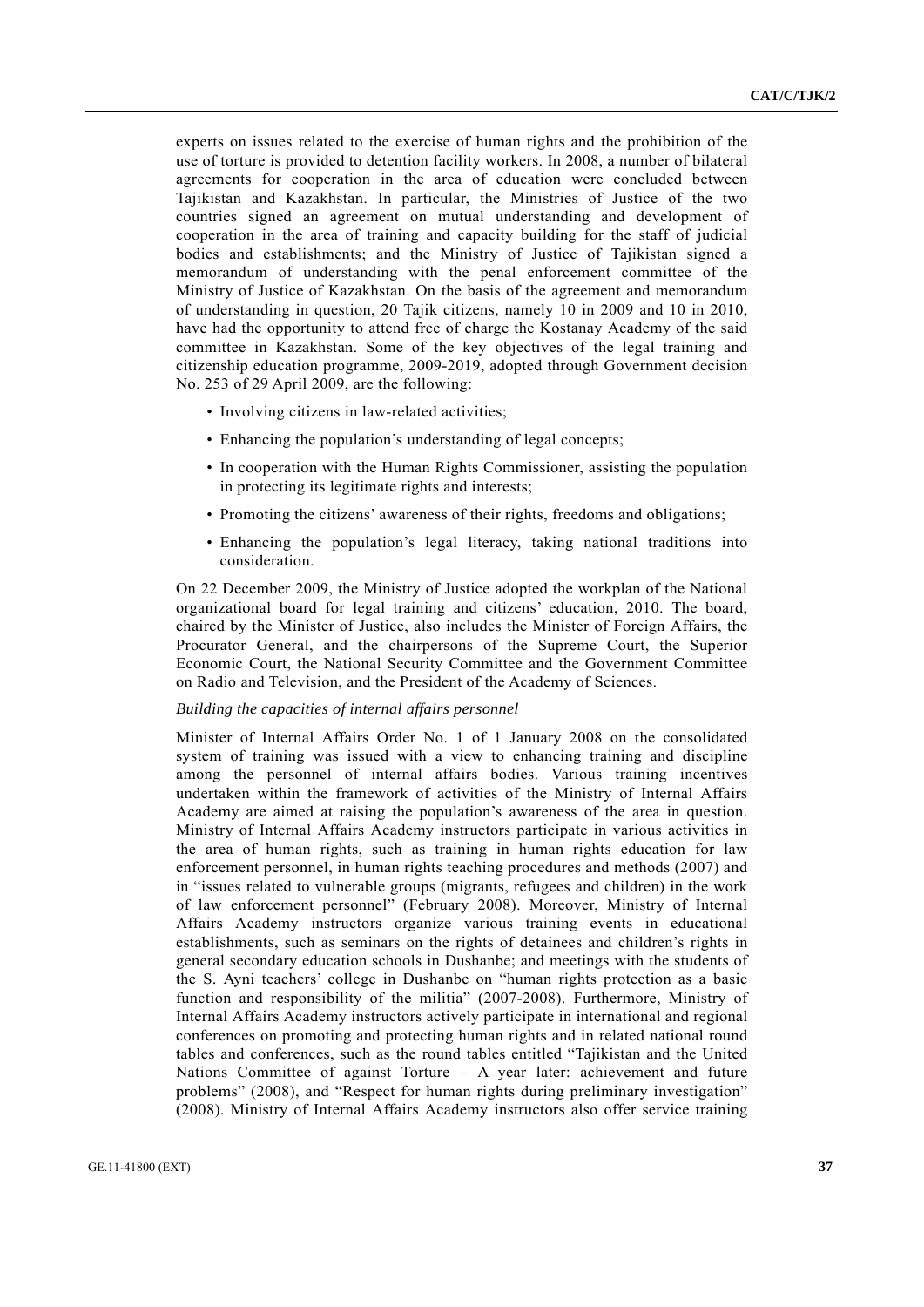for various entities of the Ministry of Internal Affairs system, for instance on "Safeguarding human rights in the activity of internal affairs bodies" in the Migration Service of the Ministry of Internal Affairs (2008); on "Human rights in civil and family law" in the Ministry of Internal Affairs Secretariat (2008); and on "The study of international legislation in the area of human rights", "Protection of human rights" and "Use of firearms and human rights" in the Ministry of Internal Affairs (2010). Lastly, Ministry of Internal Affairs Academy instructors offer training on an educational basis for Ministry of Internal Affairs Academy cadets on "Domestic violence" (2008), "International and national human rights legislation and protection of refugees" (2008), and "Prevention of domestic violence against women" (2008). A compilation of international documents and Tajik legislation on human rights (for law enforcement staff) and a book entitled *Human rights protection as a basic function and responsibility of the militia* were published in 2005, while in February 2009 Ministry of Internal Affairs Academy instructors released a pamphlet entitled "Legal aspects and prospects of ratification by Tajikistan of the Second Optional Protocol to ICCPR and the Optional Protocol to the Convention against Torture and other Cruel, Inhuman or Degrading Treatment or Punishment". A series of meetings with Ministry of Internal Affairs Academy participation on "Ensuring the protection of human rights" was broadcast on the first national television channel (2010). An information centre on human rights functions in the Ministry of Internal Affairs Academy since 2008.

#### **J. Interrogation**

139. According to the provisions of criminal procedure law, interrogation is carried out at the place where preliminary inquiry is conducted. If he or she considers it necessary, the investigator may interrogate the person questioned wherever that person happens to be.

140. Witnesses, victims and suspects or indictees not in detention are summoned to the interrogation by an order to appear, which must state the name and capacity of the person who summons, the name and address of the person summoned, the required time of appearance for interrogation, and the consequences of failure to appear without a valid reason. The order to appear is delivered to the person summoned against receipt. In the absence of that person, the letter of convocation is entrusted, against receipt, for transmission to that person, to an adult family member or, if none is available, to the appropriate housing management organization, local government authority or workplace administration, which must transmit the order to appear to the person summoned. Other means of communication may be used to summon persons. The persons summoned are obligated to appear for the interrogation. They are subject to procedural coercive measures only if they fail to appear without a valid reason.

141. Detainees are summoned to interrogation through the administration of the detention facility.

142. A witness or victim under 16 is summoned through that person's parents or legal representatives. A minor may be summoned by a different procedure only under exigent circumstances.

143. During the interrogation, the investigator must clarify details regarding the identity and personality of the person interrogated, who may reply in his or her native language or a language of which he or she has mastery. He or she is informed in what capacity and in connection with what criminal act he or she will be interrogated, and of his or her rights and obligations. These formalities are noted in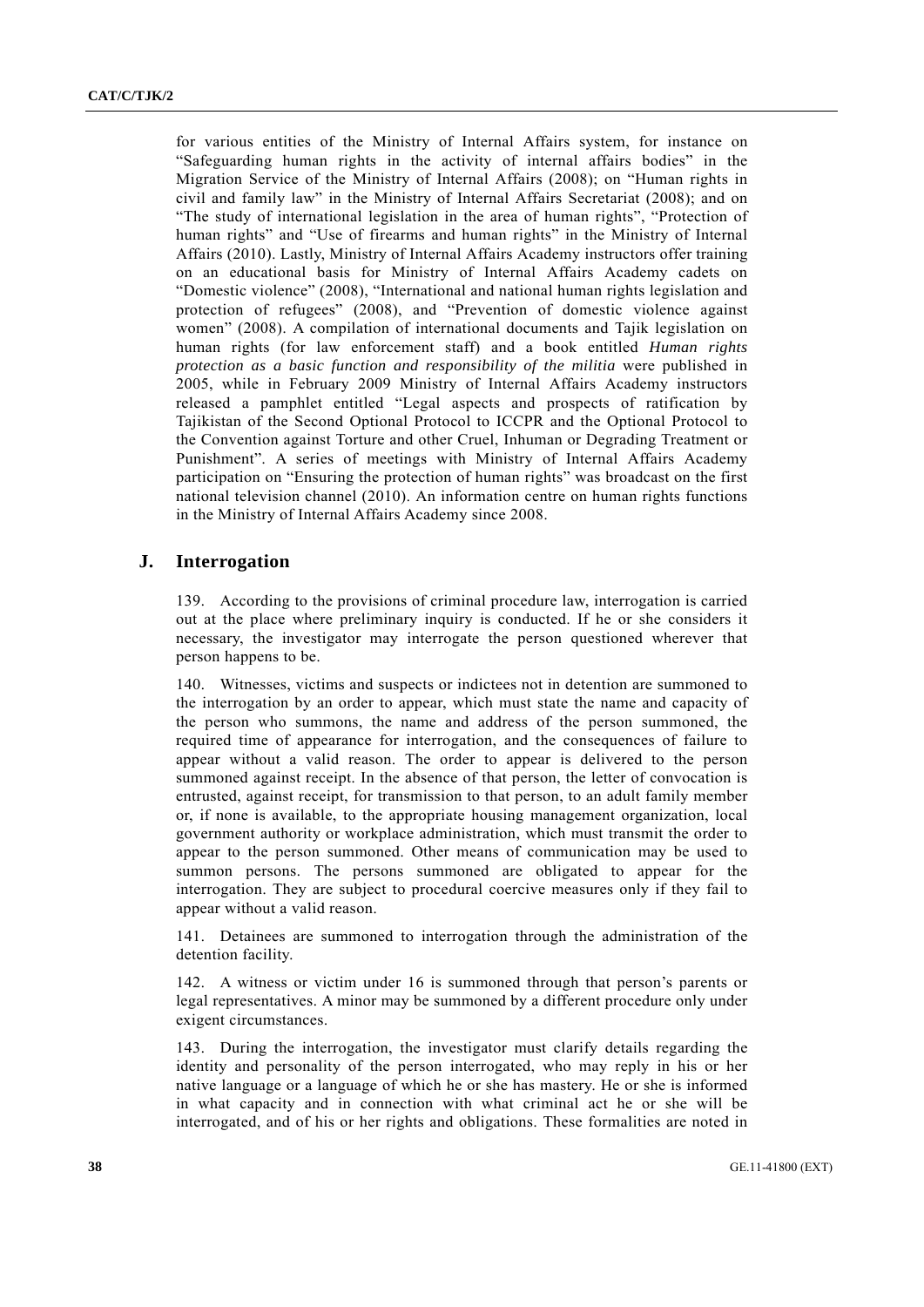the report. No charges may be brought against persons summoned for interrogation as witnesses or victims for failure or refusal to provide information or for deliberately providing information that is inaccurate.

144. Under article 51 of the Code of Criminal Procedure, a person summoned for interrogation as a suspect, indictee, defendant or convicted offender is entitled to use the services of a lawyer.

145. At the beginning of the interrogation, the person interrogated provides an account of the circumstances of the case which are known to him or her. Any lack of clear relevance of the circumstances exposed to the case must be brought to his or her attention. After freely exposing the circumstances, the person interrogated may be asked questions aimed at refining and completing the information provided. Suggestive questions are prohibited. If the information involves figures or other data difficult to memorize, the person interrogated may, at his or her request or on the investigator's initiative and with the interrogated person's consent, use relevant documents and records.

146. The interrogation may not last uninterruptedly for more than four hours or exceed eight hours per day.

147. The course and outcome of the interrogation are recorded in the report. The information is written down in the first person and, if possible, verbatim. Questions and replies are recorded in the order in which they occurred during the interrogation. The report must include any questions asked by participants in the interrogation and excluded by the investigator or to which the person interrogated refused to reply, with an indication of the grounds for the exclusion or refusal. The presentation of material evidence and documents, the reading of written records and the playing of sound recordings or viewing of video recordings or films of investigative acts must be noted in the report along with the related information provided by the person questioned. In the course of the investigative act, he or she may prepare sketches, drawings, figures, or diagrams, which are attached to and noted in the report. After the free exposition, the person interrogated may write up the information in his or her own handwriting. After the information is thus exposed and signed by the person interrogated, the investigator may ask supplementary and more detailed questions. At the end of the interrogation, the report is shown to the person interrogated, or read at his or her request. Any request by the person interrogated to enter an addition or further details in the report must be honoured. By affixing his or her signature at the end and on each page of the report, the person questioned ascertains having read the information and that it is accurate. Moreover, the report, as a whole and on each page, and the translation of any handwritten information provided by the person interrogated, must be signed by any translator who participated in the interrogation. All participants in the interrogation sign the report.

148. By decision of the investigator or at the request of an indictee, suspect, witness or victim a sound- or video-recording may be made during the interrogation of such a person. The investigator decides at the beginning of the interrogation whether such a recording will be made, and informs the person interrogated accordingly. At the end of the interrogation, the recording is replayed in its entirety for the person interrogated. After the replay, the person interrogated is asked whether he or she wishes to add any elements or details to the recording and whether he or she attests to its exactitude. Any such additions are immediately recorded. The recording is finalized with his or her statement and assertion of the exactitude of its content. The information thus recorded is entered in the interrogation report, which must also contain: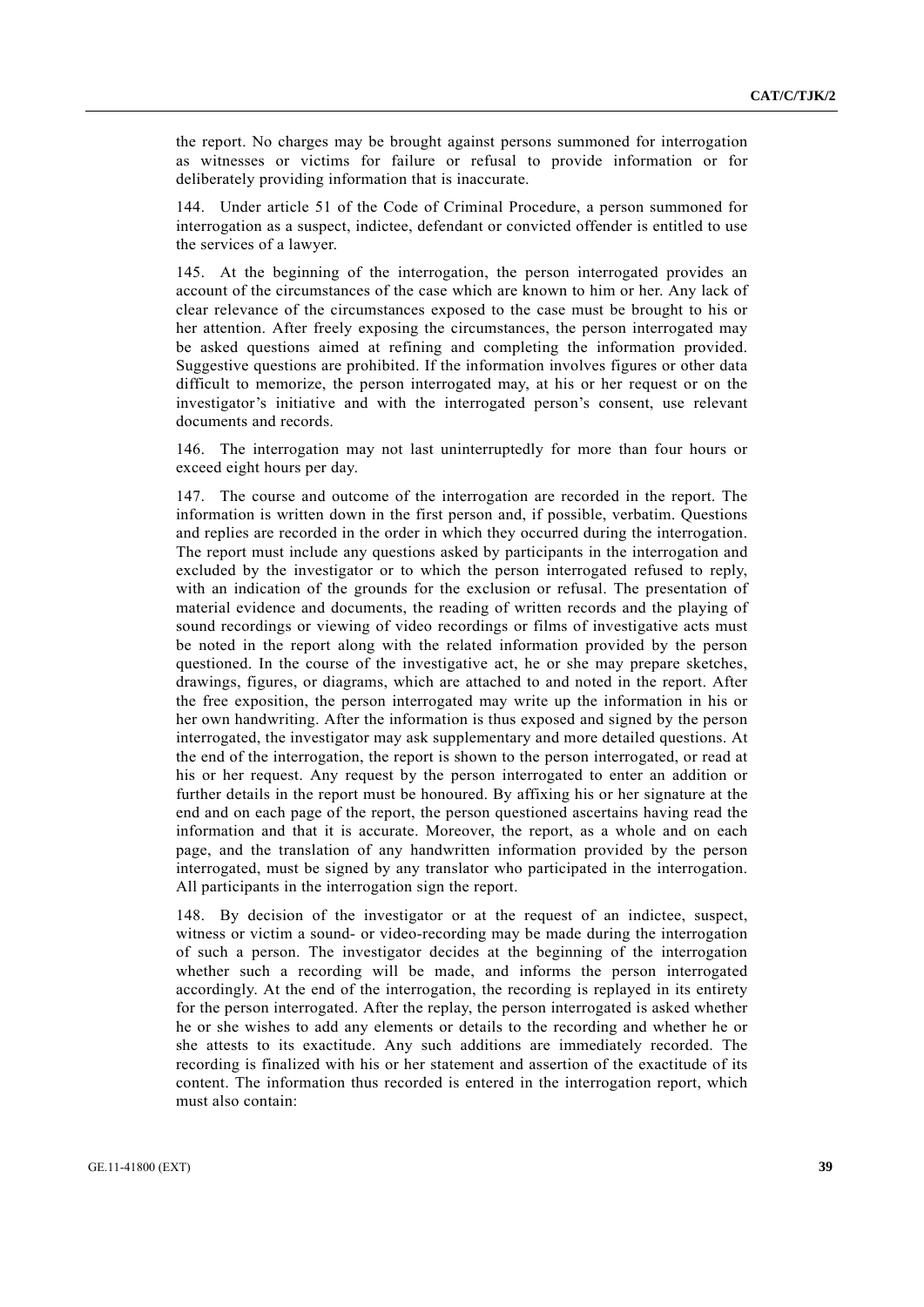(a) A note that a sound- or video-recording was made, bringing that fact to the notice of the person interrogated;

 (b) Information regarding the sound- or video-recording equipment and conditions;

 (c) A statement of the person interrogated regarding the sound- or videorecording;

 (d) A certification of the exactitude of the report and the sound- or videorecording by the person interrogated and the investigator.

## **K. Systematic review of all places of detention**

149. Under chapter 6 of the Constitutional Act on procuratorial bodies and article 26 of the Penal Enforcement Code, the Procurator General and his or her subordinate procurators monitor the enforcement and serving of sentences to ensure strict and uniform compliance with the law. Such monitoring is intended to ensure, inter alia:

- The legality of the confinement of persons in detention facilities, custodial reception centres, pre-trial detention units, sentence enforcement agencies and establishments and other bodies implementing court-ordered coercive measures;
- The fulfilment of the legal rights and obligations of the persons detained, remanded in custody, sentenced or subject to other coercive measures; and compliance with detention procedures and conditions.
- The procurator conducting such monitoring may:
- Visit, without inspecting, the places of confinement of persons detained, remanded in custody, sentenced or subject to other coercive measures;
- Interrogate any persons detained, remanded in custody, sentenced or subject to other coercive measures;
- Have knowledge of the documents and police material, on the basis of which these persons are detained, remanded in custody, sentenced or subject to other coercive measures;
- Require strict and uniform compliance with domestic law and ratified international legal instruments related to human rights and the humane treatment of detainees and sentenced offenders;
- Demand of the administration of the above facilities and bodies to create conditions ensuring the rights of the persons detained, remanded in custody, sentenced or subject to other coercive measures; verify the compatibility of orders, regulations and decisions of the administration with the law; require explanations from officials; file challenges and protests; and bring criminal charges or initiate proceedings for administrative, disciplinary or propertyrelated offences;
- Cancel disciplinary penalties imposed illegally for regulation violations on persons remanded in custody or sentenced; and decide their immediate release from any isolation ward or cell, dungeon, solitary confinement room or disciplinary unit;
- Decide the immediate release, according to procedures specified by the law, of persons unlawfully held in deprivation of liberty or coercive measure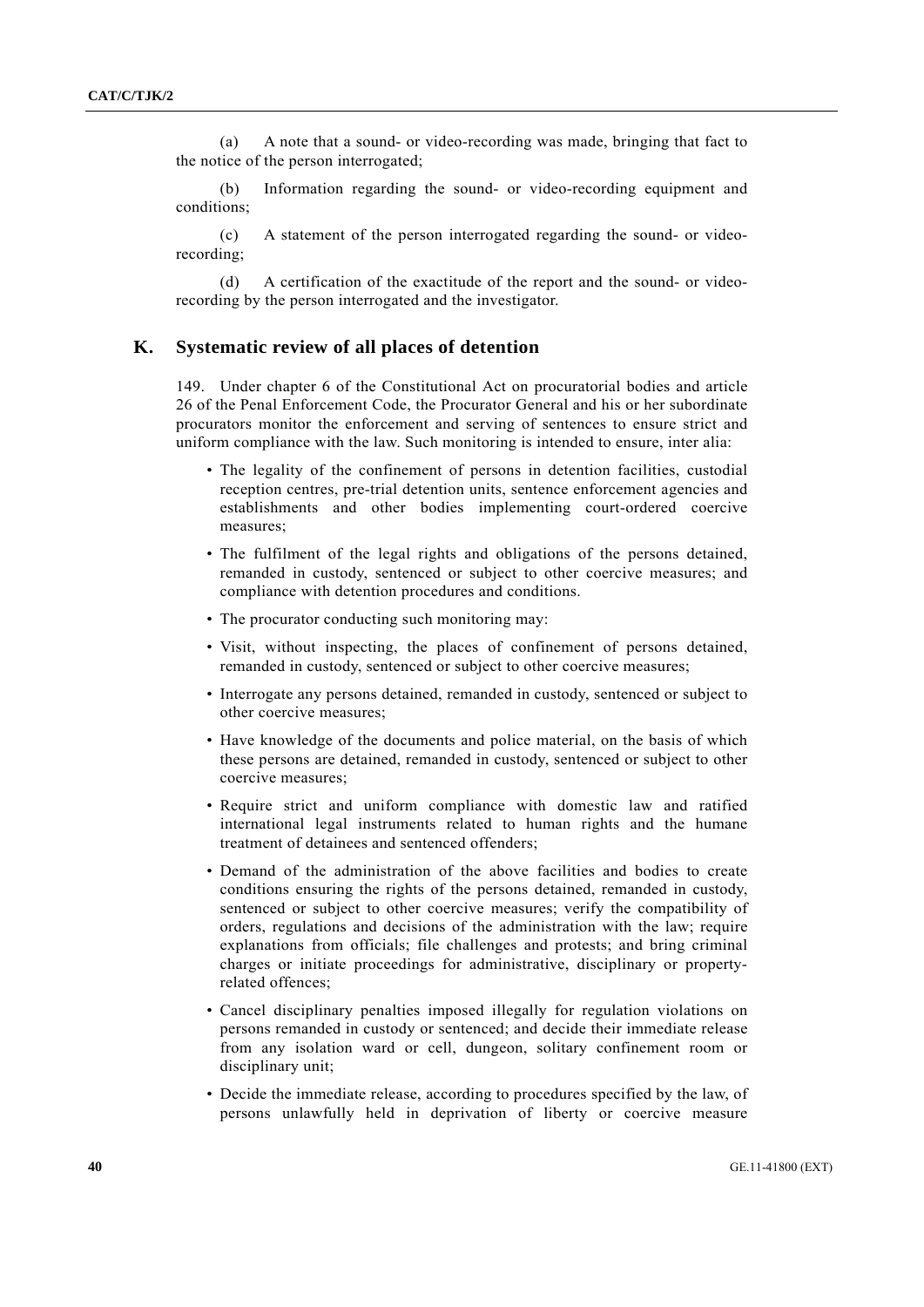enforcement establishments or unlawfully detained, forcibly secluded or placed in a forensic psychiatric establishment.

The administration has an obligation to comply with the procurator's decisions and demands concerning the observance of detention procedures and conditions in relation to the persons arrested, detained, sentenced to deprivation of liberty or other types of punishment, subject to other coercive measures or placed in forensic psychiatric establishments.

150. Under Procurator General orders No. 17 and No. 18 of 10 November 2008, aimed at strengthening procuratorial monitoring, procurators every ten days visit, for purposes of verification, temporary detention facilities, detention centres, correctional colonies, custodial reception centres, pre-trial detention units, sentence enforcement agencies and establishments and other bodies implementing courtordered coercive measures. According to Procurator General's Office data, three correctional labour colony workers in 2008, two in 2009 and three in the first six months of 2010 were convicted for abuse of power (article 314 of the Criminal Code) and excess of authority (article 316 of the Criminal Code) in the form of battery, insult and use of indecent expressions.

#### **L. Right to complain and obtain redress**

151. The right to challenge any acts of law enforcement agency staff or officers which infringe human rights and freedoms is enshrined in domestic legislation, and in particular in the Code of Criminal Procedure.

152. Under article of 105 of the Code of Criminal Procedure, a procurator, investigator, interrogating officer or judge must admit statements or communications regarding any committed or planned offence and take a decision in that connection within 3 or, in exceptional cases, 10 days from the receipt of such statement or communication.

153. In accordance with criminal procedural legislation, parties to criminal proceedings and other persons whose interests are adversely affected may challenge acts (or omissions) and decisions of an interrogating officer, investigator, procurator, court or judge by appealing to a State body or official responsible for initiating criminal proceedings.

154. Under article 219 of the Code of Criminal Procedure, complaints regarding acts of an interrogating officer or investigator are transmitted to the procurator directly or through the interrogating officer or investigator in question. Under article 221 of the Code of Criminal Procedure, complaints regarding acts and decisions of a procurator are filed with a higher ranking procurator.

155. Complaints may be oral or written. Oral complaints are recorded in a report signed by the person filing and the official receiving the complaint.

156. The examination of a complaint may not be assigned to the procurator or judge whose act is challenged or to the official whose decision is challenged.

157. The examination of a complaint may lead to a decision to provide full or partial satisfaction of the person complaining through the cancellation or modification of the challenged decision or to deny such satisfaction. In that case, the decision previously issued may not be modified, if the modification would entail worsening the situation of the person complaining or of the person benefiting from that decision.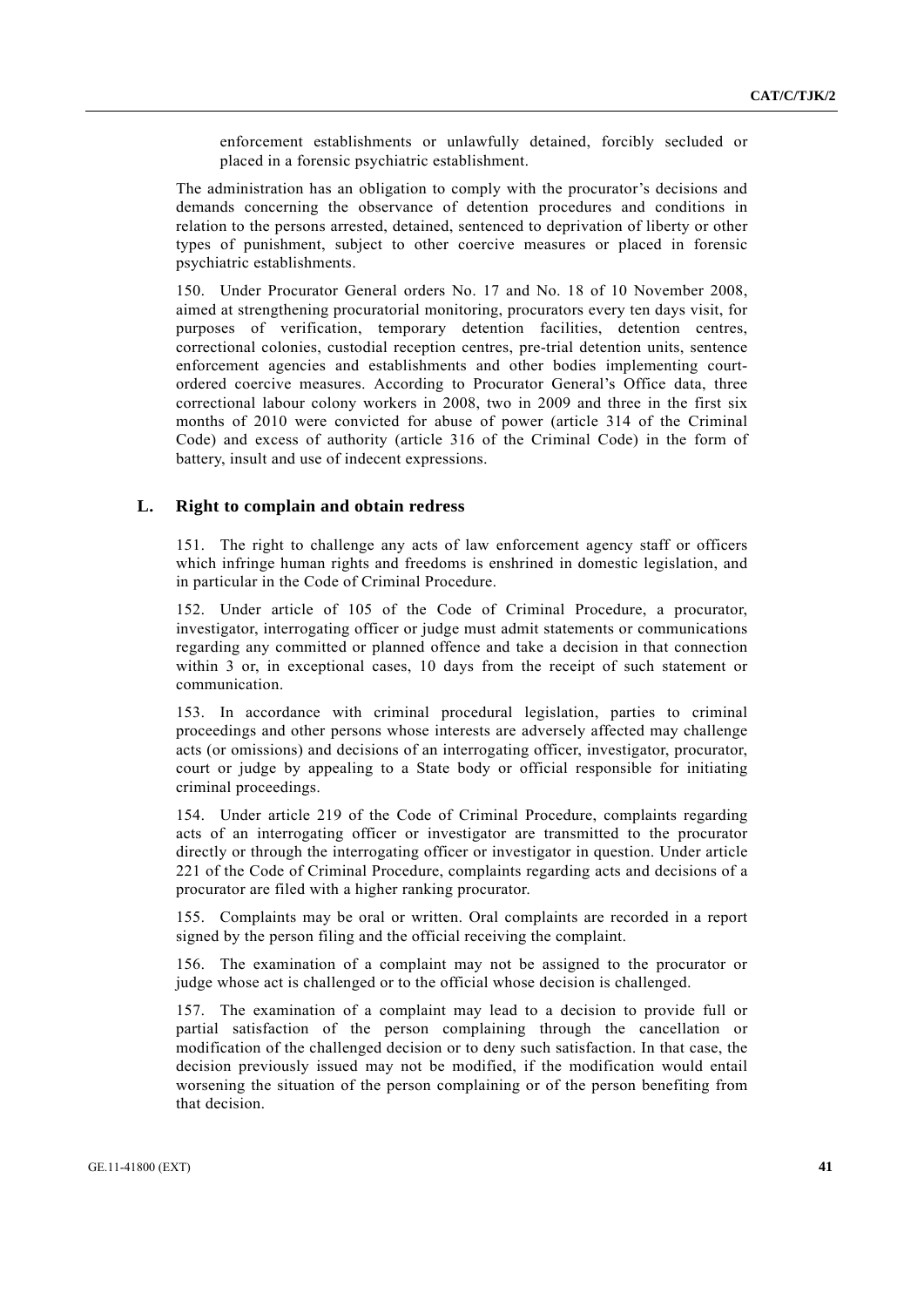158. Under article 5 of the investigative and search operations Act, a person who considers that the actions of the officials carrying out the activities in question have violated his or her rights and freedoms may file a complaint with a higher-level body conducting investigative and search operations, a procurator or a court. If his or her guilt in relation to the commission of a crime is not proven by due process of law, namely if the charges against him or her are rejected or the relevant criminal case is closed on the grounds that no crime was committed or that his or her acts contained no criminal element, and if he or she can factually show having been the object of investigative and search operations and considers that in that connection his or her rights were violated, a person is entitled to demand of the body having conducted the said operations to apprise him or her of the information collected about him or her, within the limits established by the requirements of confidentiality and State secret protection. If the provision of such information is denied or he or she considers that the information provided is incomplete, the person in question may file an appeal according to the procedure established by law. In the process of examining the issue, the burden of proof that the refusal to provide information or provide it fully is justified lies with the body having conducted the investigative and search operations.

159. The Human Rights Commissioner is the authority entitled to receive and examine complaints of violations of human rights and fundamental freedoms. Since the beginning of the activity of the Human Rights Commissioner, namely between August 2009 and June 2010, the Human Rights Commissioner received 10 communications by citizens alleging use of torture against them or close relatives of theirs. All such communications were transmitted to the procuratorial authorities for inquiry. The cases concerned are monitored by the Human Rights Commissioner.

160. Article 85 of the Criminal Code provides for the rehabilitation of a person who has not committed an offence but has been unjustly the object of criminal charges or is illegally convicted. The rehabilitated person is fully reinstated in his or her rights, and an apology to that person or his or her relatives on behalf of the State is published in the press at the rehabilitated person's place of residence, unless the person or the relatives object to such publication. The State provides full compensation for any damage caused to a citizen through illegal criminal charges or an illegal conviction.

161. Under article 461 of the Code of Criminal Procedure, the State provides full compensation for any damage caused by illegal detention, remand in custody, house arrest, suspension from a post, committal to a medical institution, conviction or adoption of coercive measures of a medical character, regardless of the guilt of any interrogating officer, investigator, procurator or court.

162. The right to damages arises on the occasion of:

- Release of an arrested or detained person when suspicions of commission of a crime are not borne out;
- Closing of a criminal case on the grounds laid down in articles 27 (1) and 234 (1) of the Code of Criminal Procedure;
- Acquittal;
- An amendment to the characterization of the offence in the relevant article, including the definition of a less serious crime and a concomitant provision for a less severe penalty; or exclusion of part of the charges from the conviction and a concomitant sentence reduction;
- Cancellation of an illegal court decision to apply coercive measures of a medical character.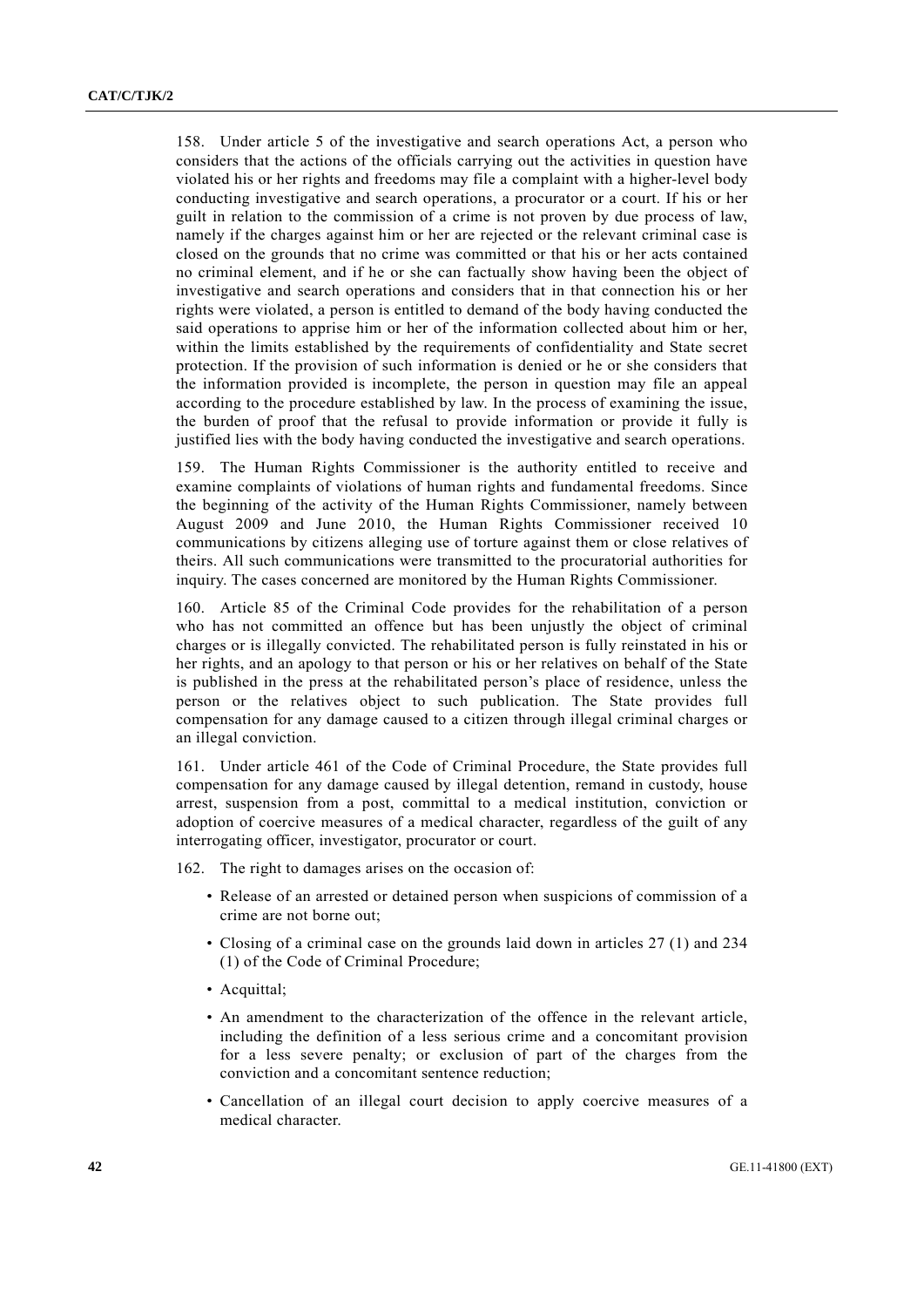163. Damage is not subject to compensation where, during the inquiry, preliminary investigation or court hearing, the citizen concerned contributed to the consequences in question through self-incrimination, unless such a confession was brought about through violence, threats or other illegal means, whose use must be corroborated by an investigative authority, procurator or court.

164. Upon deciding a citizen's full or partial rehabilitation, the court, procurator, investigator or interrogating officer must recognize his or her right to damages. A copy of the exculpating judicial pronouncement or decision to close the criminal case or to cancel or revise other illegal decisions is given or mailed to the interested person. At the same time, he or she is informed of the procedure for claiming compensation for property-related damage and for being reinstated in other rights (article 463 of the Code of Criminal Procedure).

165. Claims for monetary compensation for moral damage are filed under civil procedures. Where information regarding detention, remand in custody, suspension from a post, committal to a medical establishment, conviction or other illegal acts affecting a person was published in the press or broadcast on radio or television or disseminated by other means, the media concerned must, at the request of that person or, in the event of his or her death, at the request of his or her relatives or at the instructions of a court, procurator, investigator or interrogating officer, proceed with an appropriate announcement within one month (article 466 of the Code of Criminal Procedure).

#### *Use of statements made as a result of torture*

166. Under article 21 of the Code of Criminal Procedure, all circumstances related to a case which are subject to verification must be investigated thoroughly, fully and objectively.

167. Under article 88 (3) of the Code of Criminal Procedure, evidence obtained in the process of interrogation and preliminary investigation through recourse to force, pressure, deliberately caused suffering, inhuman treatment or other illegal methods is considered to be null and void, may not serve as the basis for charges and is not part of evidence subject to verification in a criminal case.

#### **M. Prison conditions**

168. The implementation of the Government programme for the humanization of the country's criminal policy encourages progress within the penal enforcement system. The Head of State took the political decision to support the transfer of that system from the Ministry of Internal Affairs to the Ministry of Justice. The ensuing functioning of the sentence enforcement system within the Ministry of Justice since December 2002 constitutes a step towards separating criminal prosecution authorities from sentence enforcement authorities. Prison administration was transferred to the Ministry of Justice. To that end, legal and regulatory texts were developed or revised in order to promote the system's humanization. Modifications were introduced in 12 orders and guidelines on sentence enforcement conditions, removing excessive restrictions and prohibitions. For instance, the range of foodstuffs and objects accessible to the inmates has expanded, the establishments have been aligned with international norms and standards in respect of detention, windows in disciplinary unit and punishment cells have been enlarged to let in more sunlight, timber floors have been laid, and communication and living conditions have improved.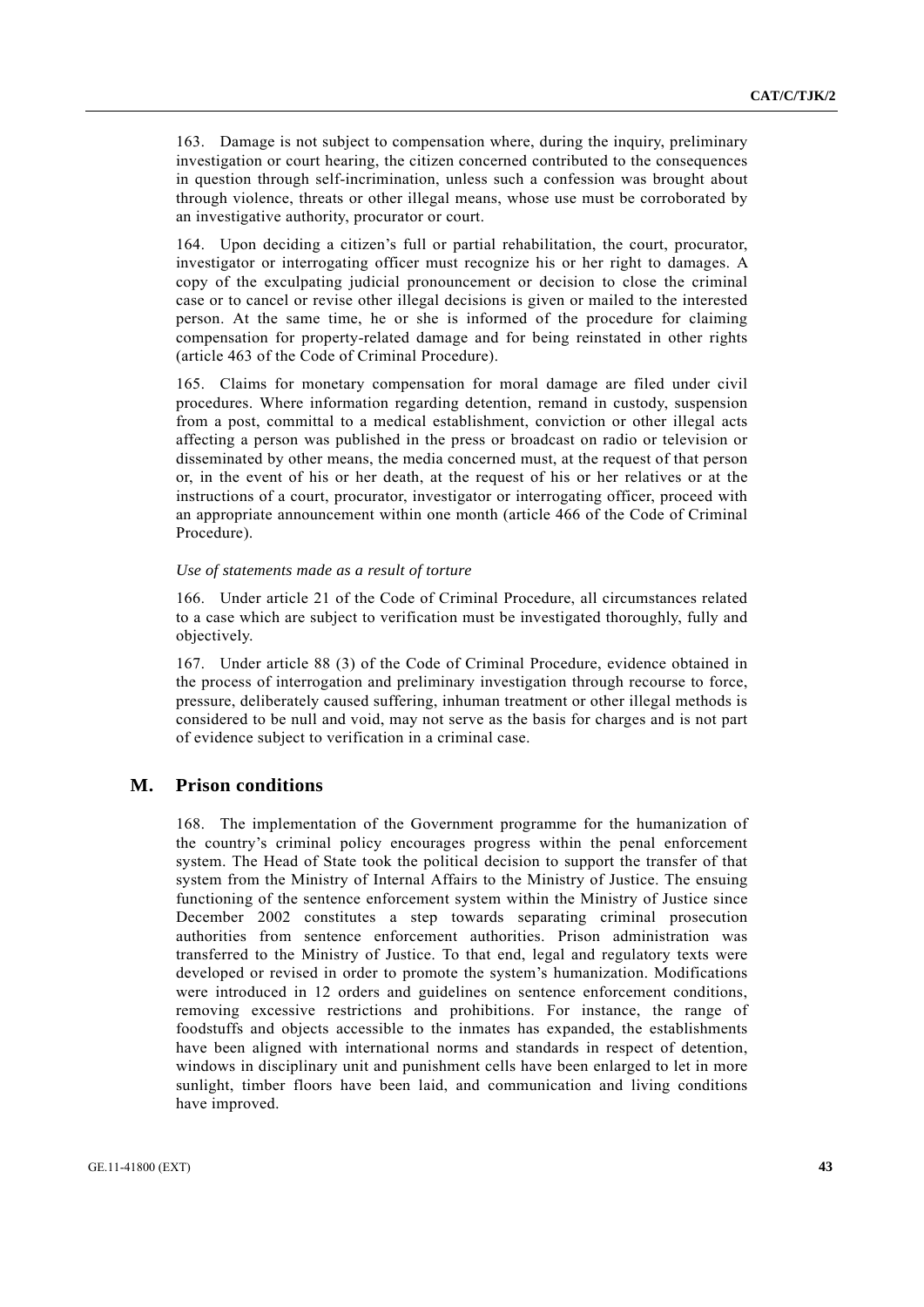169. Priority legal and regulatory instruments developed with regard to the penal enforcement system within the Ministry of Justice include a draft regulation on the career programme for officers and senior staff of the penal enforcement system, establishing relevant principles, objectives, tasks and special legal considerations.

170. Further development of the penal enforcement system requires a review of current legislation with a view to the humanization of the implementation of penalties through the adoption of new legal and regulatory instruments in line with the relevant international norms and standards.

171. The development of the penal enforcement system presupposes organizational and structural improvements. The system currently includes 19 correctional facilities and inspectorates handling every year approximately one thousand persons serving sentences not involving isolation from society. Currently, the system is based on a single centralized structure with vertical lines of command extending to the regional bodies. The structure is governed by appropriate legal and regulatory instruments. The regional bodies are independent and report only to a central body in the Ministry of Justice. This organizational scheme, based on experience acquired in neighbouring and other countries, allows solving all operational issues related to detention facilities. The design of the system allows for optimal operation under a maximal number of 500 to 950 places per facility, while the current minimum level exceeds one thousand persons. Ways of reducing the number of inmates are under consideration and a start has been made. The Government has adopted a programme for improving material and operational conditions in the detention facilities and, on the basis of existing facilities, has provided for the construction of a medical institution (put in operation in December 2005), a remand centre in Khudjand, Sughd province (put in operation in September 2008), and a remand centre in Kulyab, Khatlon province. Facilities whose operation began in the last two years include penal colonies under a strict and a reinforced regime in Sughd province, a penal colony for former law enforcement staff, a medical institution and a facility for women. In a number of non-residential facilities reconstructed (inter alia, a colony for children and one for women), buildings were erected to house under-age detainees and persons serving a life sentence.

172. Detention conditions for convicted offenders are laid down in the Penal Enforcement Code, in accordance with which a prison comprises separate sections for men, women, minors and adults. Pregnant women are held in women's facilities, where they receive supplementary rations of milk, cream cheese, sour cream and butter. Women with children up to 3 years of age are held in a women's facility with a nursery, to which they have free access. The nursery was built with the help of the Open Society Institute Assistance Foundation, Tajikistan. The cell area of the Dushanbe remand centre No. 1 has been renovated with UNICEF support, merging two adjoining cells to meet the minimum standard accommodation requirements for prisoners and improving ventilation and use of daylight.

173. Further development of the penal enforcement system is impossible without a prison personnel adequately trained in line with modern standards. It is crucial to bring gradually the authorized workforce of the system into line with international standards, from a current level of one staff member for eight inmates (according to calculations based on international norms), a ratio which certainly affects the quality of work with the detainees. When the system was transferred to the Ministry of Justice, the Ministry of Internal Affairs retained the advanced training institutions, whose absence from the penitentiary system makes it difficult to provide specialized training.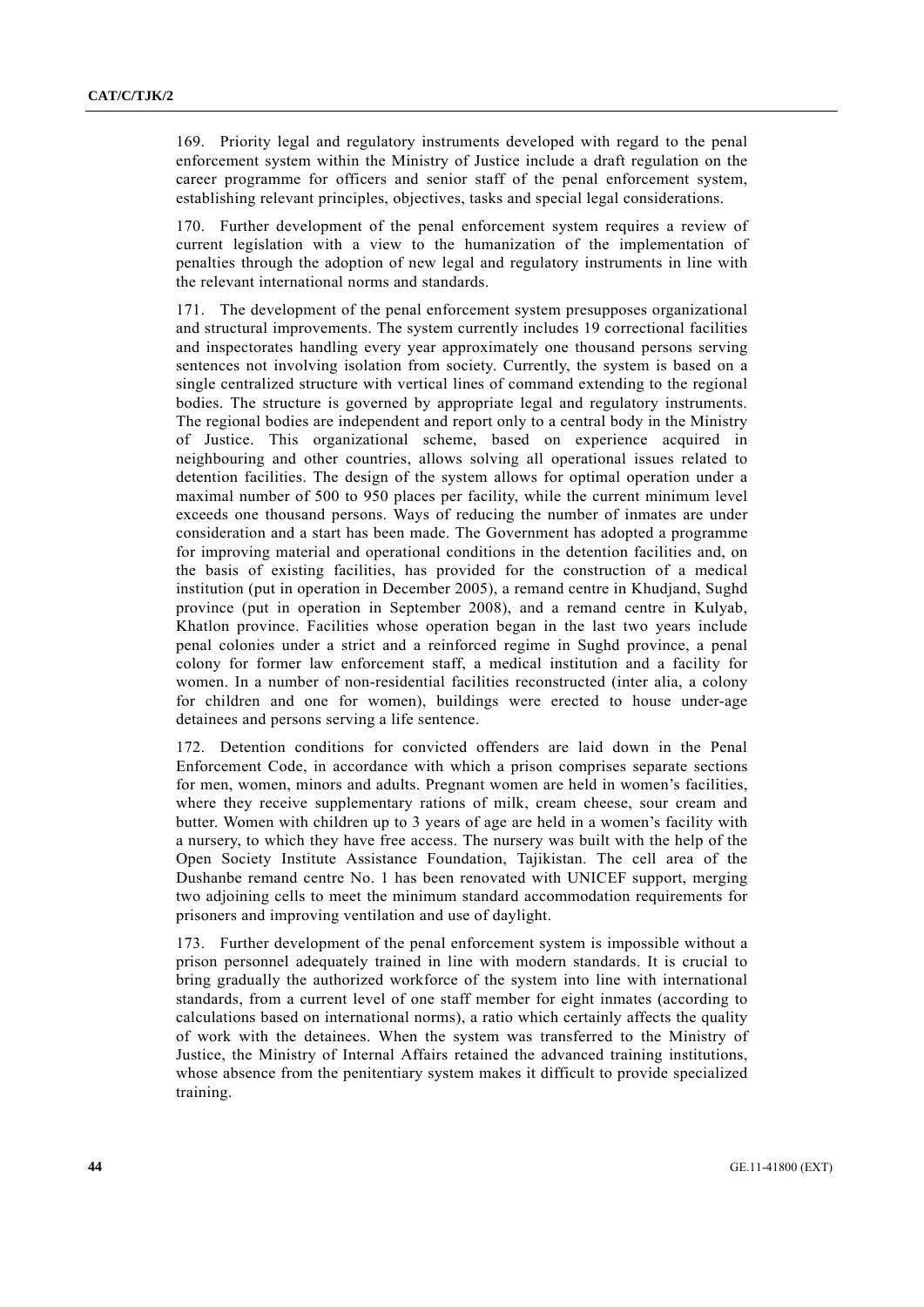174. In view of the particular working conditions and constant psychological pressure faced by detention facility personnel, medical rehabilitation services are developed in order to prevent occupational deformations of personality and provide psychological relief in specialized centres. With the transfer of the Correctional Affairs Department from the Ministry of Internal Affairs to the Ministry of Justice, problems related to staff medical support were solved, and a staff medical unit was set up in view of actual requirements.

175. Measures are taken to raise the social status and prestige of system personnel and provide a legal and material basis for ensuring its stability. Draft legislation prepared to that effect provides for, inter alia, adequate housing and preferential terms of credit, especially in remote areas with an unfavourable climate.

176. As part of the transfer, internal troop inspectors were assigned to the penal enforcement system for inmate monitoring. However, in view of their inadequate number, namely 140 for 10,000 inmates, such monitoring takes the form of patrolling the areas housing the detainees.

177. The Ministry of Justice takes measures to change the concept of sentence enforcement. The principle underlying the new perception is that the inmates must, from their first day in the facility, start to prepare for life after their release. In that context, priorities consist in humanizing sentence enforcement, preventing the desocialization of the inmates and ensuring their social rehabilitation. To that end, the approach to educational work with the inmates has shifted away from group to individual programmes of activity. Such programmes include measures for creating an environment conducive to the development of the inmates' personality so that after their release they may find employment through the education, vocational training and skills acquired during their deprivation of liberty. In other words, the goal is the active introduction of resocialization and normalization methods in the activities promoted in deprivation of liberty establishments. However, this policy runs into certain problems, including shortages in qualified staff, security personnel and trainers. Retraining of officials responsible for the enforcement of sentences not involving deprivation of liberty is crucial. In view of the proposed expansion of recourse to measures alternative to imprisonment, the number of persons monitored by penal enforcement inspectorates is expected to increase by approximately 10-15 thousand. Currently, the services enforcing sentences not involving deprivation of liberty is part of the penal enforcement system and are financed under the State budget. The regional inspection staff consists of one or two persons for 140 sentenced offenders, a level clearly too low to ensure the enforcement of sentences not involving deprivation of liberty. Accordingly, the senior staff of the Ministry of Justice has drawn up a draft Government decision increasing the authorized personnel of inspectorates to the ratio of one inspector for 50 sentenced offenders, thereby making it possible to establish provincial penal enforcement inspectorates with a staff of four or five. Moreover, financing the regional inspectorates under the local budget would allow for greater flexibly in responding to the changing number of convictions not involving deprivation of liberty, since the convicted offenders concerned would be local residents. This would make it possible to broaden the function of the inspectorates by also entrusting them with monitoring persons released on probation or parole.

178. Under article 105 of the Penal Enforcement Code, medical and health care is provided for the inmates of deprivation of liberty establishments. The provision of such medical treatment and preventive and sanitary care is organized in accordance with the rules and regulations of the penitentiary institutions and with domestic legislation. The medical and health care in question needs improvement. The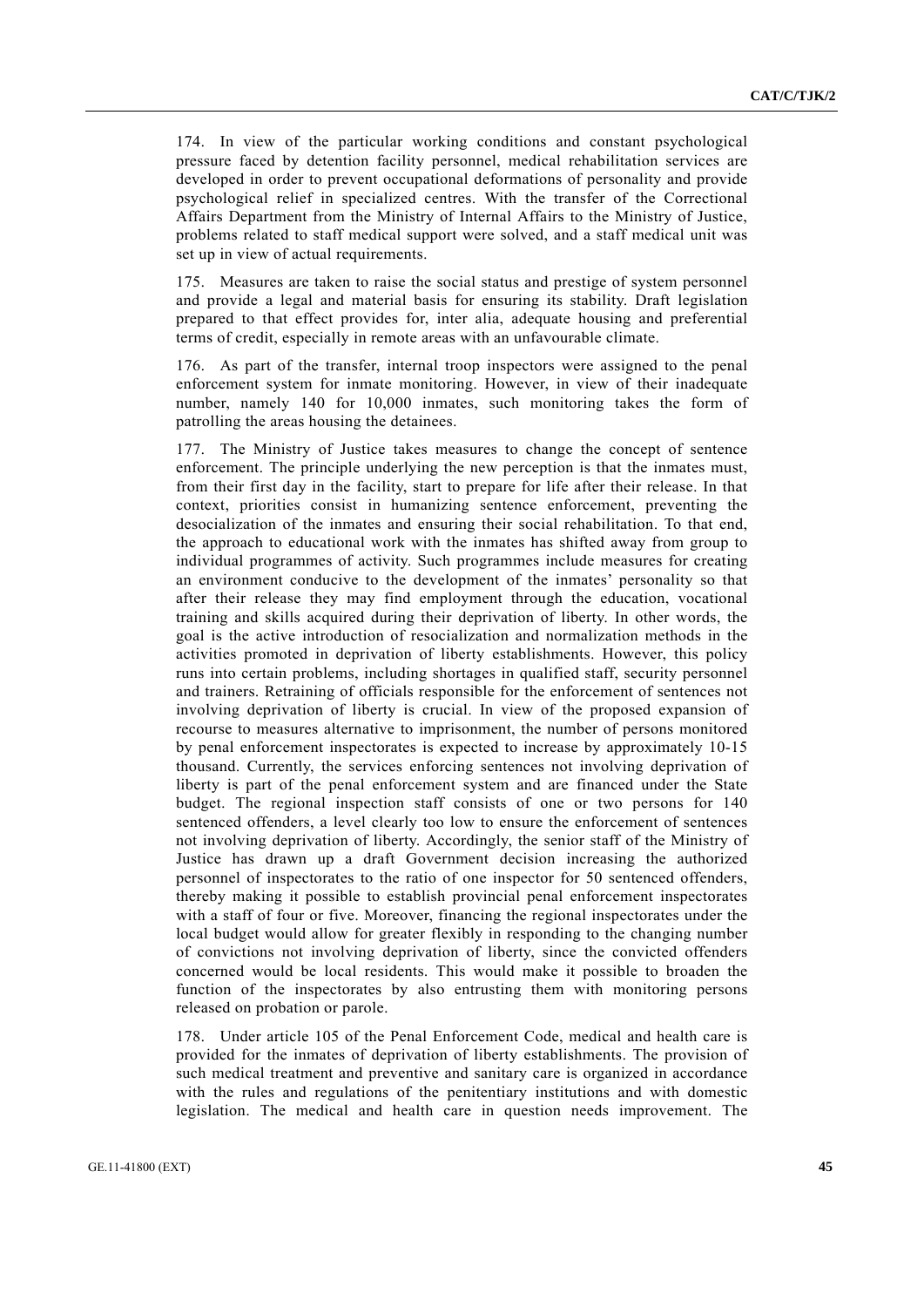challenges encountered in that area include tuberculosis, HIV/AIDS, addiction and alcoholism. The establishments concerned must be enabled to resolve these problems through an enhanced material and technical hospital infrastructure, including for the detention or out-patient treatment of convicted offenders, such as victims of an active form of tuberculosis; and through the development of a system for the strict isolation of patients suffering from contagious diseases. Upgrading medical support for convicted offenders requires creating, within the provincial penal enforcement departments, medical sections or health services which contain a sanitary and epidemiological unit and bacteriological laboratory.

179. Special attention must be paid to HIV-infected detainees, who are currently held in isolated sections of the facilities. This situation generates dissatisfaction and animosity among the majority of inmates and the infected detainees, whose number is increasing.

180. The approach to the employment of inmates must be reviewed. Work at the places of deprivation of liberty must provide the means of subsistence in the early stage after release. Accordingly, the enterprises of the penal enforcement system should receive State support. Currently, such enterprises are indiscriminately equated with regular firms. This practice has led to serious weaknesses in the organization of production. Recent amendments to Act No. 168 of 3 March 2006 on the public procurement of goods, work and services and to Act No. 10 of 28 February 2004 on State enterprises placed the enterprises of the penal enforcement system in a particularly disadvantageous situation vis-à-vis private firms, inasmuch as system enterprises are obligated to purchase raw materials through a tender procedure lasting at least one and a half to two months.

181. Under article 27 of the Penal Enforcement Code, the activities of penal enforcement institutions are monitored by high-level administration bodies, the prisoner labour units of the Ministry of Justice and the civil servants of such bodies and units.

182. Article 29 of the Penal Enforcement Code lays down the procedure for visits to sentence enforcement institutions. The following persons may visit such institutions in the course of duty without need for any special authorization:

 (a) The President of Tajikistan, the Prime Minister, members of the Parliament and judges.

 (b) The Procurator General, public procurators authorized by him or her and public procurators who directly monitor sentence enforcement on a given area;

 (c) Heads of high-level authorities monitoring penal enforcement institutions and bodies.

 (d) Deputies and members of commissions monitoring penal enforcement institutions and bodies in their respective areas.

Mass media representatives and other persons may visit penal enforcement institutions and bodies subject to special authorization by the administration of entities or their supervising authorities. Cinematographic filming, photographing, video filming and interviewing inmates, including by means of sound and video equipment, is permitted with the inmates' written consent and with the written permission of the administration of the penal enforcement institution concerned.

183. Under article 12 of the Human Rights Commissioner Act, in examining a complaint the Human Rights Commissioner may freely visit penal enforcement institutions in the country. Between August 2009 and June 2010, the office of the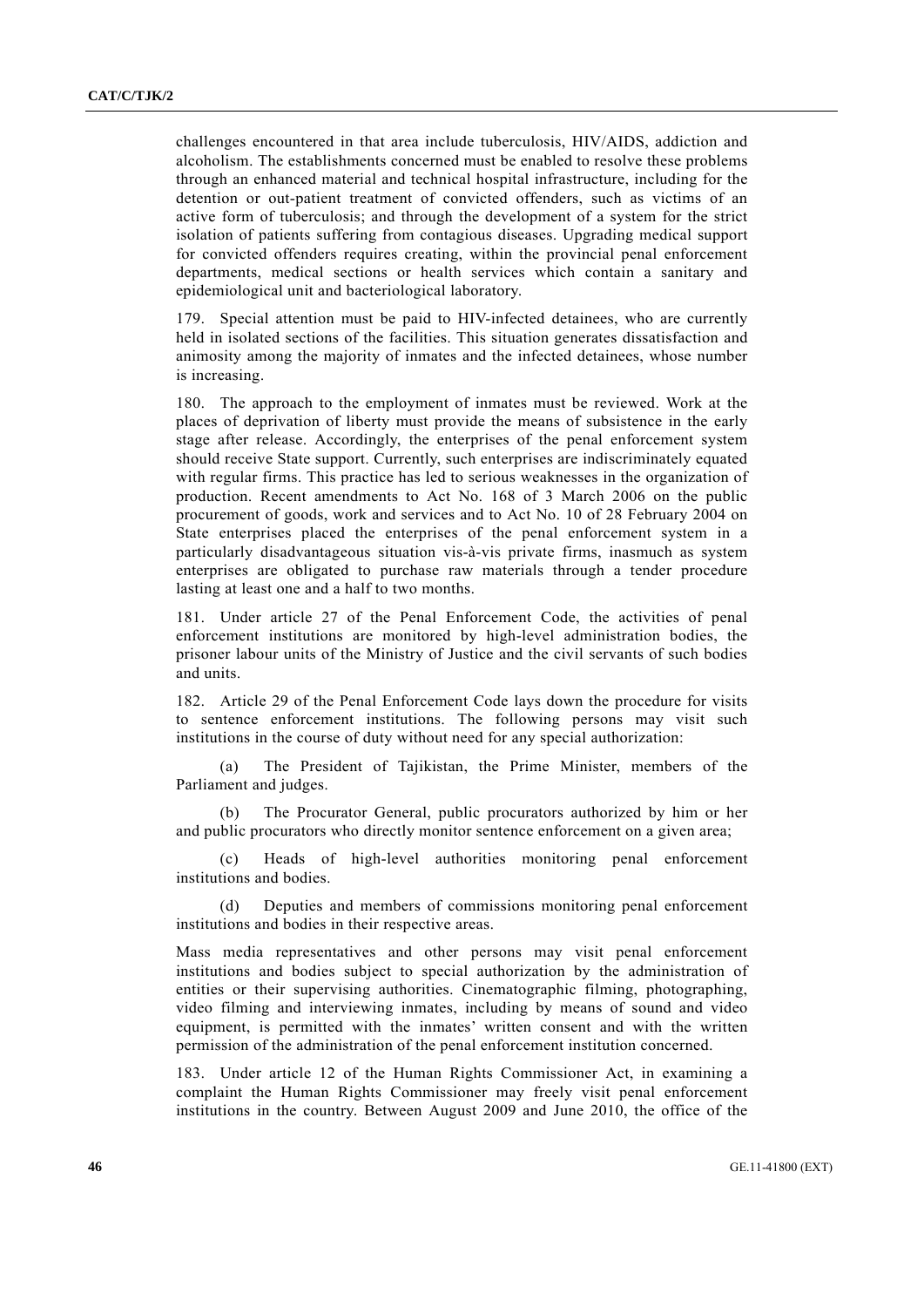Human Rights Commissioner received five communications from detention facilities, and in particular from inmates requesting a review of their sentences or complaining against the use of prohibited preliminary inquiry methods. These communications were transmitted to the procuratorial authorities. No further information has been received with regard to these cases.

184. Within the framework of its workplan, the Department for Constitutional Civil-Rights Guarantees in the Executive Office of the President of Tajikistan systematically checks deprivation of liberty facilities, mainly to monitor respect for the rights of persons deprived of liberty, and the detention conditions (inter alia, separate detention of first-time offenders and recidivists; nutrition; communication with the outside world; and possibility to file complaints). Since the department deals with, inter alia, petitions seeking pardon, its staff explains to the persons deprived of liberty the procedure for addressing such petitions to the President of Tajikistan.

| Action on petition                           | 2007           | 2008 | 2009           | 2010<br>$(6 \text{ mois})$ |
|----------------------------------------------|----------------|------|----------------|----------------------------|
| Petitions received                           | 175            | 108  | 87             | 107                        |
| Petitions examined                           | 123            | 193  | 149            | 69                         |
| Petitions given satisfaction                 | 7              | 3    | 16             | 12                         |
| Of which, exemptions from remaining sentence | 4              | 3    | 6              | 8                          |
| Of which, exemptions of women                | $\overline{2}$ |      |                |                            |
| Sentence reductions:                         |                |      | 10             | 4                          |
| $-$ By 2/3 of the remaining sentence         |                |      | 1              |                            |
| $-$ By 1/2 of the remaining sentence         |                |      | $\mathfrak{D}$ |                            |
| $-$ By 1/3 of the remaining sentence         | 3              |      | 3              | 2                          |
| Of which, reductions for women               |                |      |                |                            |
| $-$ By 1/4 of the remaining sentence         |                |      | 4              |                            |
| Petitions denied                             | 116            | 190  | 133            | 57                         |
| Of which, women's petitions                  | 3              | 12   | 4              |                            |

#### **Response to prisoners' petitions for pardon, 2007 – middle of 2010**

185. There are plans for establishing, within the Ministry of Justice, a special inspectorate for monitoring the acts of prison administration in order to protect the legal status and examine related complaints of inmates. The inspectorate would replace the division for the legal protection of prisoners, and have broader powers. The inspectorate would include respected personalities who would be accountable to the Minister of Justice and whose main task would be to exercise ministerial monitoring over the exercise of the rights of inmates and examine complaints and statements filed by them.

186. Complaints filed by prisoners are received by the prison administration, higher bodies of the sentence enforcement system and procurators monitoring the implementation of the places of deprivation of liberty Act. The number of prisoners' complaints received by procuratorial officers was 7 in 2007, 6 in 2008, 10 in 2009 and 4 in the first six months of 2010.

187. The Ministry of Justice has signed a number of agreements and memoranda of understanding with various international organizations and NGOs regarding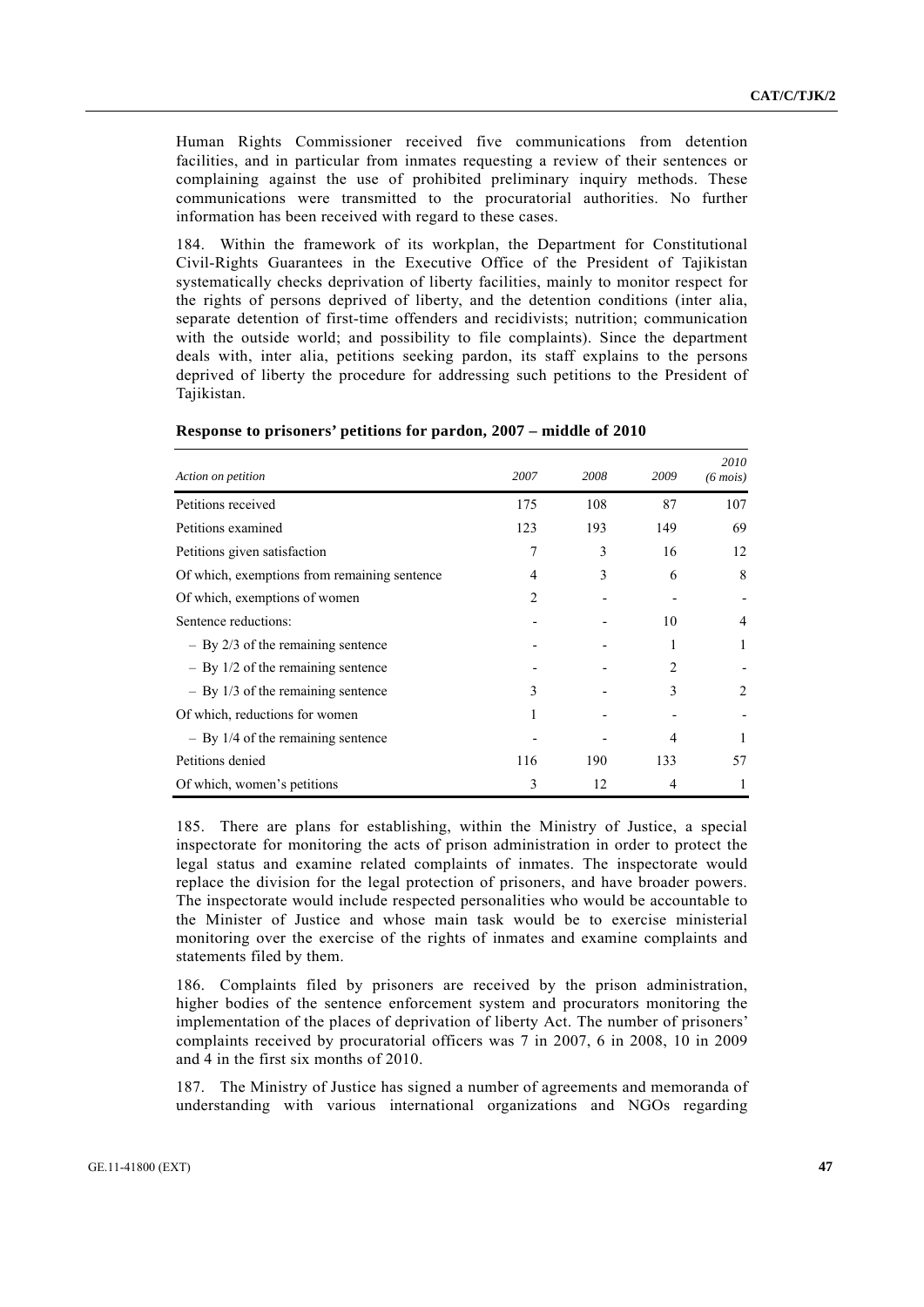assistance in bringing places of deprivation of liberty into line with minimum international standards, including: through legal training for penitentiary personnel; through AIDS, tuberculosis and malaria prevention programmes; and through direct support by such organizations for improving the relevant legal framework with a view to further reforming the prison system.

188. In cooperation with international NGOs, namely the Organization for Security and Cooperation in Europe (OSCE), the International Centre for Prison Studies (ICPS) and Penal Reform International, extensive ongoing work takes place on training the personnel of detention facilities in international human rights standards, while numerous regional and local seminars are carried out in that area. Relevant projects implemented include "Penal reform and human rights in the context of international norms and standards", "Educational programme for penitentiary services" and "Assistance for prison system reform: legal training and protection of the prisoners' right to qualified legal counsel". UID cooperates and interacts with various international organizations and domestic NGOs, and in particularly with the following entities:

- KADAP programme: Creation of a rehabilitation centre for persons addicted to chemical substances in the framework of the "Prevention and reform in prisons" project;
- Local UNICEF office: Cooperation on improving the life of children and on progressive policy development as part of the implementation of children's rights;
- Open Society Institute Assistance Foundation, Tajikistan: Anti-retroviral (ARV) therapy support;
- Dutch humanitarian organization "AIDS Foundation East-West (AFEW)": Work in the area of reduction of demand for narcotics, health protection and preventive care in relation to HIV/AIDS in the penal enforcement system of the Ministry of Justice and on the "Social Support" project, since 2005;
- United Nations Office on Drugs and Crime (UNODC): Cooperation in the area of reduction of demand for narcotics, health protection and preventive care in relation to HIV/AIDS in the penal enforcement system of Tajikistan;
- The Global Fund to Fight AIDS, Tuberculosis and Malaria: Assistance in the implementation of the programme of tuberculosis prevention in the prison system;
- University of Central Asia (UCA): Construction of a new building, as part the "Relocation of the YAT-9/3 remand centre, Khorog".
- "Penal Reform International" (PRI), Central Asia: Cooperation in and contribution to further improvement of penal enforcement system activities and implementation of the project entitled "Development of probation and other alternatives to imprisonment in Tajikistan".
- Cultural and educational non-profit centre;
- European office of the International Prison Service Association;
- Caritas Luxembourg: Tuberculosis prevention programme;
- KARKHAP, Central Asia Project: HIV/AIDS prevention programme;
- "Inspiration" NGO;
- League of women of jurists for legal assistance to women and girls;